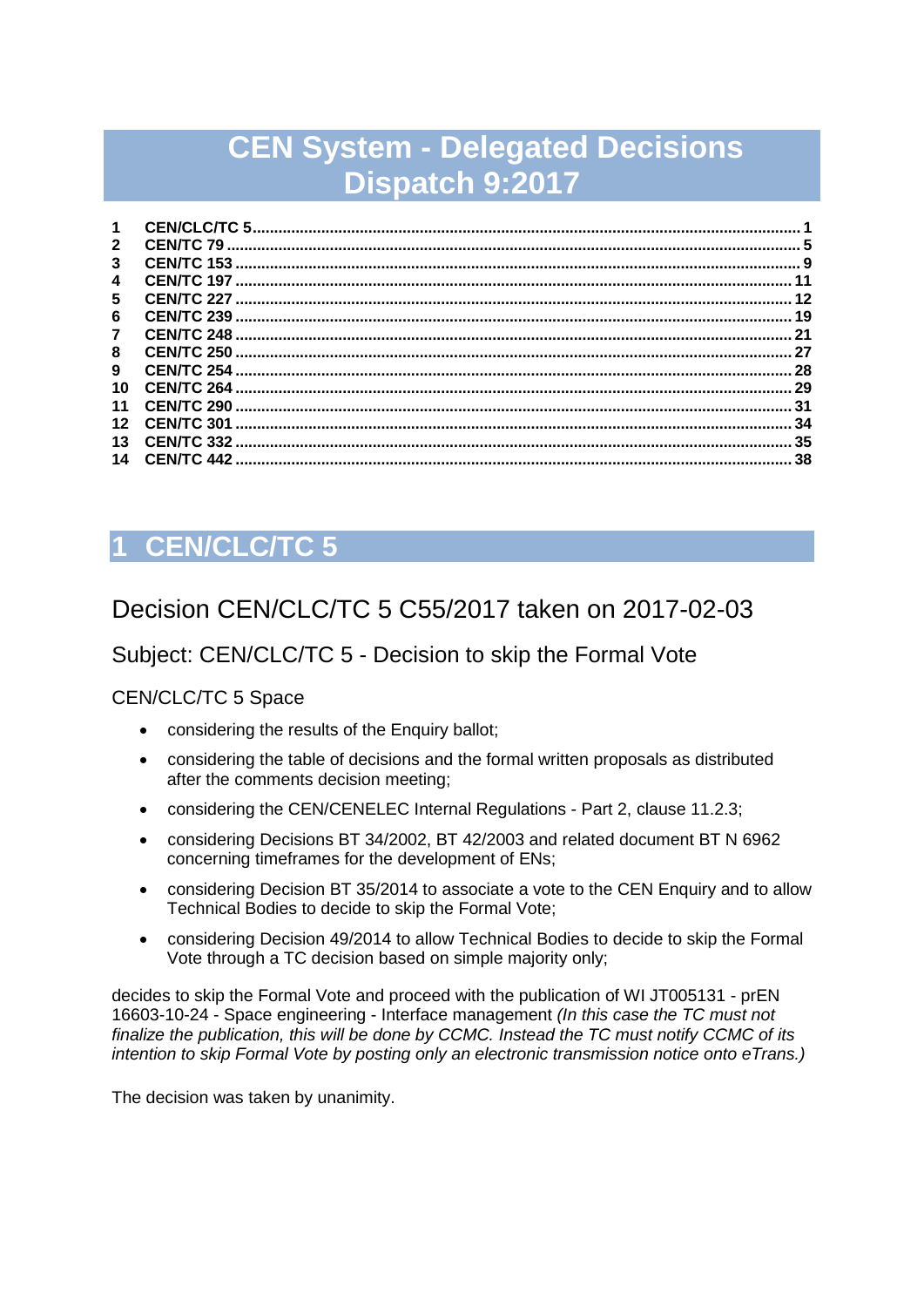## Decision CEN/CLC/TC 5 C56/2017 taken on 2017-02-03

## Subject: CEN/CLC/TC 5 - Decision to skip the Formal Vote

#### CEN/CLC/TC 5 Space

- considering the results of the Enquiry ballot;
- considering the table of decisions and the formal written proposals as distributed after the comments decision meeting;
- considering the CEN/CENELEC Internal Regulations Part 2, clause 11.2.3;
- considering Decisions BT 34/2002, BT 42/2003 and related document BT N 6962 concerning timeframes for the development of ENs;
- considering Decision BT 35/2014 to associate a vote to the CEN Enquiry and to allow Technical Bodies to decide to skip the Formal Vote;
- considering Decision 49/2014 to allow Technical Bodies to decide to skip the Formal Vote through a TC decision based on simple majority only;

decides to skip the Formal Vote and proceed with the publication of WI JT005132 - prEN 16603-50-15 - Space engineering - CANbus extention protocol *(In this case the TC must not finalize the publication, this will be done by CCMC. Instead the TC must notify CCMC of its intention to skip Formal Vote by posting only an electronic transmission notice onto eTrans.)*

The decision was taken by unanimity.

# Decision CEN/CLC/TC 5 C57/2017 taken on 2017-03-04

## Subject: Activation of preliminary Work Item JT005090

CEN/CLC/TC 5 Space

- having considered the proposal for the activation of work item JT005090 currently registered at preliminary stage 00.60 as documented in CEN/CLC/TC 5 N 483
- having considered the Guidance Adoption of a new work item in a CEN Technical Committee as documented in the BOSS
- confirming that the new work item falls within its scope
- confirming that the new work item corresponds to real market needs
- confirming that the resources to complete the work below are available
- decides to register the work item described below in its active programme of work

| <b>Section</b>                 | <b>Details</b> |
|--------------------------------|----------------|
| 1. Deliverable                 | EN             |
| 2. This item<br>corresponds to | A new project  |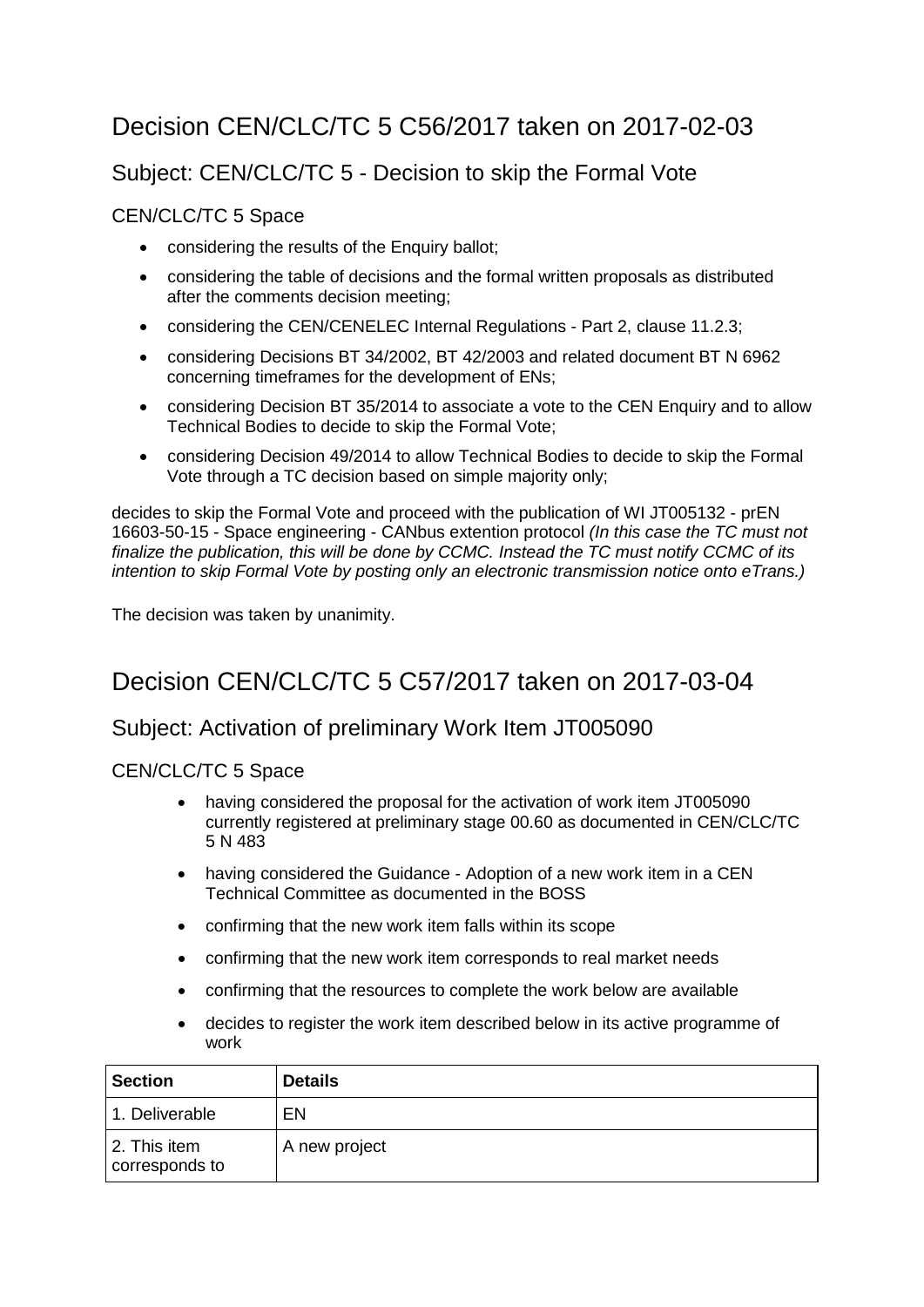| 3. Document<br>developed in drafting<br>body                        | CEN/CLC/TC 5/WG 1 - Navigation and positioning receivers for road<br>applications                                                                                                                                                                                                                                                                                                                                                                                                                                                                                                                                                                                                                                                                                                                                                                                                                                                                  |
|---------------------------------------------------------------------|----------------------------------------------------------------------------------------------------------------------------------------------------------------------------------------------------------------------------------------------------------------------------------------------------------------------------------------------------------------------------------------------------------------------------------------------------------------------------------------------------------------------------------------------------------------------------------------------------------------------------------------------------------------------------------------------------------------------------------------------------------------------------------------------------------------------------------------------------------------------------------------------------------------------------------------------------|
| 4. Title                                                            | Space - Use of GNSS-based positioning for road Intelligent Transport<br>Systems (ITS) - Part 2: Assessment field tests for basic performances<br>of GNSS-based positioning terminals                                                                                                                                                                                                                                                                                                                                                                                                                                                                                                                                                                                                                                                                                                                                                               |
| 5. Scope                                                            | EN 16803-2 will propose field testing procedures to assess the basic<br>performances of any GNSS-based positioning terminal for a given use<br>case described by an operational scenario. These tests will address<br>Availability, Accuracy and Integrity of the positioning information,<br>considering that there is no particular security attack during the<br>operation. The type of test considered can be either pure field tests<br>carried out on a specific test vehicle carrying the terminal and<br>circulating on the road, or â¿¿Record and Replayâ¿<br>$\sqsupset$ (F<br>using real GNSS (and possibly other sensors) data recorded by a test<br>vehicle on the road and replayed in a laboratory as inputs to the<br>terminal.<br>EN 16803-2 will also propose a method to develop PVT error models,<br>already introduced in EN 16803-1 and which are necessary to apply<br>the Sensitivity analysis described by this first EN. |
| 6. Environmental<br>aspects                                         | None of the above: This Work Item specifies the requirements for<br>performance assessment tests and covers no environmental issues.                                                                                                                                                                                                                                                                                                                                                                                                                                                                                                                                                                                                                                                                                                                                                                                                               |
| 7. How do you plan<br>to address these<br>environmental<br>aspects? | Contact EHD for help / support (cen.ehd@cencenelec.eu)                                                                                                                                                                                                                                                                                                                                                                                                                                                                                                                                                                                                                                                                                                                                                                                                                                                                                             |
| 8. Vienna<br>Agreement                                              | No or expected CEN lead                                                                                                                                                                                                                                                                                                                                                                                                                                                                                                                                                                                                                                                                                                                                                                                                                                                                                                                            |
| 9. The project is<br>linked to                                      | No document from another organization                                                                                                                                                                                                                                                                                                                                                                                                                                                                                                                                                                                                                                                                                                                                                                                                                                                                                                              |
| 10. Track                                                           | Enquiry + Formal Vote (ENQ+FV)                                                                                                                                                                                                                                                                                                                                                                                                                                                                                                                                                                                                                                                                                                                                                                                                                                                                                                                     |
| 11. Related<br>mandate(s)                                           | Yes<br>M/496                                                                                                                                                                                                                                                                                                                                                                                                                                                                                                                                                                                                                                                                                                                                                                                                                                                                                                                                       |
| 12. Related<br>directive(s)                                         | <b>No</b>                                                                                                                                                                                                                                                                                                                                                                                                                                                                                                                                                                                                                                                                                                                                                                                                                                                                                                                                          |
| 13. Commitment                                                      | The following CEN members (at least five) are committed to<br>participate in the development of the project:<br><b>AFNOR</b><br><b>SN</b><br><b>BSI</b><br><b>DIN</b><br><b>NBN</b><br><b>UNI</b>                                                                                                                                                                                                                                                                                                                                                                                                                                                                                                                                                                                                                                                                                                                                                  |
| 14. The decision<br>was taken by                                    | Weighted vote and simple majority<br>Percentage of positive weighted votes (min. 71% before 2017-01-01,<br>min. 65% from 2017-01-01):100<br>Number of positive votes: 5                                                                                                                                                                                                                                                                                                                                                                                                                                                                                                                                                                                                                                                                                                                                                                            |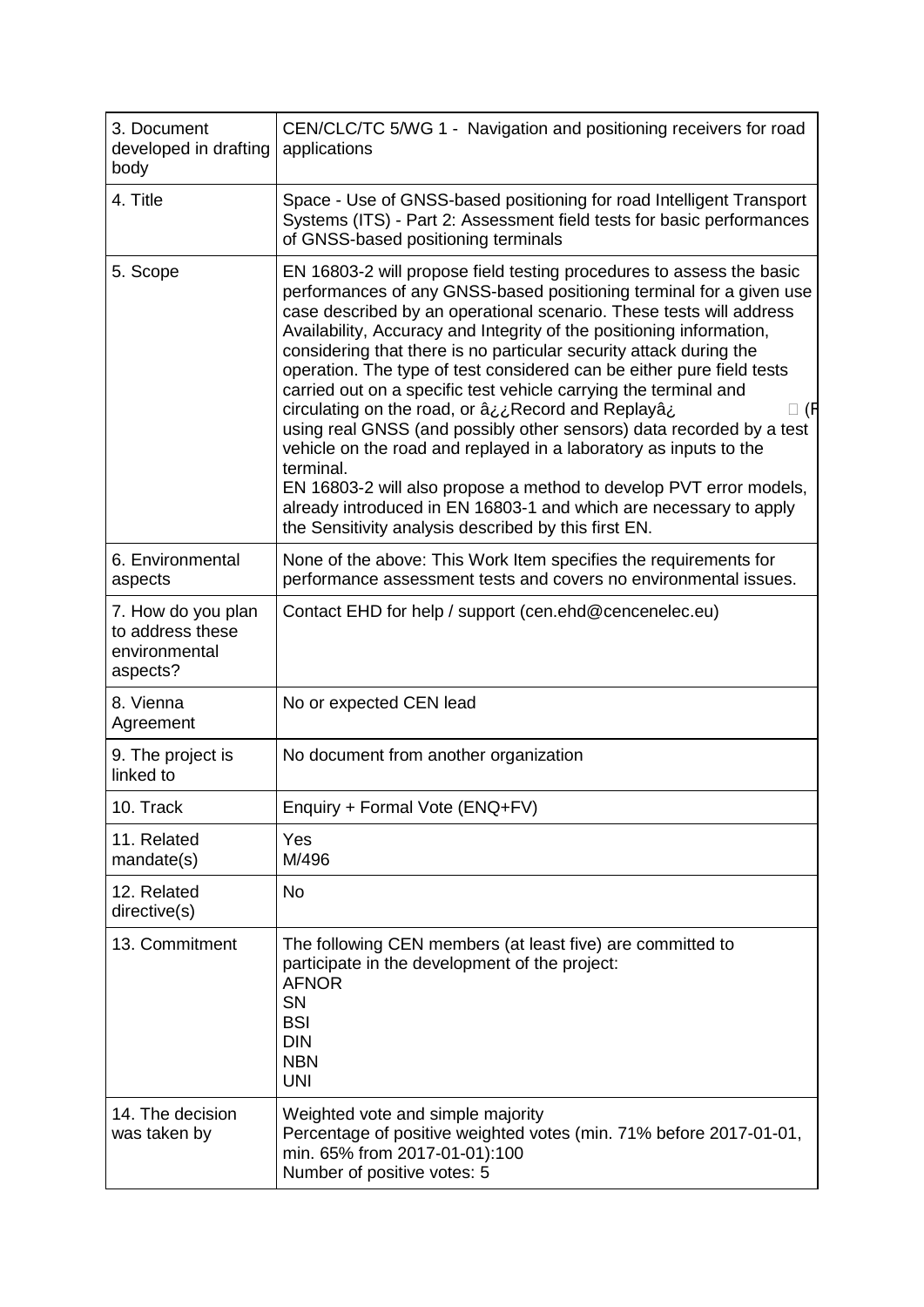| Number of negative votes: 0 |
|-----------------------------|
| Number of abstentions: 12   |

## Decision CEN/CLC/TC 5 C58/2017 taken on 2017-03-04

## Subject: Activation of preliminary Work Item JT005091

#### CEN/CLC/TC 5 Space

- having considered the proposal for the activation of work item JT005091 currently registered at preliminary stage 00.60 as documented in CEN/CLC/TC 5 N 485
- having considered the Guidance Adoption of a new work item in a CEN Technical Committee as documented in the BOSS
- confirming that the new work item falls within its scope
- confirming that the new work item corresponds to real market needs
- confirming that the resources to complete the work below are available
- decides to register the work item described below in its active programme of work

| <b>Section</b>                                                      | <b>Details</b>                                                                                                                                                                                                                                                                                                                |
|---------------------------------------------------------------------|-------------------------------------------------------------------------------------------------------------------------------------------------------------------------------------------------------------------------------------------------------------------------------------------------------------------------------|
| 1. Deliverable                                                      | EN                                                                                                                                                                                                                                                                                                                            |
| 2. This item<br>corresponds to                                      | A new project                                                                                                                                                                                                                                                                                                                 |
| 3. Document<br>developed in drafting<br>body                        | CEN/CLC/TC 5/WG 1 - Navigation and positioning receivers for road<br>applications                                                                                                                                                                                                                                             |
| 4. Title                                                            | Space - Use of GNSS-based positioning for road Intelligent Transport<br>Systems (ITS) - Part 3: Assessment field tests for security<br>performances of GNSS-based positioning terminals                                                                                                                                       |
| 5. Scope                                                            | EN 16803-3 will propose field and $a_{i}$ Record and Replaya i<br>procedures to assess the performances of GNSS-based positioning<br>terminals submitted to RF attacks such as spoofing or jamming or<br>non-intentional interferences, in terms of robustness to the attacks<br>and capacity to detect and to mitigate them. |
| 6. Environmental<br>aspects                                         | None of the above: This Work Item specifies the requirements for<br>security aspects of performance assessment tests and covers no<br>environmental issues.                                                                                                                                                                   |
| 7. How do you plan<br>to address these<br>environmental<br>aspects? | Contact EHD for help / support (cen.ehd@cencenelec.eu)                                                                                                                                                                                                                                                                        |
| 8. Vienna<br>Agreement                                              | No or expected CEN lead                                                                                                                                                                                                                                                                                                       |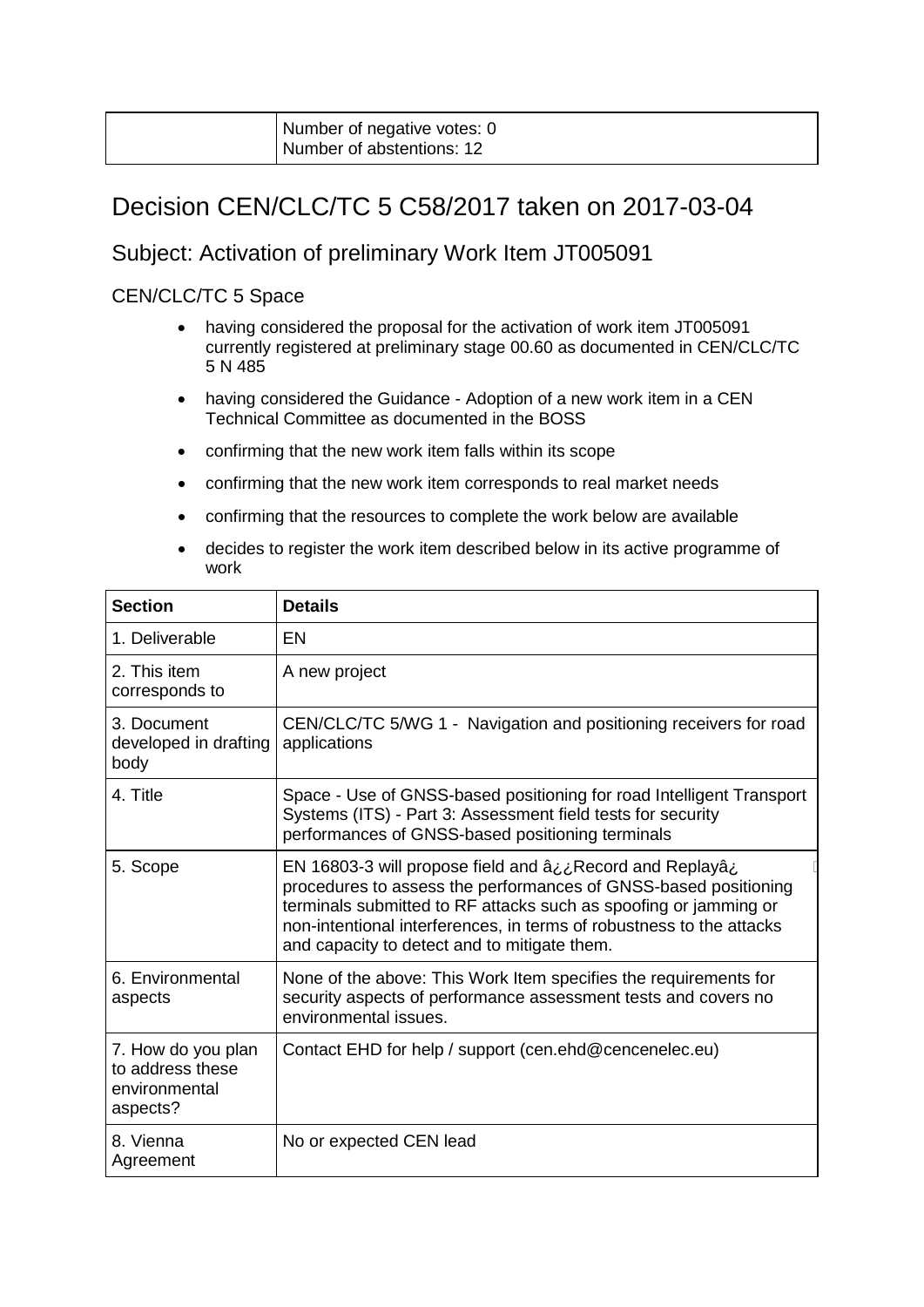| 9. The project is<br>linked to   | No document from another organization                                                                                                                                                                                               |
|----------------------------------|-------------------------------------------------------------------------------------------------------------------------------------------------------------------------------------------------------------------------------------|
| 10. Track                        | Enquiry + Formal Vote (ENQ+FV)                                                                                                                                                                                                      |
| 11. Related<br>mandate(s)        | <b>Yes</b><br>M/496                                                                                                                                                                                                                 |
| 12. Related<br>directive(s)      | <b>No</b>                                                                                                                                                                                                                           |
| 13. Commitment                   | The following CEN members (at least five) are committed to<br>participate in the development of the project:<br><b>AFNOR</b><br><b>SN</b><br>BSI<br><b>DIN</b><br><b>NBN</b><br><b>UNI</b>                                          |
| 14. The decision<br>was taken by | Weighted vote and simple majority<br>Percentage of positive weighted votes (min. 71% before 2017-01-01,<br>min. 65% from 2017-01-01):100<br>Number of positive votes: 6<br>Number of negative votes: 0<br>Number of abstentions: 11 |

# <span id="page-4-0"></span>Decision CEN/TC 79 C 342/2016 taken on 2016-04-29

## Subject: Adoption of a New Work Item

CEN/TC 79 - Respiratory protective devices

- having considered the proposal for a new work item as documented in CEN/TC 79 N 725
- having considered the Guidance Adoption of a new work item in a CEN Technical Committee as documented in the BOSS
- confirming that the new work item falls within its scope
- confirming that the new work item corresponds to real market needs
- confirming that the resources to complete the work below are available
- decides to register the work item described below in its active programme of work

| <b>Section</b> | <b>Details</b> |
|----------------|----------------|
| 1. Deliverable | EN             |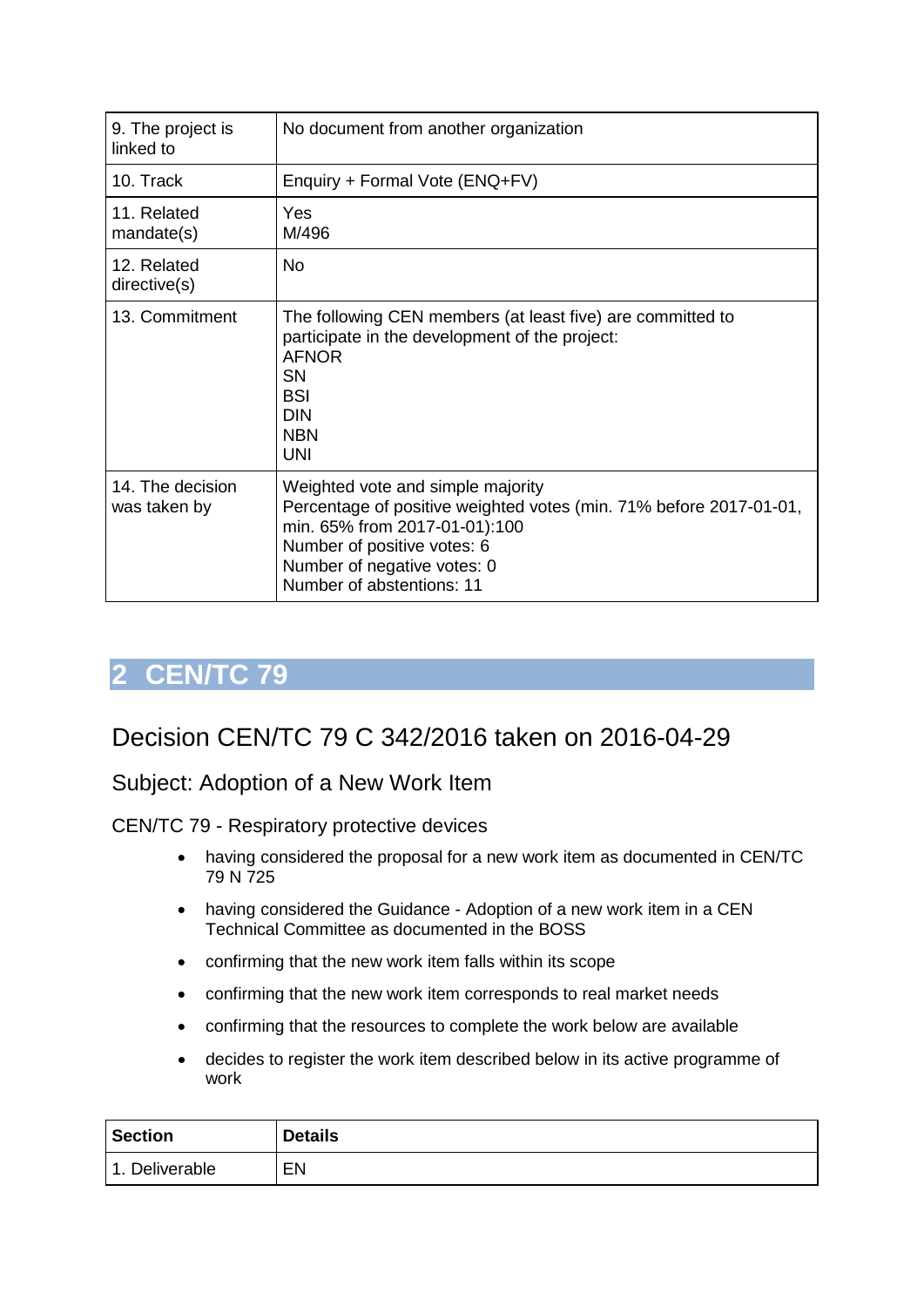| 2. This item<br>corresponds to                                      | The revision of an EN<br>EN 13274-7:2008                                                                                                                                                                                              |
|---------------------------------------------------------------------|---------------------------------------------------------------------------------------------------------------------------------------------------------------------------------------------------------------------------------------|
| 3. Document<br>developed in drafting<br>body                        | CEN/TC 79/WG 9 - Test methods and interpretation of CEN/TC 79<br>standards                                                                                                                                                            |
| 4. Title                                                            | Respiratory protective devices - Methods of test - Part 7:<br>Determination of particle filter penetration                                                                                                                            |
| 5. Scope                                                            | This European Standard specifies the procedure for testing particle<br>filter penetration for respiratory protective devices.                                                                                                         |
| 6. Environmental<br>aspects                                         | Use of materials                                                                                                                                                                                                                      |
| 7. How do you plan<br>to address these<br>environmental<br>aspects? | Use of environmental checklist                                                                                                                                                                                                        |
| 8. Vienna<br>Agreement                                              | No or expected CEN lead                                                                                                                                                                                                               |
| 9. The project is<br>linked to                                      | No document from another organization                                                                                                                                                                                                 |
| 10. Track                                                           | Enquiry + Formal Vote (ENQ+FV)                                                                                                                                                                                                        |
| 11. Related<br>mandate(s)                                           | Yes<br><b>M/BC/CEN/88/7</b>                                                                                                                                                                                                           |
| 12. Related<br>directive(s)                                         | Yes<br>Directive reference   For citation in Official journal<br>89/686/EEC   Yes                                                                                                                                                     |
| 13. Commitment                                                      | The following CEN members (at least five) are committed to<br>participate in the development of the project:<br><b>AFNOR</b><br><b>BSI</b><br><b>DIN</b><br><b>UNE</b><br><b>UNI</b><br><b>NEN</b>                                    |
| 14. The decision<br>was taken by                                    | Weighted vote and simple majority<br>Percentage of positive weighted votes (min. 71% before 2017-01-01,<br>min. 65% from 2017-01-01):93.75<br>Number of positive votes: 15<br>Number of negative votes: 1<br>Number of abstentions: 6 |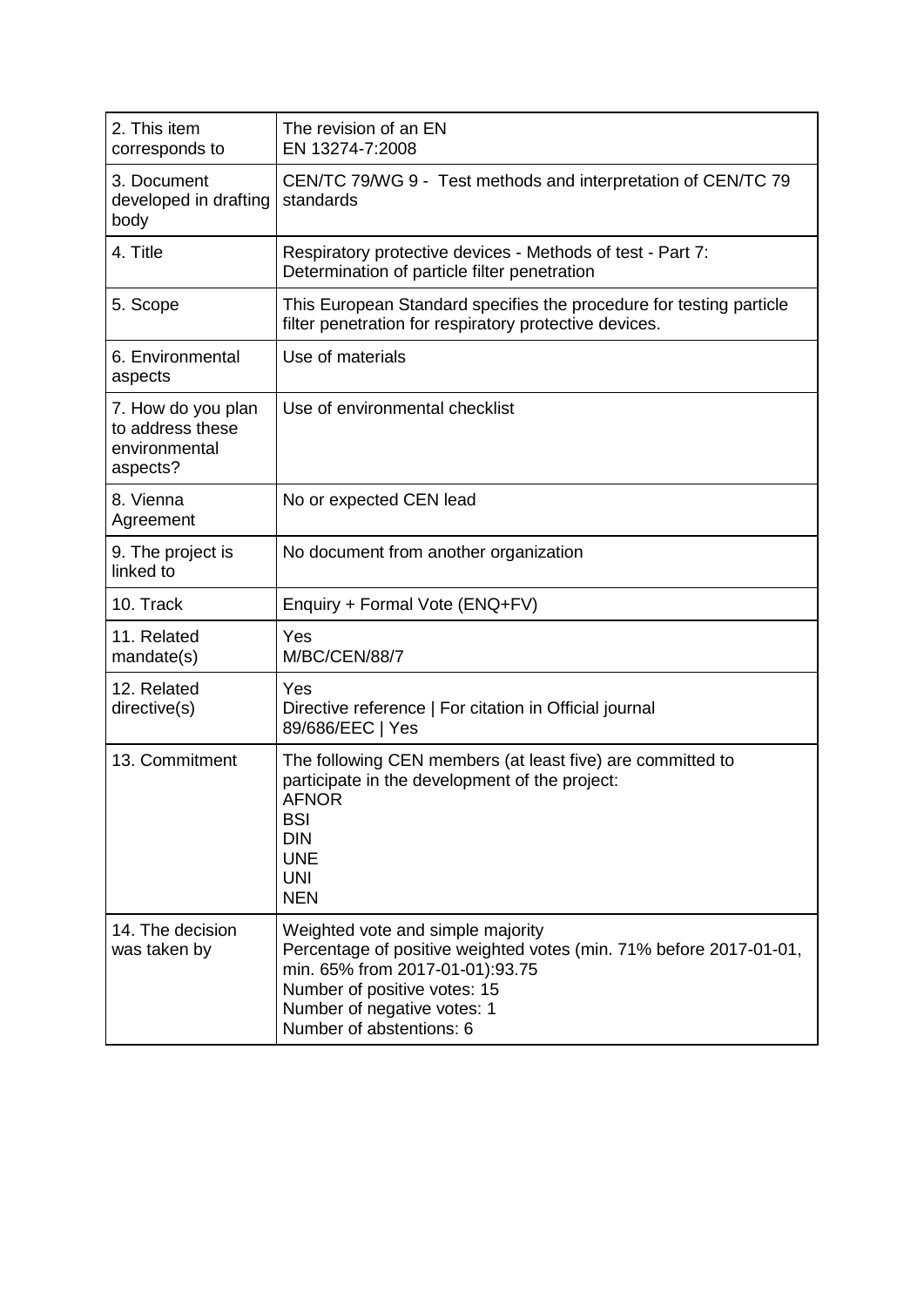# Decision CEN/TC 79 13/2016 taken on 2016-05-12

## Subject: Adoption of a Preliminary Work Item

#### CEN/TC 79 - Respiratory protective devices

- having considered the proposal for a new work item as documented in CEN/TC 79 N 750
- having considered the Guidance Adoption of a new work item in a CEN Technical Committee as documented in the BOSS
- confirming that the new work item falls within its scope
- confirming that the new work item corresponds to real market needs
- confirming that the resources to complete the work below are available
- decides to register the work item described below in its active programme of work

| <b>Section</b>                                                                           | <b>Details</b>                                                                                                                                                                                                                                                                                                                                                                                                                                                                                                                                                                            |
|------------------------------------------------------------------------------------------|-------------------------------------------------------------------------------------------------------------------------------------------------------------------------------------------------------------------------------------------------------------------------------------------------------------------------------------------------------------------------------------------------------------------------------------------------------------------------------------------------------------------------------------------------------------------------------------------|
| 1. Deliverable                                                                           | EN                                                                                                                                                                                                                                                                                                                                                                                                                                                                                                                                                                                        |
| 2. This item<br>corresponds to                                                           | The revision of an EN<br>EN 13274-1:2001                                                                                                                                                                                                                                                                                                                                                                                                                                                                                                                                                  |
| 3. Document<br>developed in drafting<br>body                                             | CEN/TC 79/WG 9 - Test methods and interpretation of CEN/TC 79<br>standards                                                                                                                                                                                                                                                                                                                                                                                                                                                                                                                |
| 4. Title                                                                                 | Respiratory protective devices - Methods of test - Part 1:<br>Determination of inward leakage and total inward leakage                                                                                                                                                                                                                                                                                                                                                                                                                                                                    |
| 5. Scope                                                                                 | This draft European Standard specifies the general procedure for<br>determining: (i) the inward leakage of facepieces or (ii) inward<br>leakage of respiratory protective devices (RPD), which is the total<br>inward leakage excluding any filter penetration or (iii) total inward<br>leakage of respiratory protective devices. Sample preparation,<br>selection of test subjects, test procedure and the method of<br>calculation of leakage are included. Two methods are described, one<br>using an aerosol (sodium chloride aerosol) and one using a gas<br>(sulfur hexafluoride). |
| 6. Environmental<br>aspects -<br><b>OPTIONAL</b>                                         |                                                                                                                                                                                                                                                                                                                                                                                                                                                                                                                                                                                           |
| 7. How do you plan<br>to address these<br>environmental<br>aspects? -<br><b>OPTIONAL</b> |                                                                                                                                                                                                                                                                                                                                                                                                                                                                                                                                                                                           |
| 8. Track                                                                                 | Enquiry + Formal Vote (ENQ+FV)                                                                                                                                                                                                                                                                                                                                                                                                                                                                                                                                                            |
| 9. Related                                                                               | Yes                                                                                                                                                                                                                                                                                                                                                                                                                                                                                                                                                                                       |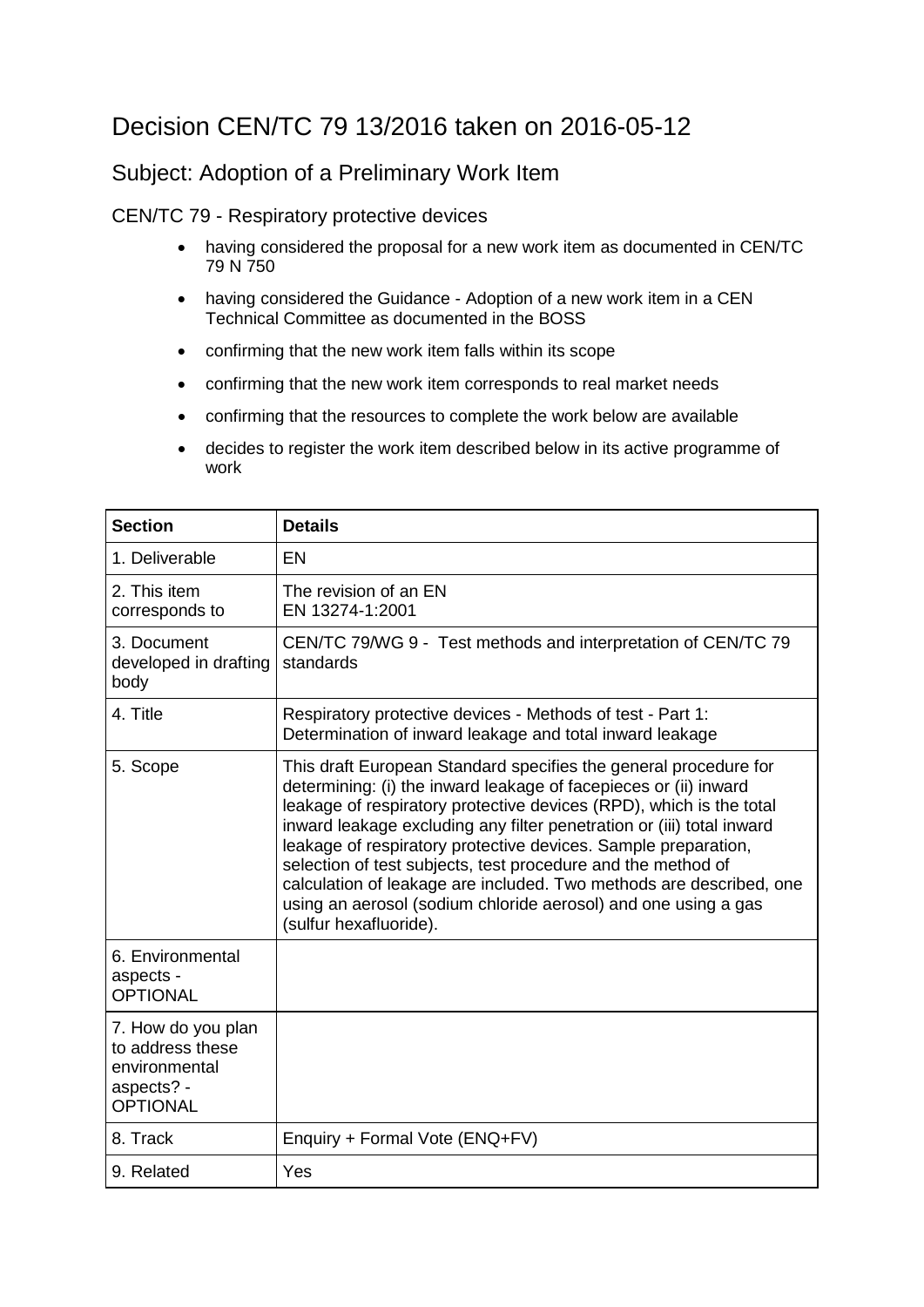| mandate(s)                       | <b>M/BC/CEN/88/7</b>                                                                                      |
|----------------------------------|-----------------------------------------------------------------------------------------------------------|
| 10. Related<br>directive(s)      | Yes<br>Directive reference   For citation in Official journal<br>89/686/EEC   Yes                         |
| 11. The decision<br>was taken by | Simple majority<br>Number of positive votes: 8<br>Number of negative votes: 0<br>Number of abstentions: 0 |

# Decision CEN/TC 79 14/2016 taken on 2016-05-12

## Subject: Adoption of a Preliminary Work Item

CEN/TC 79 - Respiratory protective devices

- having considered the proposal for a new work item as documented in CEN/TC 79 N 750
- having considered the Guidance Adoption of a new work item in a CEN Technical Committee as documented in the BOSS
- confirming that the new work item falls within its scope
- confirming that the new work item corresponds to real market needs
- confirming that the resources to complete the work below are available
- decides to register the work item described below in its active programme of work

| <b>Section</b>                                          | <b>Details</b>                                                                                                                                       |
|---------------------------------------------------------|------------------------------------------------------------------------------------------------------------------------------------------------------|
| 1. Deliverable                                          | EN                                                                                                                                                   |
| 2. This item<br>corresponds to                          | A new project                                                                                                                                        |
| 3. Document<br>developed in drafting<br>body            | CEN/TC 79/WG 9 - Test methods and interpretation of CEN/TC 79<br>standards                                                                           |
| 4. Title                                                | Respiratory protective devices - Methods of test - Part 9: Mechanical<br>stress test                                                                 |
| 5. Scope                                                | This part of EN 13274 specifies the method of test for the mechanical<br>resistance and strength of<br>components of respiratory protective devices. |
| 6. Environmental<br>aspects -<br><b>OPTIONAL</b>        |                                                                                                                                                      |
| 7. How do you plan<br>to address these<br>environmental |                                                                                                                                                      |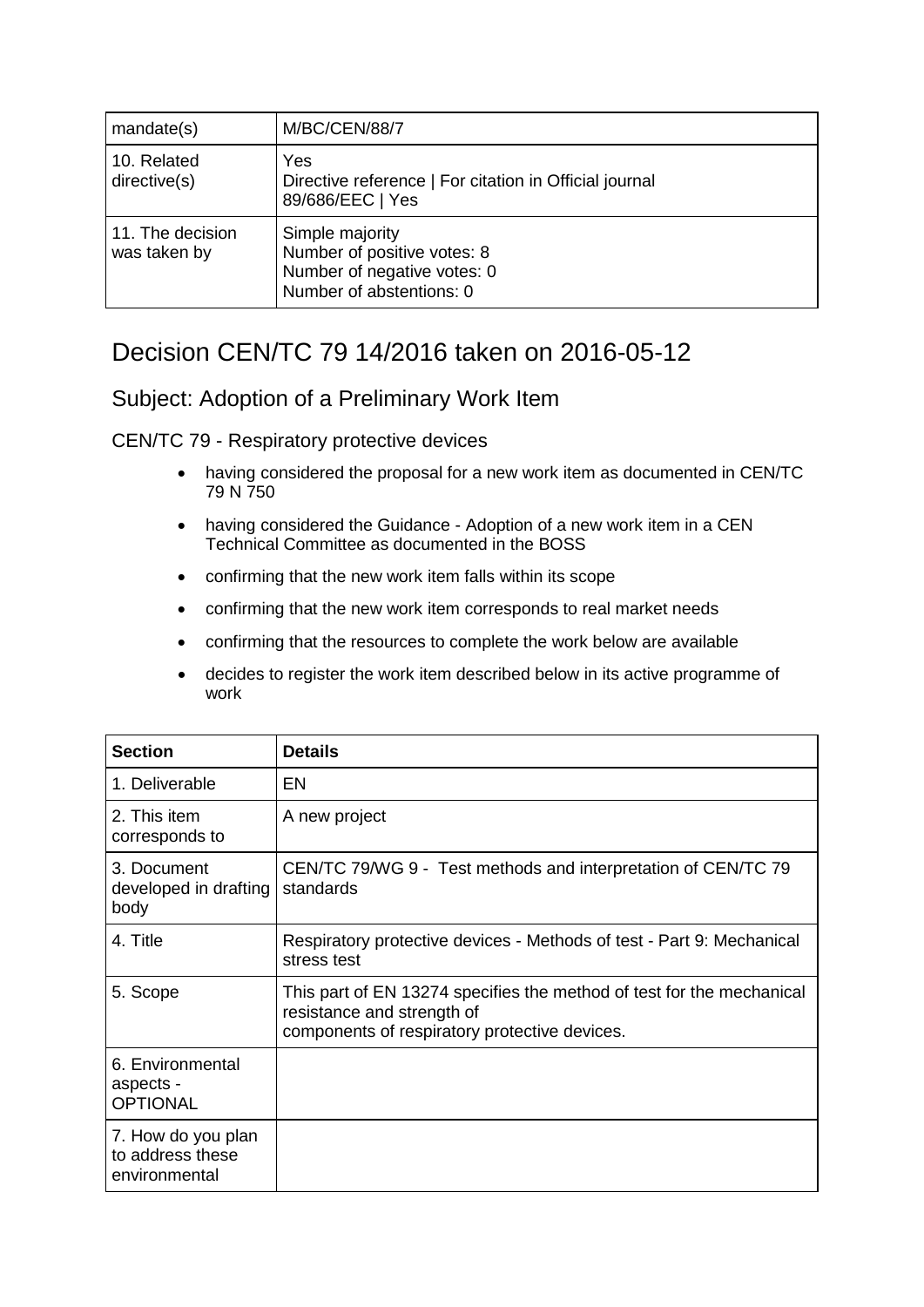| aspects? -<br><b>OPTIONAL</b>    |                                                                                                           |
|----------------------------------|-----------------------------------------------------------------------------------------------------------|
| 8. Track                         | Enquiry + Formal Vote (ENQ+FV)                                                                            |
| 9. Related<br>mandate(s)         | Yes<br><b>M/BC/CEN/88/7</b>                                                                               |
| 10. Related<br>directive(s)      | Yes<br>Directive reference   For citation in Official journal<br>89/686/EEC   Yes                         |
| 11. The decision<br>was taken by | Simple majority<br>Number of positive votes: 8<br>Number of negative votes: 0<br>Number of abstentions: 0 |

## <span id="page-8-0"></span>Decision CEN/TC 153 352/2017 taken on 2017-03-06

Subject: 3 year time-frame for the development of WI 00153187 - 9 month Tolerance Request.

CEN/TC 153 - Machinery intended for use with foodstuffs and feed

- considering Resolution BT 34/2002 by which BT decided that any work item to result in an EN, registered after 2002-10-31, shall normally result in an EN after 3 years and set maximum times between well identified stages, as well as Resolution BT 42/2003 deciding on variant timeframes;
- considering Resolution BT 42/2008 allowing the CEN/TCs, for well identified and justified reasons, to claim one tolerance of 9 months, applicable to the target dates for submission of a draft to CCMC (or ISO/CS in case of Vienna Agreement â¿¿ CEN Lead) for the relevant procedure(s) (i.e. CEN Enquiry and/or Formal Vote, UAP, TCA);
- considering that for work item 00153187 prEN 13378 Pasta processing plant Pasta presses - Safety and hygiene requirements, it proves impossible to Dispatch FV draft to CMC by 2017-04-14;
- claims a tolerance of 9 months (i.e. a postponement of 9 months of the deadlines for all the stages not yet reached) for the following reasons: The experts in the responsible working group in CEN/TC 153, WG 7, need additional time for the discussion of comments received during public enquiry and for the preparation of the formal vote draft.
- confirms that CEN/TC 153 will Dispatch FV draft to CMC (or ISO/CS in case of Vienna Agreement - CEN Lead) by 2018-01-14 at the latest.

The decision was taken by simple majority with 12 positive vote(s), 0 negative vote(s) and 9 abstention(s).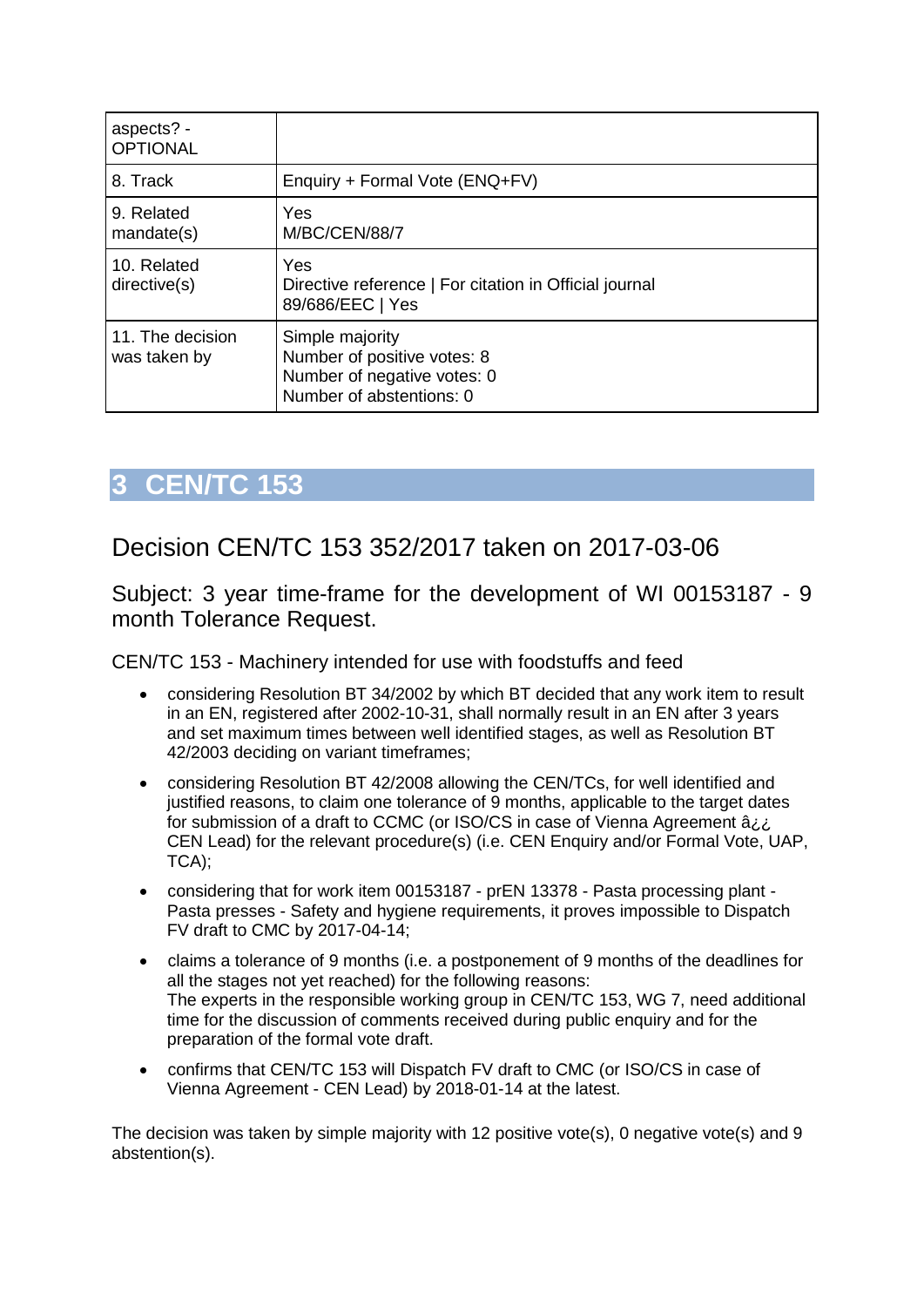# Decision CEN/TC 153 353/2017 taken on 2017-03-06

Subject: 3 year time-frame for the development of WI 00153188 - 9 month Tolerance Request.

CEN/TC 153 - Machinery intended for use with foodstuffs and feed

- considering Resolution BT 34/2002 by which BT decided that any work item to result in an EN, registered after 2002-10-31, shall normally result in an EN after 3 years and set maximum times between well identified stages, as well as Resolution BT 42/2003 deciding on variant timeframes;
- considering Resolution BT 42/2008 allowing the CEN/TCs, for well identified and justified reasons, to claim one tolerance of 9 months, applicable to the target dates for submission of a draft to CCMC (or ISO/CS in case of Vienna Agreement â¿¿ CEN Lead) for the relevant procedure(s) (i.e. CEN Enquiry and/or Formal Vote, UAP, TCA);
- considering that for work item 00153188 prEN 13289 Pasta processing plant Dryers and coolers - Safety and hygiene requirements, it proves impossible to Dispatch FV draft to CMC by 2017-04-14;
- claims a tolerance of 9 months (i.e. a postponement of 9 months of the deadlines for all the stages not yet reached) for the following reasons: The experts in the responsible working group in CEN/TC 153, WG 7, need additional time for the discussion of comments received during public enquiry and for the preparation of the formal vote draft.
- confirms that CEN/TC 153 will Dispatch FV draft to CMC (or ISO/CS in case of Vienna Agreement - CEN Lead) by 2018-01-14 at the latest.

The decision was taken by simple majority with 12 positive vote(s), 0 negative vote(s) and 9 abstention(s).

## Decision CEN/TC 153 354/2017 taken on 2017-03-06

Subject: 3 year time-frame for the development of WI 00153189 - 9 month Tolerance Request.

CEN/TC 153 - Machinery intended for use with foodstuffs and feed

- considering Resolution BT 34/2002 by which BT decided that any work item to result in an EN, registered after 2002-10-31, shall normally result in an EN after 3 years and set maximum times between well identified stages, as well as Resolution BT 42/2003 deciding on variant timeframes;
- considering Resolution BT 42/2008 allowing the CEN/TCs, for well identified and justified reasons, to claim one tolerance of 9 months, applicable to the target dates for submission of a draft to CCMC (or ISO/CS in case of Vienna Agreement â¿¿ CEN Lead) for the relevant procedure(s) (i.e. CEN Enquiry and/or Formal Vote, UAP, TCA);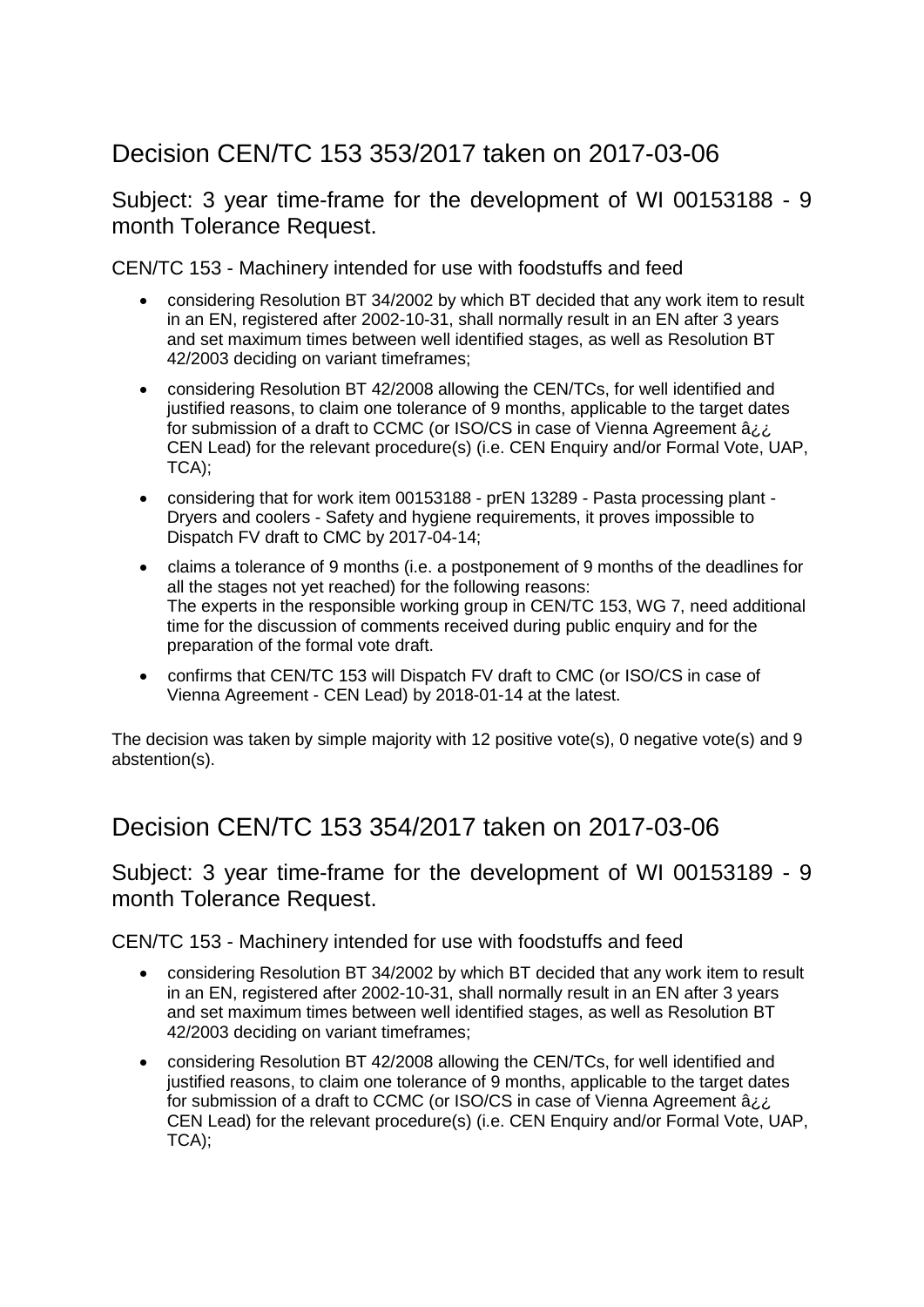- considering that for work item 00153189 prEN 13379 Pasta processing plant Spreader, stripping and cutting machine, stick return conveyor - Safety and hygiene requirements, it proves impossible to Dispatch FV draft to CMC by 2017-04-14;
- claims a tolerance of 9 months (i.e. a postponement of 9 months of the deadlines for all the stages not yet reached) for the following reasons: The experts in the responsible working group in CEN/TC 153, WG 7, need additional time for the discussion of comments received during public enquiry and for the preparation of the formal vote draft.
- confirms that CEN/TC 153 will Dispatch FV draft to CMC (or ISO/CS in case of Vienna Agreement - CEN Lead) by 2018-01-14 at the latest.

The decision was taken by simple majority with 12 positive vote(s), 0 negative vote(s) and 9 abstention(s).

# <span id="page-10-0"></span>**4 CEN/TC 197**

## DECISION C10 taken by CEN/TC 197 on 06-03-2017

Subject: 3 year time-frame for the development of ENs, TRs and TSs – 9 month Tolerance Request

CEN/TC 197, pumps

- considering Resolution BT 34/2002 by which BT decided that any work item to result in an EN, registered after 2002-10-31, shall normally result in an EN after 3 years and set maximum times between well identified stages, as well as Resolution BT 42/2003 deciding on variant timeframes;
- considering Resolution BT 42/2008 allowing the CEN/TCs, for well identified and justified reasons, to claim *one* tolerance of *9 months,* applicable to the target dates for submission of a draft to CCMC (or ISO/CS in case of Vienna Agreement – CEN Lead) for the relevant procedure(s) (i.e. CEN Enquiry and/or Formal Vote, UAP, TCA);
- considering that for work item *00197092 - prEN ISO 2036, Liquid pumps and pump units - Noise test code - Grades 2 and 3 of accuracy,* it proves impossible to provide a draft for *CEN Enquiry* by *15-02-2017;*
- claims a tolerance of *9* months (i.e. a postponement of 9 months of the deadlines for all the stages not yet reached) for the following reasons: *the draft is not ready*;
- confirms that a draft will be sent to CCMC (or ISO/CS in case of Vienna Agreement CEN Lead) for submission to *CEN Enquiry* by *15-10-2017* at the latest.

The decision was taken by *10* positive votes, *0* negative votes and *7* abstentions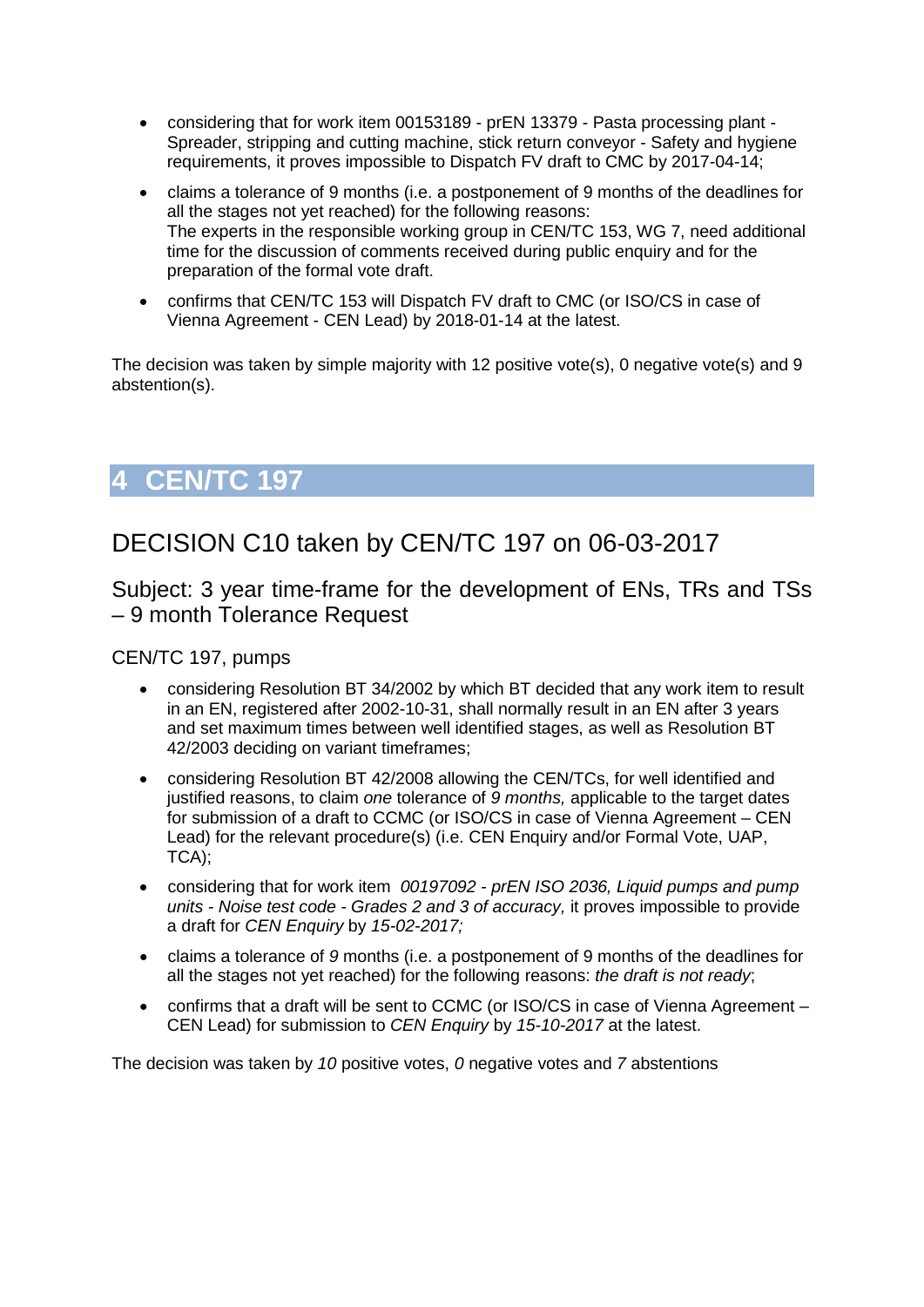# <span id="page-11-0"></span>Decision CEN/TC 227 821/2017 taken on 2017-03-06

## Subject: Adoption of a Preliminary Work Item

- having considered the proposal for a new work item as documented in CEN/TC 227 N 2783
- having considered the Guidance Adoption of a new work item in a CEN Technical Committee as documented in the BOSS
- confirming that the new work item falls within its scope
- confirming that the new work item corresponds to real market needs
- confirming that the resources to complete the work below are available
- decides to register the work item described below in its active programme of work

| <b>Section</b>                                   | <b>Details</b>                                                                                                                                                                                                                                                                                                                                                                                                                                                                                                                                                                                                                                                                                                                                                                                                                                                                         |
|--------------------------------------------------|----------------------------------------------------------------------------------------------------------------------------------------------------------------------------------------------------------------------------------------------------------------------------------------------------------------------------------------------------------------------------------------------------------------------------------------------------------------------------------------------------------------------------------------------------------------------------------------------------------------------------------------------------------------------------------------------------------------------------------------------------------------------------------------------------------------------------------------------------------------------------------------|
| 1. Deliverable                                   | EN                                                                                                                                                                                                                                                                                                                                                                                                                                                                                                                                                                                                                                                                                                                                                                                                                                                                                     |
| 2. This item<br>corresponds to                   | The revision of an EN<br>EN 12271:2006                                                                                                                                                                                                                                                                                                                                                                                                                                                                                                                                                                                                                                                                                                                                                                                                                                                 |
| 3. Document<br>developed in drafting<br>body     | CEN/TC 227/WG 2 - Surface Dressing, Sprays and Slurry Surfacing<br>(incorporating Microsurfacing)                                                                                                                                                                                                                                                                                                                                                                                                                                                                                                                                                                                                                                                                                                                                                                                      |
| 4. Title                                         | Surface dressing - Requirements                                                                                                                                                                                                                                                                                                                                                                                                                                                                                                                                                                                                                                                                                                                                                                                                                                                        |
| 5. Scope                                         | This European Standard describes the performance requirements and<br>control procedures for the installation of surface dressing as a product<br>for the surface treatment of roads and other trafficked areas.<br>This European Standard does not apply to surface dressings<br>designed by the purchaser.<br>This European Standard is not applicable to surface dressings carried<br>out in tunnels and where fire regulations apply.<br>This European Standard does not apply to small areas of surface<br>dressing on roads that are less than 500 m2 which are not contiguous<br>(for example patch repair surface dressing especially when carried<br>out manually).<br>This European Standard does not apply to aircraft pavements that are<br>covered by international regulations, for example, International Civil<br>Aviation Organization (ICAO) regulations (airfields). |
| 6. Environmental<br>aspects -<br><b>OPTIONAL</b> |                                                                                                                                                                                                                                                                                                                                                                                                                                                                                                                                                                                                                                                                                                                                                                                                                                                                                        |
| 7. How do you plan<br>to address these           |                                                                                                                                                                                                                                                                                                                                                                                                                                                                                                                                                                                                                                                                                                                                                                                                                                                                                        |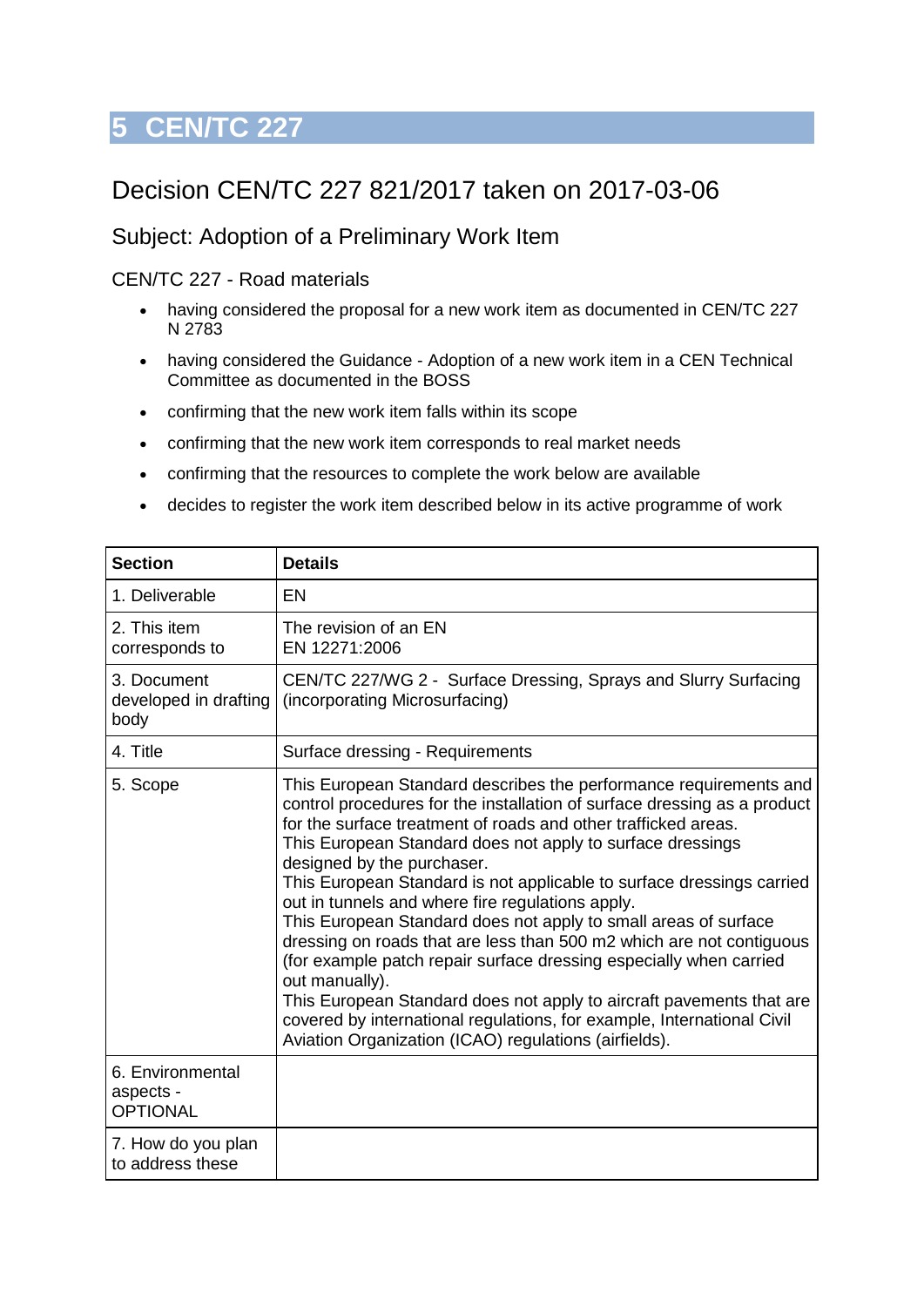| environmental<br>aspects? -<br><b>OPTIONAL</b> |                                                                                                            |
|------------------------------------------------|------------------------------------------------------------------------------------------------------------|
| 8. Track                                       | Enquiry + Formal Vote (ENQ+FV)                                                                             |
| 9. Related<br>mandate(s)                       | Yes.<br>M/124                                                                                              |
| 10. Related<br>directive(s)                    | <b>Yes</b><br>Directive reference   For citation in Official journal<br>305/2011   No                      |
| 11. The decision<br>was taken by               | Simple majority<br>Number of positive votes: 17<br>Number of negative votes: 0<br>Number of abstentions: 7 |

## Decision CEN/TC 227 822/2017 taken on 2017-03-06

## Subject: Adoption of a Preliminary Work Item

- having considered the proposal for a new work item as documented in CEN/TC 227 N 2783
- having considered the Guidance Adoption of a new work item in a CEN Technical Committee as documented in the BOSS
- confirming that the new work item falls within its scope
- confirming that the new work item corresponds to real market needs
- confirming that the resources to complete the work below are available
- decides to register the work item described below in its active programme of work

| <b>Section</b>                               | <b>Details</b>                                                                                                                                                                                                                                                                            |
|----------------------------------------------|-------------------------------------------------------------------------------------------------------------------------------------------------------------------------------------------------------------------------------------------------------------------------------------------|
| 1. Deliverable                               | EN                                                                                                                                                                                                                                                                                        |
| 2. This item<br>corresponds to               | The revision of an EN<br>EN 12272-1:2002                                                                                                                                                                                                                                                  |
| 3. Document<br>developed in drafting<br>body | CEN/TC 227/WG 2 - Surface Dressing, Sprays and Slurry Surfacing<br>(incorporating Microsurfacing)                                                                                                                                                                                         |
| 4. Title                                     | Surface dressing - Test methods - Part 1: Rate of spread and<br>accuracy of spread of binder and chippings                                                                                                                                                                                |
| 5. Scope                                     | This European Standard specifies test methods for determining the<br>rates of spread and accuracy of spread of binder and chippings of a<br>surface dressing on a section of road at a given time. It is also<br>applicable to surface dressings on airfields and other trafficked areas. |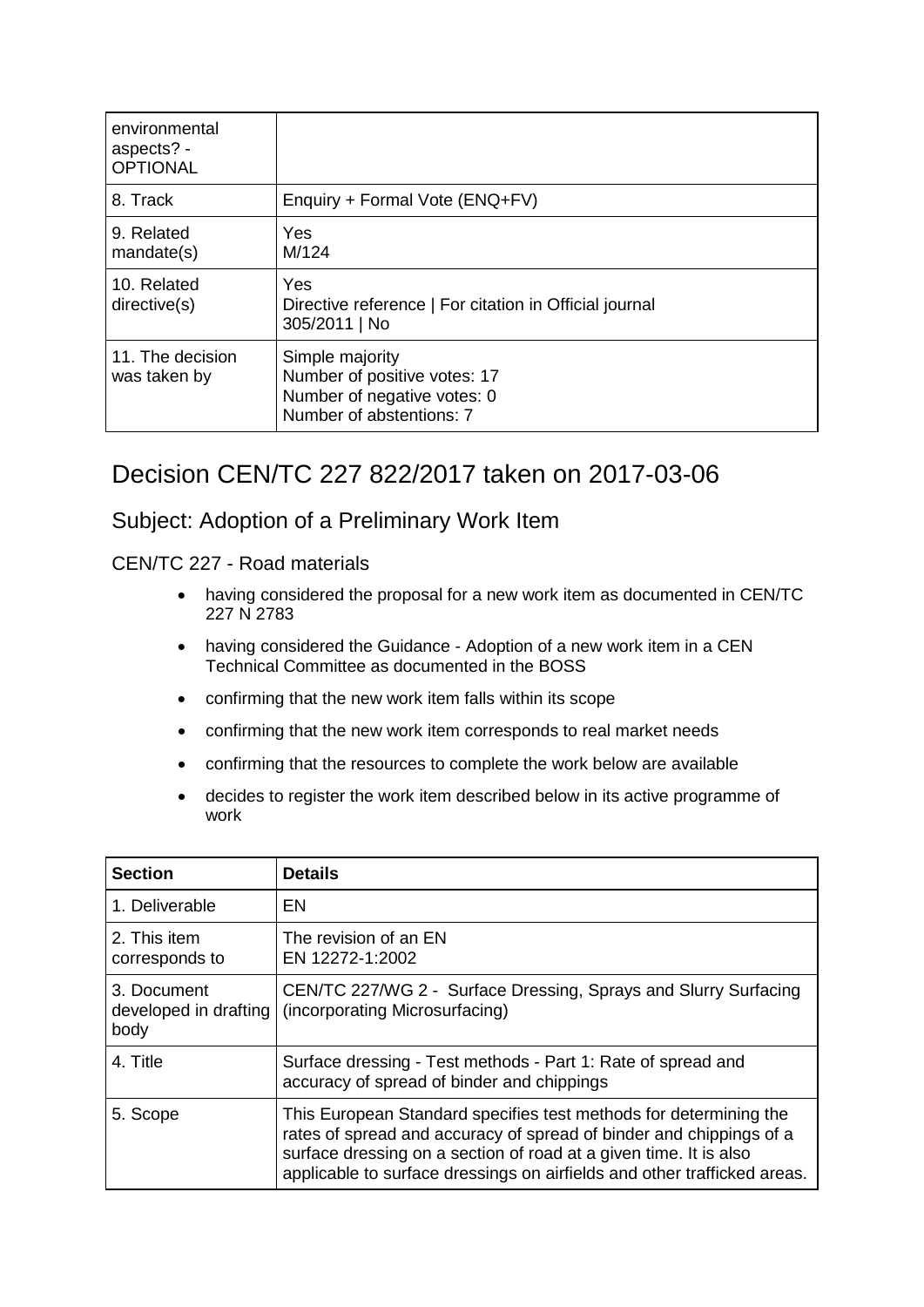|                                                                                          | The test methods are used on site to check the ability of binder<br>sprayers and chipping spreaders to meet the intended rates of spread<br>and tolerances and coefficients of variation.<br>The test methods for measuring the rates of spread and accuracy of<br>spread of binders and chippings are not applicable to combined<br>chipping-binder spreaders. |
|------------------------------------------------------------------------------------------|-----------------------------------------------------------------------------------------------------------------------------------------------------------------------------------------------------------------------------------------------------------------------------------------------------------------------------------------------------------------|
| 6. Environmental<br>aspects -<br><b>OPTIONAL</b>                                         |                                                                                                                                                                                                                                                                                                                                                                 |
| 7. How do you plan<br>to address these<br>environmental<br>aspects? -<br><b>OPTIONAL</b> |                                                                                                                                                                                                                                                                                                                                                                 |
| 8. Track                                                                                 | Enquiry + Formal Vote (ENQ+FV)                                                                                                                                                                                                                                                                                                                                  |
| 9. Related<br>mandate(s)                                                                 | <b>No</b>                                                                                                                                                                                                                                                                                                                                                       |
| 10. Related<br>directive(s)                                                              | Yes<br>Directive reference   For citation in Official journal<br>305/2011   No                                                                                                                                                                                                                                                                                  |
| 11. The decision<br>was taken by                                                         | Simple majority<br>Number of positive votes: 16<br>Number of negative votes: 0<br>Number of abstentions: 8                                                                                                                                                                                                                                                      |

## Decision CEN/TC 227 831/2017 taken on 2017-03-06

## Subject: Adoption of a Preliminary Work Item

- having considered the proposal for a new work item as documented in CEN/TC 227 N 2783
- having considered the Guidance Adoption of a new work item in a CEN Technical Committee as documented in the BOSS
- confirming that the new work item falls within its scope
- confirming that the new work item corresponds to real market needs
- confirming that the resources to complete the work below are available
- decides to register the work item described below in its active programme of work

| <b>Section</b>                | <b>Details</b> |
|-------------------------------|----------------|
| Deliverable<br>$\overline{1}$ | EN             |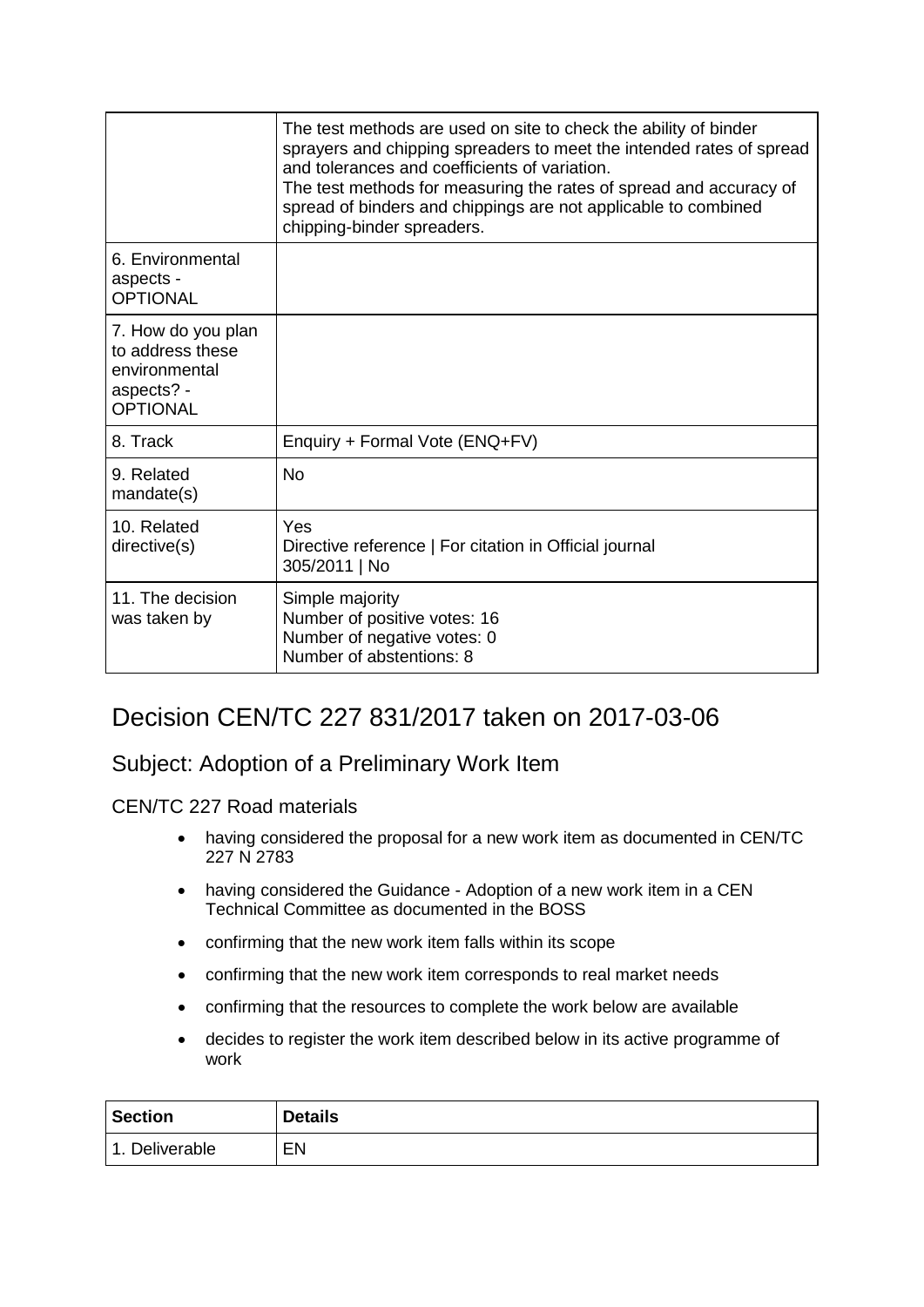| 2. This item<br>corresponds to                                                           | The revision of an EN<br>EN 12272-2:2003                                                                                                                                                                                                                                                                                                                                                                                                                                              |
|------------------------------------------------------------------------------------------|---------------------------------------------------------------------------------------------------------------------------------------------------------------------------------------------------------------------------------------------------------------------------------------------------------------------------------------------------------------------------------------------------------------------------------------------------------------------------------------|
| 3. Document<br>developed in drafting<br>body                                             | CEN/TC 227/WG 2 - Surface Dressing, Sprays and Slurry Surfacing<br>(incorporating Microsurfacing)                                                                                                                                                                                                                                                                                                                                                                                     |
| 4. Title                                                                                 | Surface dressing - Test methods - Part 2: Visual assessment of<br>defects                                                                                                                                                                                                                                                                                                                                                                                                             |
| 5. Scope                                                                                 | This European Standard specifies methods of assessment of the<br>defects which may occur with a surface dressing. The assessment of<br>the defects evaluates the condition or performance of the surface<br>dressing and, thus, gives an indication on the durability of the surface<br>dressing. This standard is applicable to all surface dressings (roads,<br>airfields and other trafficked areas). The checklist in Annex A<br>(normative) is a preliminary to the test method. |
| 6. Environmental<br>aspects -<br><b>OPTIONAL</b>                                         |                                                                                                                                                                                                                                                                                                                                                                                                                                                                                       |
| 7. How do you plan<br>to address these<br>environmental<br>aspects? -<br><b>OPTIONAL</b> |                                                                                                                                                                                                                                                                                                                                                                                                                                                                                       |
| 8. Track                                                                                 | Enquiry + Formal Vote (ENQ+FV)                                                                                                                                                                                                                                                                                                                                                                                                                                                        |
| 9. Related<br>mandate(s)                                                                 | <b>No</b>                                                                                                                                                                                                                                                                                                                                                                                                                                                                             |
| 10. Related<br>directive(s)                                                              | Yes<br>Directive reference   For citation in Official journal<br>305/2011   No                                                                                                                                                                                                                                                                                                                                                                                                        |
| 11. The decision<br>was taken by                                                         | Simple majority<br>Number of positive votes: 16<br>Number of negative votes: 0<br>Number of abstentions: 8                                                                                                                                                                                                                                                                                                                                                                            |

## Decision CEN/TC 227 832/2017 taken on 2017-03-06

## Subject: Adoption of a Preliminary Work Item

- having considered the proposal for a new work item as documented in CEN/TC 227 N 2783
- having considered the Guidance Adoption of a new work item in a CEN Technical Committee as documented in the BOSS
- confirming that the new work item falls within its scope
- confirming that the new work item corresponds to real market needs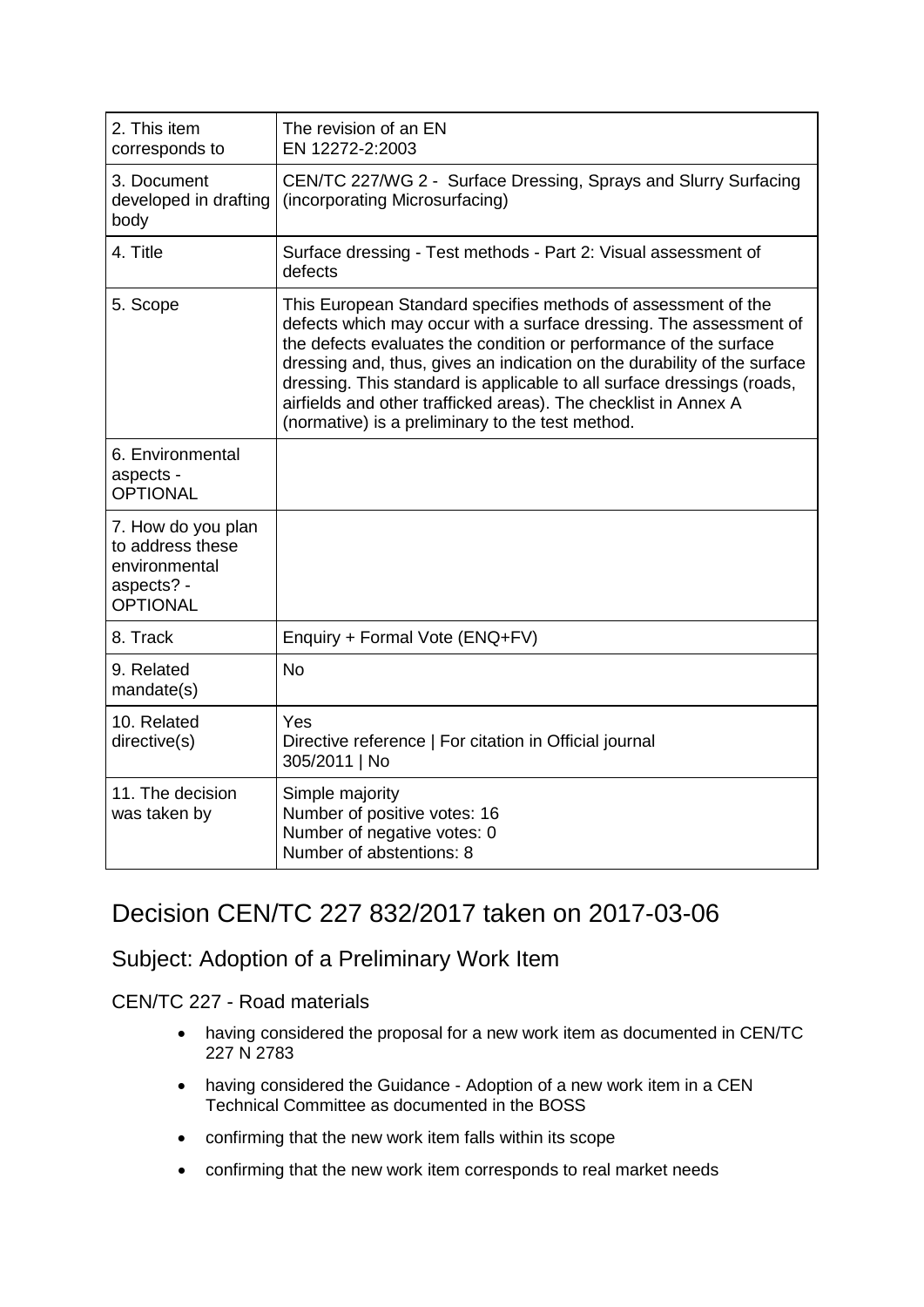- confirming that the resources to complete the work below are available
- decides to register the work item described below in its active programme of work

| <b>Section</b>                                                                           | <b>Details</b>                                                                                                                                                                                                                                                                                                                                                                                                                                                                                                                                                                                                                                     |
|------------------------------------------------------------------------------------------|----------------------------------------------------------------------------------------------------------------------------------------------------------------------------------------------------------------------------------------------------------------------------------------------------------------------------------------------------------------------------------------------------------------------------------------------------------------------------------------------------------------------------------------------------------------------------------------------------------------------------------------------------|
| 1. Deliverable                                                                           | <b>EN</b>                                                                                                                                                                                                                                                                                                                                                                                                                                                                                                                                                                                                                                          |
| 2. This item<br>corresponds to                                                           | The revision of an EN<br>EN 12272-3:2003                                                                                                                                                                                                                                                                                                                                                                                                                                                                                                                                                                                                           |
| 3. Document<br>developed in drafting<br>body                                             | CEN/TC 227/WG 2 - Surface Dressing, Sprays and Slurry Surfacing<br>(incorporating Microsurfacing)                                                                                                                                                                                                                                                                                                                                                                                                                                                                                                                                                  |
| 4. Title                                                                                 | Surface dressing - Test methods - Part 3: Determination of binder<br>aggregate adhesivity by the Vialit plate shock test method                                                                                                                                                                                                                                                                                                                                                                                                                                                                                                                    |
| 5. Scope                                                                                 | This European Standard applies to the measurement of the binder-<br>aggregate systems for surface dressing. This European Standard<br>specifies methods of measurement of: the mechanical adhesion of the<br>binder to the surface of the aggregate, - the active adhesivity of the<br>binder the the chippings, - the improvement of the mechanical<br>adhesion and active adhesivity by adding an adhesion agent either<br>into the mass of the binder or by spraying the interface between<br>binder and chippings, - the wetting temperature fo the binder to the<br>aggregate, - the variation of adhesivity below the fragility temperature. |
| 6. Environmental<br>aspects -<br><b>OPTIONAL</b>                                         |                                                                                                                                                                                                                                                                                                                                                                                                                                                                                                                                                                                                                                                    |
| 7. How do you plan<br>to address these<br>environmental<br>aspects? -<br><b>OPTIONAL</b> |                                                                                                                                                                                                                                                                                                                                                                                                                                                                                                                                                                                                                                                    |
| 8. Track                                                                                 | Enquiry + Formal Vote (ENQ+FV)                                                                                                                                                                                                                                                                                                                                                                                                                                                                                                                                                                                                                     |
| 9. Related<br>mandate(s)                                                                 | <b>No</b>                                                                                                                                                                                                                                                                                                                                                                                                                                                                                                                                                                                                                                          |
| 10. Related<br>directive(s)                                                              | Yes<br>Directive reference   For citation in Official journal<br>305/2011   No                                                                                                                                                                                                                                                                                                                                                                                                                                                                                                                                                                     |
| 11. The decision<br>was taken by                                                         | Simple majority<br>Number of positive votes: 15<br>Number of negative votes: 1<br>Number of abstentions: 8                                                                                                                                                                                                                                                                                                                                                                                                                                                                                                                                         |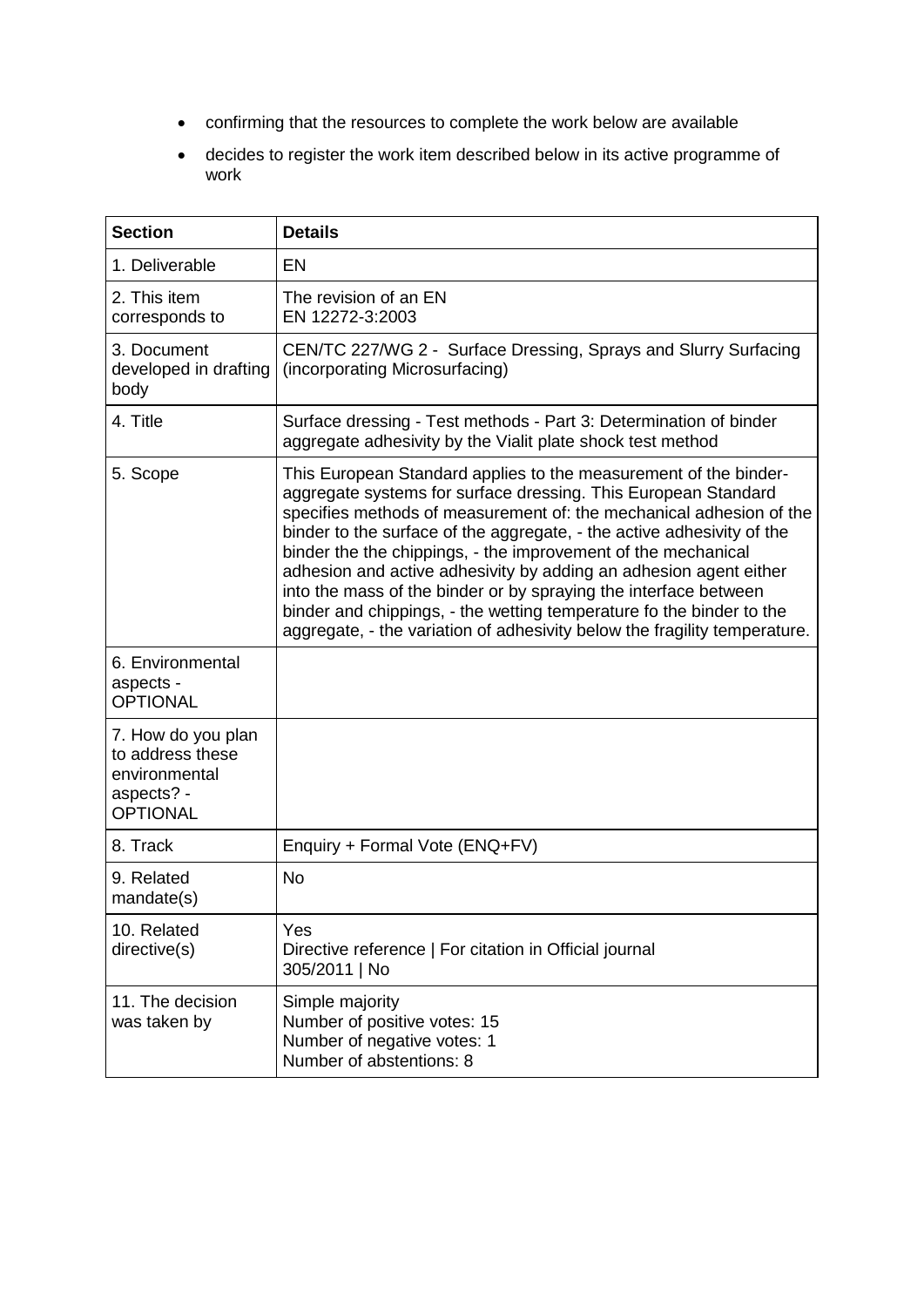## Decision CEN/TC 227 833/2017 taken on 2017-03-06

## Subject: Adoption of a Preliminary Work Item

- having considered the proposal for a new work item as documented in CEN/TC 227 N 2783
- having considered the Guidance Adoption of a new work item in a CEN Technical Committee as documented in the BOSS
- confirming that the new work item falls within its scope
- confirming that the new work item corresponds to real market needs
- confirming that the resources to complete the work below are available
- decides to register the work item described below in its active programme of work

| <b>Section</b>                                   | <b>Details</b>                                                                                                                                                                                                                                                                                                                                                                                                                                                                                                                                                                                                                                                                                                                                                                                                                                                                                                                                                                                                                                                                     |
|--------------------------------------------------|------------------------------------------------------------------------------------------------------------------------------------------------------------------------------------------------------------------------------------------------------------------------------------------------------------------------------------------------------------------------------------------------------------------------------------------------------------------------------------------------------------------------------------------------------------------------------------------------------------------------------------------------------------------------------------------------------------------------------------------------------------------------------------------------------------------------------------------------------------------------------------------------------------------------------------------------------------------------------------------------------------------------------------------------------------------------------------|
| 1. Deliverable                                   | EN                                                                                                                                                                                                                                                                                                                                                                                                                                                                                                                                                                                                                                                                                                                                                                                                                                                                                                                                                                                                                                                                                 |
| 2. This item<br>corresponds to                   | The revision of an EN<br>EN 12273:2008                                                                                                                                                                                                                                                                                                                                                                                                                                                                                                                                                                                                                                                                                                                                                                                                                                                                                                                                                                                                                                             |
| 3. Document<br>developed in drafting<br>body     | CEN/TC 227/WG 2 - Surface Dressing, Sprays and Slurry Surfacing<br>(incorporating Microsurfacing)                                                                                                                                                                                                                                                                                                                                                                                                                                                                                                                                                                                                                                                                                                                                                                                                                                                                                                                                                                                  |
| 4. Title                                         | <b>Slurry surfacing - Requirements</b>                                                                                                                                                                                                                                                                                                                                                                                                                                                                                                                                                                                                                                                                                                                                                                                                                                                                                                                                                                                                                                             |
| 5. Scope                                         | This European Standard specifies the performance requirements and<br>control procedures for the installation of slurry surfacing as a product<br>for the surface treatment of roads and other trafficked areas (e.g.<br>footways, cycleways).<br>This European Standard is not designed for small areas of slurry<br>surfacing on roads that are less than 500 m2 which are not<br>contiguous (for example minor repairs).<br>This European Standard does not apply to slurry surfacing designed<br>by the purchaser.<br>This European Standard is not applicable to slurry surfacing carried<br>out in tunnels in terms of reaction to fire. No such regulations have yet<br>been identified, nor is there any method of classification of reaction to<br>fire.<br>NOTE Member States can call up the technical requirements of this<br>European Standard for use in tunnels.<br>This European Standard is not designed for pavements that are<br>covered by international regulations, for example, International Civil<br>Aviation Organisation (ICAO) regulations (airfields). |
| 6. Environmental<br>aspects -<br><b>OPTIONAL</b> |                                                                                                                                                                                                                                                                                                                                                                                                                                                                                                                                                                                                                                                                                                                                                                                                                                                                                                                                                                                                                                                                                    |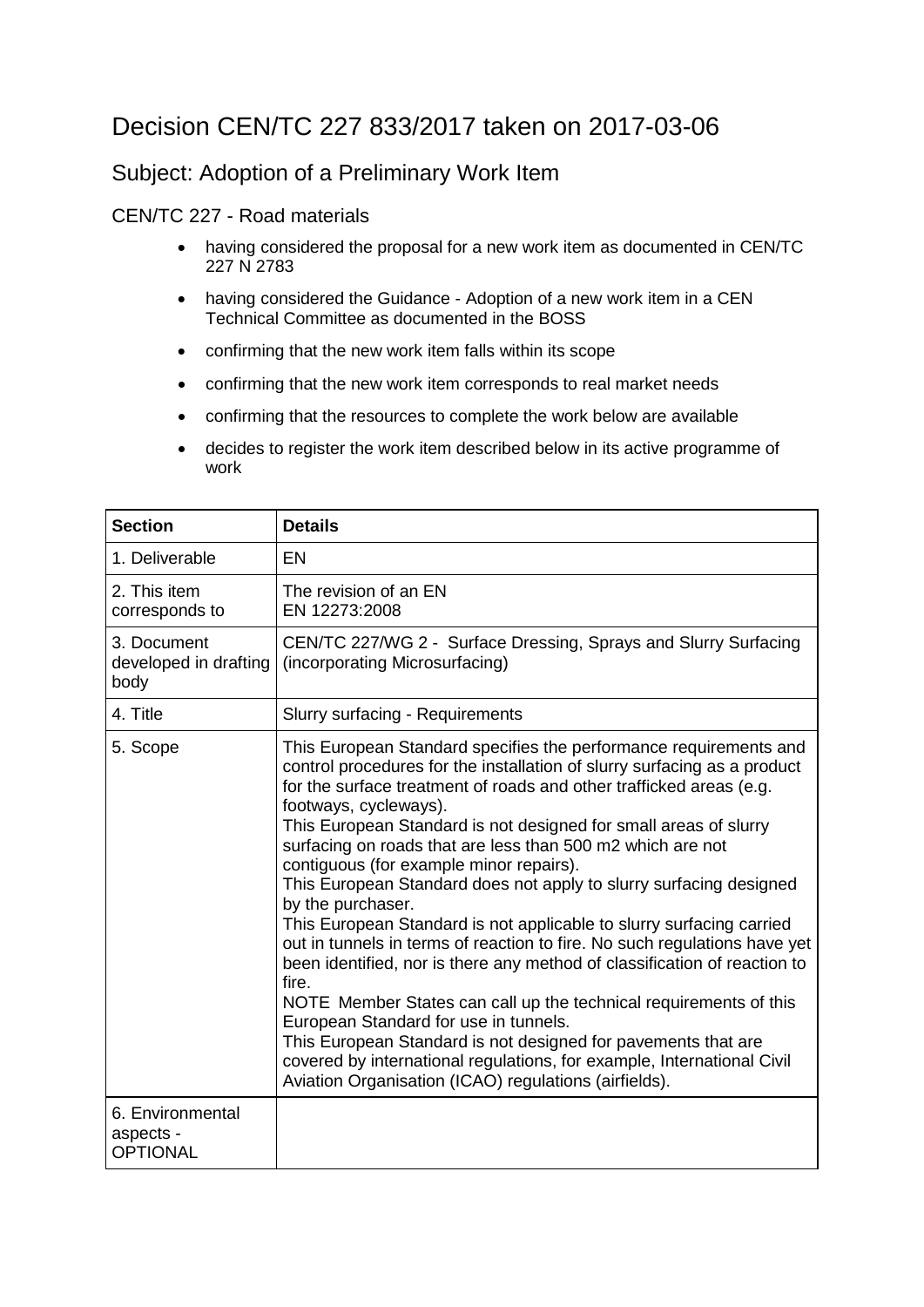| 7. How do you plan<br>to address these<br>environmental<br>aspects? -<br><b>OPTIONAL</b> |                                                                                                            |
|------------------------------------------------------------------------------------------|------------------------------------------------------------------------------------------------------------|
| 8. Track                                                                                 | Enquiry + Formal Vote (ENQ+FV)                                                                             |
| 9. Related<br>mandate(s)                                                                 | Yes.<br>M/124                                                                                              |
| 10. Related<br>directive(s)                                                              | Yes<br>Directive reference   For citation in Official journal<br>305/2011   Yes                            |
| 11. The decision<br>was taken by                                                         | Simple majority<br>Number of positive votes: 17<br>Number of negative votes: 0<br>Number of abstentions: 6 |

# Decision CEN/TC 227 834/2017 taken on 2017-03-06

## Subject: Adoption of a Preliminary Work Item

- having considered the proposal for a new work item as documented in CEN/TC 227 N 2783
- having considered the Guidance Adoption of a new work item in a CEN Technical Committee as documented in the BOSS
- confirming that the new work item falls within its scope
- confirming that the new work item corresponds to real market needs
- confirming that the resources to complete the work below are available
- decides to register the work item described below in its active programme of work

| <b>Section</b>                               | <b>Details</b>                                                                                                                                                                                                 |
|----------------------------------------------|----------------------------------------------------------------------------------------------------------------------------------------------------------------------------------------------------------------|
| 1. Deliverable                               | EN                                                                                                                                                                                                             |
| 2. This item<br>corresponds to               | The revision of an EN<br>EN 12274-8:2005                                                                                                                                                                       |
| 3. Document<br>developed in drafting<br>body | CEN/TC 227/WG 2 - Surface Dressing, Sprays and Slurry Surfacing<br>(incorporating Microsurfacing)                                                                                                              |
| 4. Title                                     | Slurry surfacing - Test methods - Part 8: Visual assessment of defects                                                                                                                                         |
| 5. Scope                                     | This European Standard specifies qualitative and quantitative test<br>methods of the visual assessment of defects of slurry surfacing.<br>This European Standard is applicable to all slurry surfacing (roads, |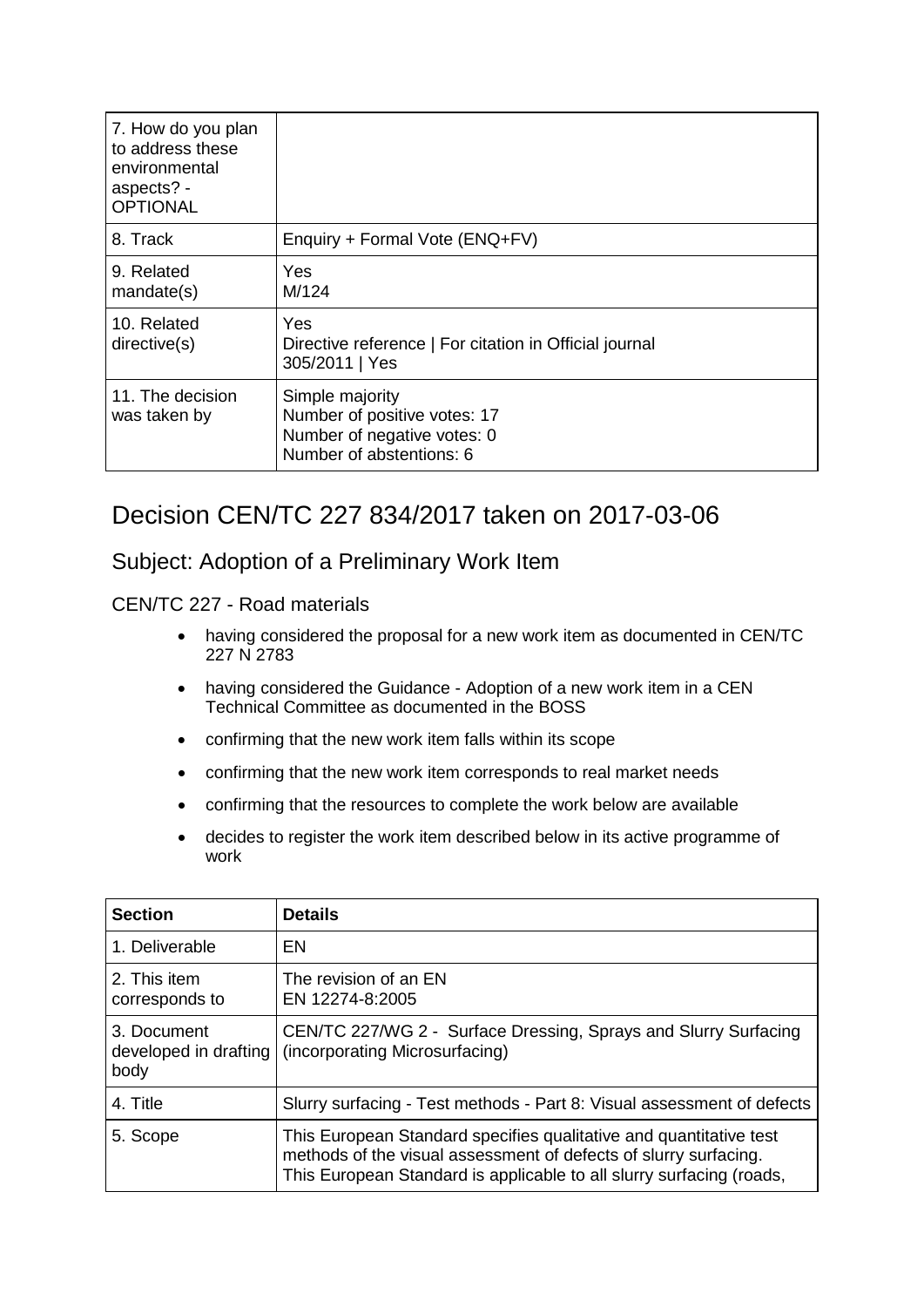|                                                                                          | airfields and other areas).<br>The visual assessment reports for both methods have identical<br>records and thus both may be used to check the specification for<br>visual assessment of defects EN 12273-1.<br>Defects emanating from the substrate (existing road) should not be<br>taken into consideration.<br>NOTE <sub>1</sub><br>The qualitative and quantitative tests may be used<br>separately or sequentially. This may relate to different types of site<br>(for example lightly trafficked roads may not be required to be<br>quantitatively assessed).<br>NOTE <sub>2</sub><br>The test may be used to evaluate the durability of<br>slurry surfacing. |
|------------------------------------------------------------------------------------------|----------------------------------------------------------------------------------------------------------------------------------------------------------------------------------------------------------------------------------------------------------------------------------------------------------------------------------------------------------------------------------------------------------------------------------------------------------------------------------------------------------------------------------------------------------------------------------------------------------------------------------------------------------------------|
| 6. Environmental<br>aspects -<br><b>OPTIONAL</b>                                         |                                                                                                                                                                                                                                                                                                                                                                                                                                                                                                                                                                                                                                                                      |
| 7. How do you plan<br>to address these<br>environmental<br>aspects? -<br><b>OPTIONAL</b> |                                                                                                                                                                                                                                                                                                                                                                                                                                                                                                                                                                                                                                                                      |
| 8. Track                                                                                 | Enquiry + Formal Vote (ENQ+FV)                                                                                                                                                                                                                                                                                                                                                                                                                                                                                                                                                                                                                                       |
| 9. Related<br>mandate(s)                                                                 | <b>Yes</b><br>M/124                                                                                                                                                                                                                                                                                                                                                                                                                                                                                                                                                                                                                                                  |
| 10. Related<br>directive(s)                                                              | Yes<br>Directive reference   For citation in Official journal<br>305/2011   No                                                                                                                                                                                                                                                                                                                                                                                                                                                                                                                                                                                       |
| 11. The decision<br>was taken by                                                         | Simple majority<br>Number of positive votes: 16<br>Number of negative votes: 0<br>Number of abstentions: 8                                                                                                                                                                                                                                                                                                                                                                                                                                                                                                                                                           |

## <span id="page-18-0"></span>Decision CEN/TC 239 257/2017 taken on 2017-03-09

#### Subject: Adoption of a New Work Item

CEN/TC 239 - Rescue systems

- having considered the proposal for a new work item as documented in CEN/TC 239 N 678
- having considered the Guidance Adoption of a new work item in a CEN Technical Committee as documented in the BOSS
- confirming that the new work item falls within its scope
- confirming that the new work item corresponds to real market needs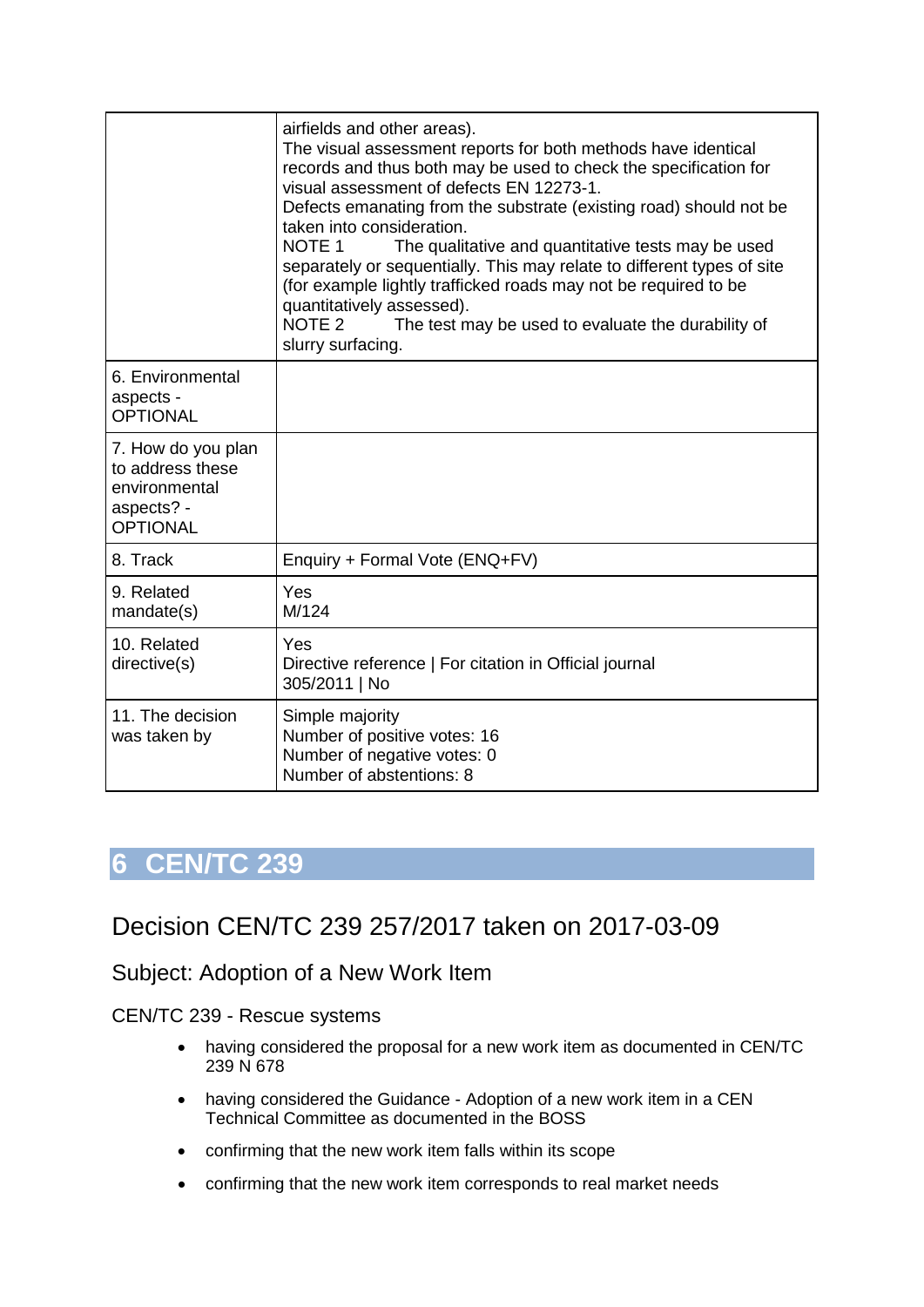- confirming that the resources to complete the work below are available
- decides to register the work item described below in its active programme of work

| <b>Section</b>                                                      | <b>Details</b>                                                                                                                                                                                                                                                                                                                                                                                                                                                                                                                                                                                                                                                                                                                                                                                                                                                                                                                                                                                                                                                                                                                                                                                                                                                                                                                 |
|---------------------------------------------------------------------|--------------------------------------------------------------------------------------------------------------------------------------------------------------------------------------------------------------------------------------------------------------------------------------------------------------------------------------------------------------------------------------------------------------------------------------------------------------------------------------------------------------------------------------------------------------------------------------------------------------------------------------------------------------------------------------------------------------------------------------------------------------------------------------------------------------------------------------------------------------------------------------------------------------------------------------------------------------------------------------------------------------------------------------------------------------------------------------------------------------------------------------------------------------------------------------------------------------------------------------------------------------------------------------------------------------------------------|
| 1. Deliverable                                                      | EN                                                                                                                                                                                                                                                                                                                                                                                                                                                                                                                                                                                                                                                                                                                                                                                                                                                                                                                                                                                                                                                                                                                                                                                                                                                                                                                             |
| 2. This item<br>corresponds to                                      | The revision of an EN<br>EN 1789:2007+A2:2014                                                                                                                                                                                                                                                                                                                                                                                                                                                                                                                                                                                                                                                                                                                                                                                                                                                                                                                                                                                                                                                                                                                                                                                                                                                                                  |
| 3. Document<br>developed in drafting<br>body                        | CEN/TC 239/WG 1 - Medical vehicles and their equipment -<br>Stretchers and other patient handling equipment                                                                                                                                                                                                                                                                                                                                                                                                                                                                                                                                                                                                                                                                                                                                                                                                                                                                                                                                                                                                                                                                                                                                                                                                                    |
| 4. Title                                                            | Medical vehicles and their equipment - Road ambulances                                                                                                                                                                                                                                                                                                                                                                                                                                                                                                                                                                                                                                                                                                                                                                                                                                                                                                                                                                                                                                                                                                                                                                                                                                                                         |
| 5. Scope                                                            | This European Standard specifies requirements for the design,<br>testing, performance and equipping of road ambulances used for the<br>transport, monitoring, treatment and care of patients. It contains<br>requirements for the patient a is compartment in terms of the working<br>environment, ergonomic design and the safety of the crew and<br>patients. This European Standard does not cover the training of the<br>staff which is the responsibility of the authority/authorities in the<br>country where the ambulance is to be registered.<br>This European Standard is applicable to road ambulances capable of<br>transporting at least one person on a stretcher and excludes the<br>transportation of hospital beds.<br>This standard also specifies requirements for ambulances intended to<br>carry transport incubator systems.<br>The European Standard covers the specific requirements of each type<br>of road ambulance which are<br>designated according to the patient condition e.g. patient transport<br>road ambulance types A1, A2, B and C.<br>This European Standard gives general requirements for medical<br>devices carried in road ambulances and used therein and outside<br>hospitals and clinics in situations where the ambient conditions can<br>differ from normal indoor conditions. |
| 6. Environmental<br>aspects                                         | Emissions to air<br>Noise/Vibration<br>Use of energy<br>Use of materials                                                                                                                                                                                                                                                                                                                                                                                                                                                                                                                                                                                                                                                                                                                                                                                                                                                                                                                                                                                                                                                                                                                                                                                                                                                       |
| 7. How do you plan<br>to address these<br>environmental<br>aspects? | Bring in environmental expertise to the WG                                                                                                                                                                                                                                                                                                                                                                                                                                                                                                                                                                                                                                                                                                                                                                                                                                                                                                                                                                                                                                                                                                                                                                                                                                                                                     |
| 8. Vienna<br>Agreement                                              | No or expected CEN lead                                                                                                                                                                                                                                                                                                                                                                                                                                                                                                                                                                                                                                                                                                                                                                                                                                                                                                                                                                                                                                                                                                                                                                                                                                                                                                        |
| 9. The project is<br>linked to                                      | No document from another organization                                                                                                                                                                                                                                                                                                                                                                                                                                                                                                                                                                                                                                                                                                                                                                                                                                                                                                                                                                                                                                                                                                                                                                                                                                                                                          |
| 10. Track                                                           | Enquiry + Formal Vote (ENQ+FV)                                                                                                                                                                                                                                                                                                                                                                                                                                                                                                                                                                                                                                                                                                                                                                                                                                                                                                                                                                                                                                                                                                                                                                                                                                                                                                 |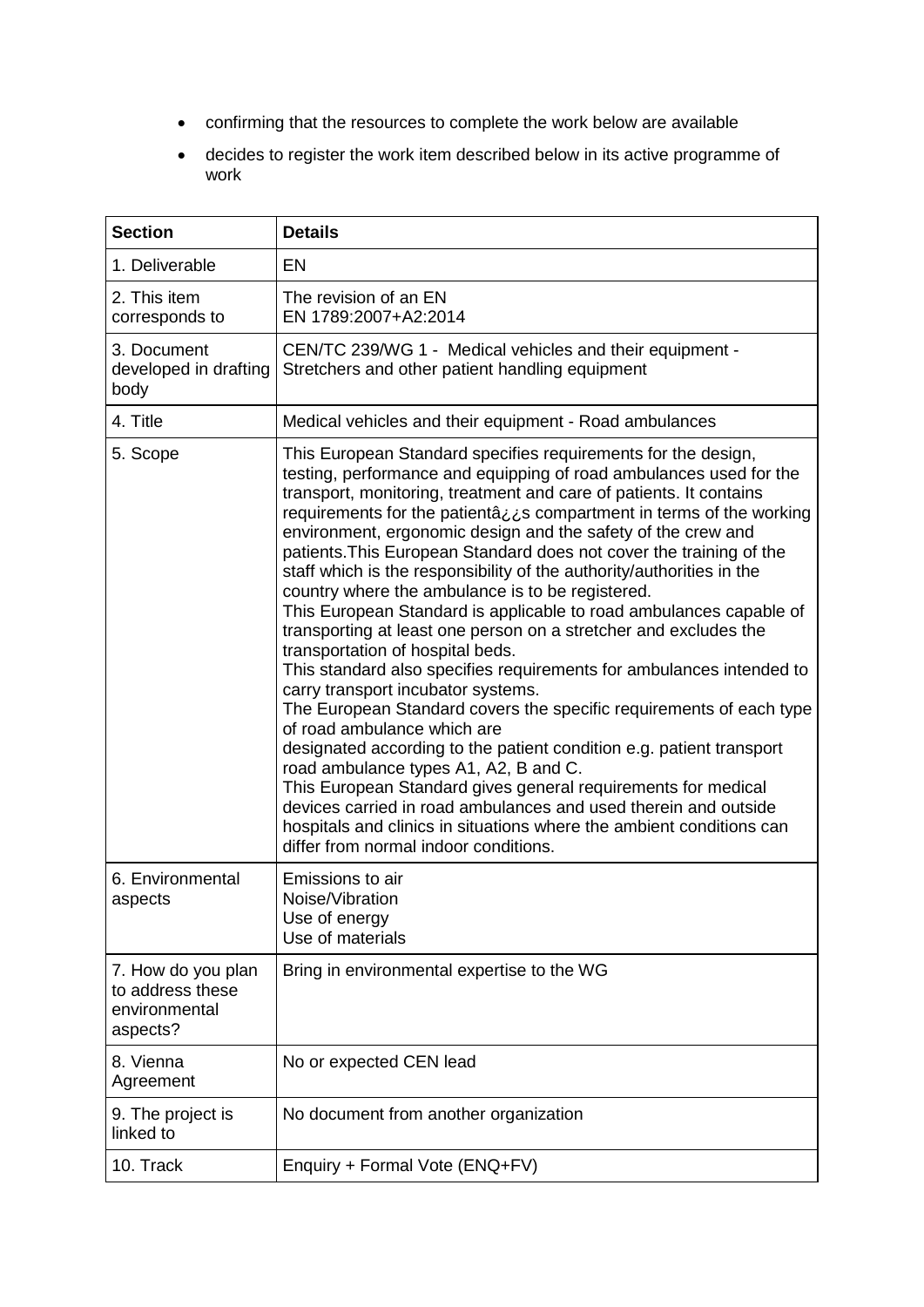| 11. Related<br>mandate(s)        | Yes<br>M/023                                                                                                                                                                                                                          |
|----------------------------------|---------------------------------------------------------------------------------------------------------------------------------------------------------------------------------------------------------------------------------------|
| 12. Related<br>directive(s)      | Yes<br>Directive reference   For citation in Official journal<br>93/42/EEC   Yes                                                                                                                                                      |
| 13. Commitment                   | The following CEN members (at least five) are committed to<br>participate in the development of the project:<br><b>AFNOR</b><br><b>SFS</b><br><b>ASI</b><br><b>SIS</b><br><b>DIN</b><br><b>UNE</b><br>DS.<br><b>UNI</b><br><b>IPQ</b> |
| 14. The decision<br>was taken by | Weighted vote and simple majority<br>Percentage of positive weighted votes (min. 71% before 2017-01-01,<br>min. 65% from 2017-01-01):100<br>Number of positive votes: 13<br>Number of negative votes: 0<br>Number of abstentions: 10  |

## <span id="page-20-0"></span>Decision CEN/TC 248 02/2017 taken on 2017-03-08

## Subject: CEN/TC 248 - Decision to skip the Formal Vote

CEN/TC 248 - Textiles and textile products

- considering the results of the Enquiry ballot;
- considering the table of decisions and the formal written proposals as distributed after the comments decision meeting;
- considering the CEN/CENELEC Internal Regulations Part 2, clause 11.2.3;
- considering Decisions BT 34/2002, BT 42/2003 and related document BT N 6962 concerning timeframes for the development of ENs;
- considering Decision BT 35/2014 to associate a vote to the CEN Enquiry and to allow Technical Bodies to decide to skip the Formal Vote;
- considering Decision 49/2014 to allow Technical Bodies to decide to skip the Formal Vote through a TC decision based on simple majority only;

decides to skip the Formal Vote and proceed with the publication of WI 00248606 - prEN ISO 6179 - Rubber, vulcanized or thermoplastic - Rubber sheets and rubber-coated fabrics - Determination of transmission rate of volatile liquids (gravimetric technique) (ISO/DIS 6179:2016) *(In this case the TC must not finalize the publication, this will be done by CCMC.*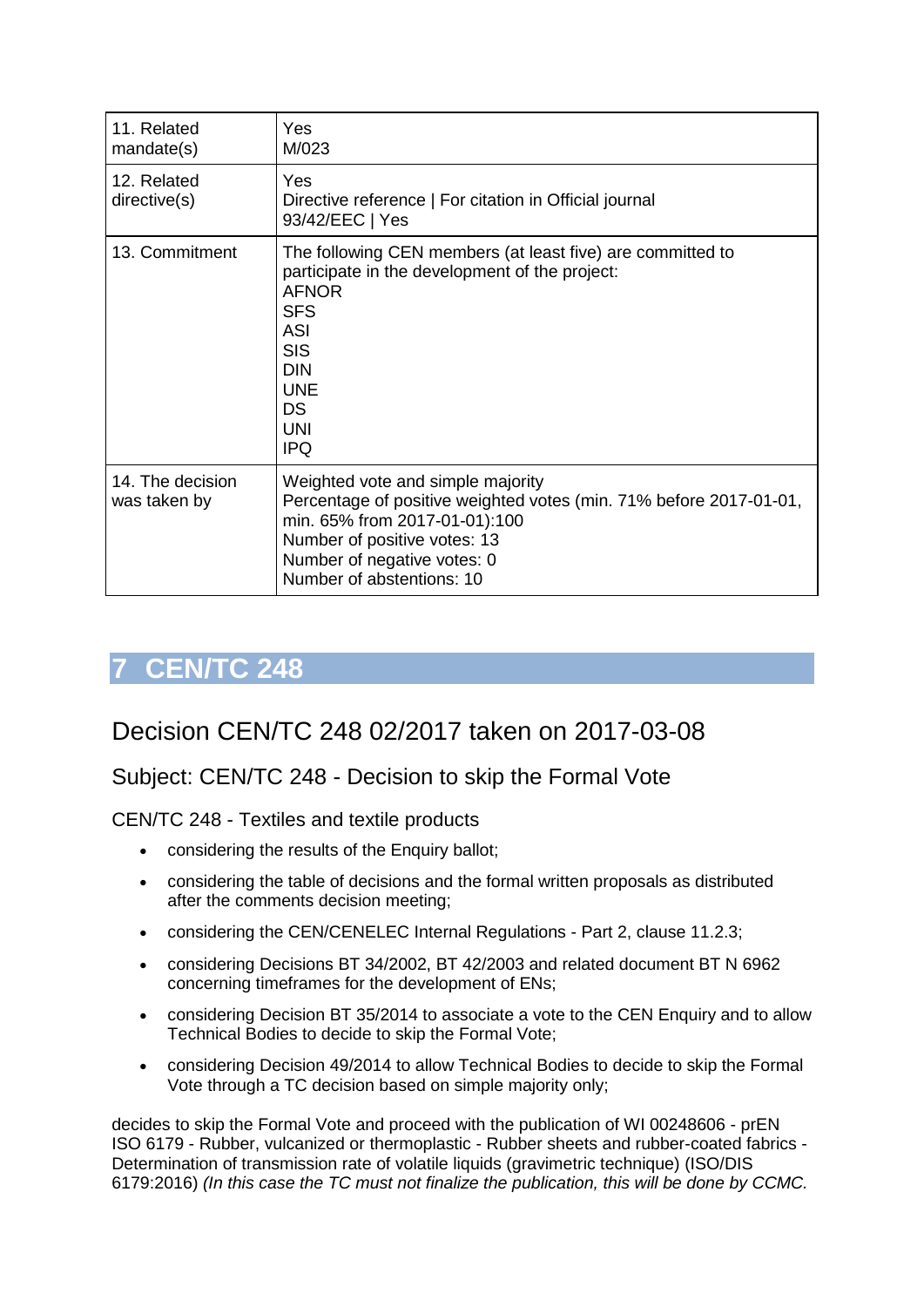*Instead the TC must notify CCMC of its intention to skip Formal Vote by posting only an electronic transmission notice onto eTrans.)*

The decision was taken by simple majority with 12 positive vote(s), 0 negative vote(s) and 7 abstention(s).

## Decision CEN/TC 248 20/2016 taken on 2016-11-21

#### Subject: Adoption of a New Work Item

- having considered the proposal for a new work item as documented in CEN/TC 248 N 1416
- having considered the Guidance Adoption of a new work item in a CEN Technical Committee as documented in the BOSS
- confirming that the new work item falls within its scope
- confirming that the new work item corresponds to real market needs
- confirming that the resources to complete the work below are available
- decides to register the work item described below in its active programme of work

| <b>Section</b>                                                      | <b>Details</b>                                                                                                           |
|---------------------------------------------------------------------|--------------------------------------------------------------------------------------------------------------------------|
| 1. Deliverable                                                      | EN                                                                                                                       |
| 2. This item<br>corresponds to                                      | A new project                                                                                                            |
| 3. Document<br>developed in drafting<br>body                        | CEN/TC 248/WG 30 - Composition - Qualitative and quantitative<br>analysis of fibres and fibre mixtures                   |
| 4. Title                                                            | Textiles -- Method for the detection and determination of alklyphenol<br>ethoxylates (APEO) -- Part 2: Method using NPLC |
| 5. Scope                                                            | Scope not Available                                                                                                      |
| 6. Environmental<br>aspects                                         | Use of energy                                                                                                            |
| 7. How do you plan<br>to address these<br>environmental<br>aspects? | Use of environmental checklist                                                                                           |
| 8. Vienna<br>Agreement                                              | Yes - Parallel ISO lead<br>ISO project reference: ISO/AWI 18254-2<br>ISO project ID: 69536<br><b>ISO TC: ISO/TC 38</b>   |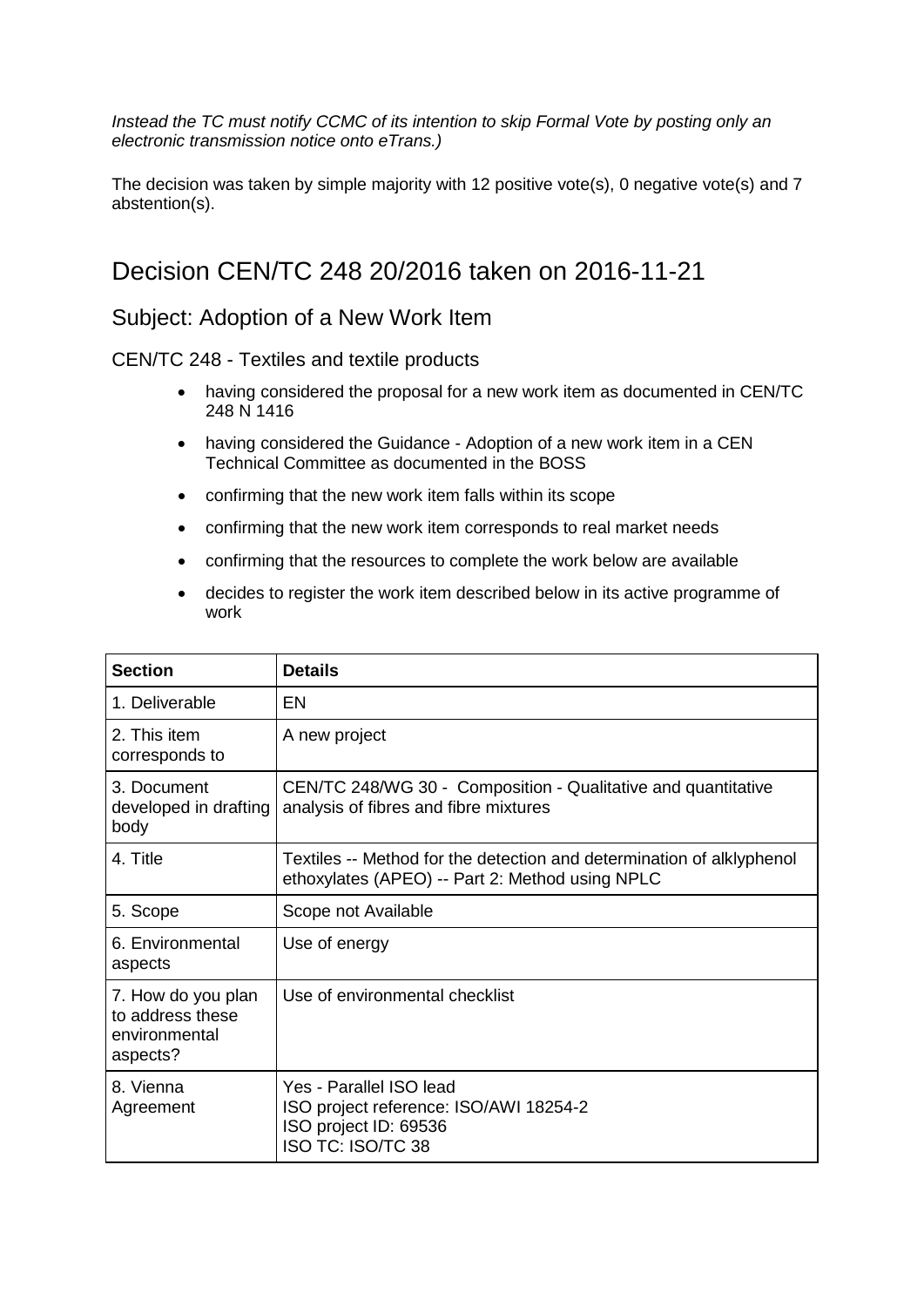| 9. The project is<br>linked to   | No document from another organization                                                                                                                                                                                               |
|----------------------------------|-------------------------------------------------------------------------------------------------------------------------------------------------------------------------------------------------------------------------------------|
| 10. Track                        | Enquiry + Formal Vote (ENQ+FV)                                                                                                                                                                                                      |
| 11. Related<br>mandate(s)        | No                                                                                                                                                                                                                                  |
| 12. Related<br>directive(s)      | <b>No</b>                                                                                                                                                                                                                           |
| 13. Commitment                   | The following CEN members (at least five) are committed to<br>participate in the development of the project:<br><b>AFNOR</b><br><b>SIS</b><br><b>BSI</b><br><b>DIN</b><br><b>NBN</b>                                                |
| 14. The decision<br>was taken by | Weighted vote and simple majority<br>Percentage of positive weighted votes (min. 71% before 2017-01-01,<br>min. 65% from 2017-01-01):100<br>Number of positive votes: 16<br>Number of negative votes: 0<br>Number of abstentions: 1 |

# Decision CEN/TC 248 21/2016 taken on 2016-11-21

#### Subject: Adoption of a New Work Item

- having considered the proposal for a new work item as documented in CEN/TC 248 N 1413
- having considered the Guidance Adoption of a new work item in a CEN Technical Committee as documented in the BOSS
- confirming that the new work item falls within its scope
- confirming that the new work item corresponds to real market needs
- confirming that the resources to complete the work below are available
- decides to register the work item described below in its active programme of work

| <b>Section</b>                 | <b>Details</b>                                                                                                               |
|--------------------------------|------------------------------------------------------------------------------------------------------------------------------|
| 1. Deliverable                 | EN                                                                                                                           |
| 2. This item<br>corresponds to | A new project                                                                                                                |
| 3. Document                    | CEN/TC 248/WG 30 - Composition - Qualitative and quantitative<br>developed in drafting analysis of fibres and fibre mixtures |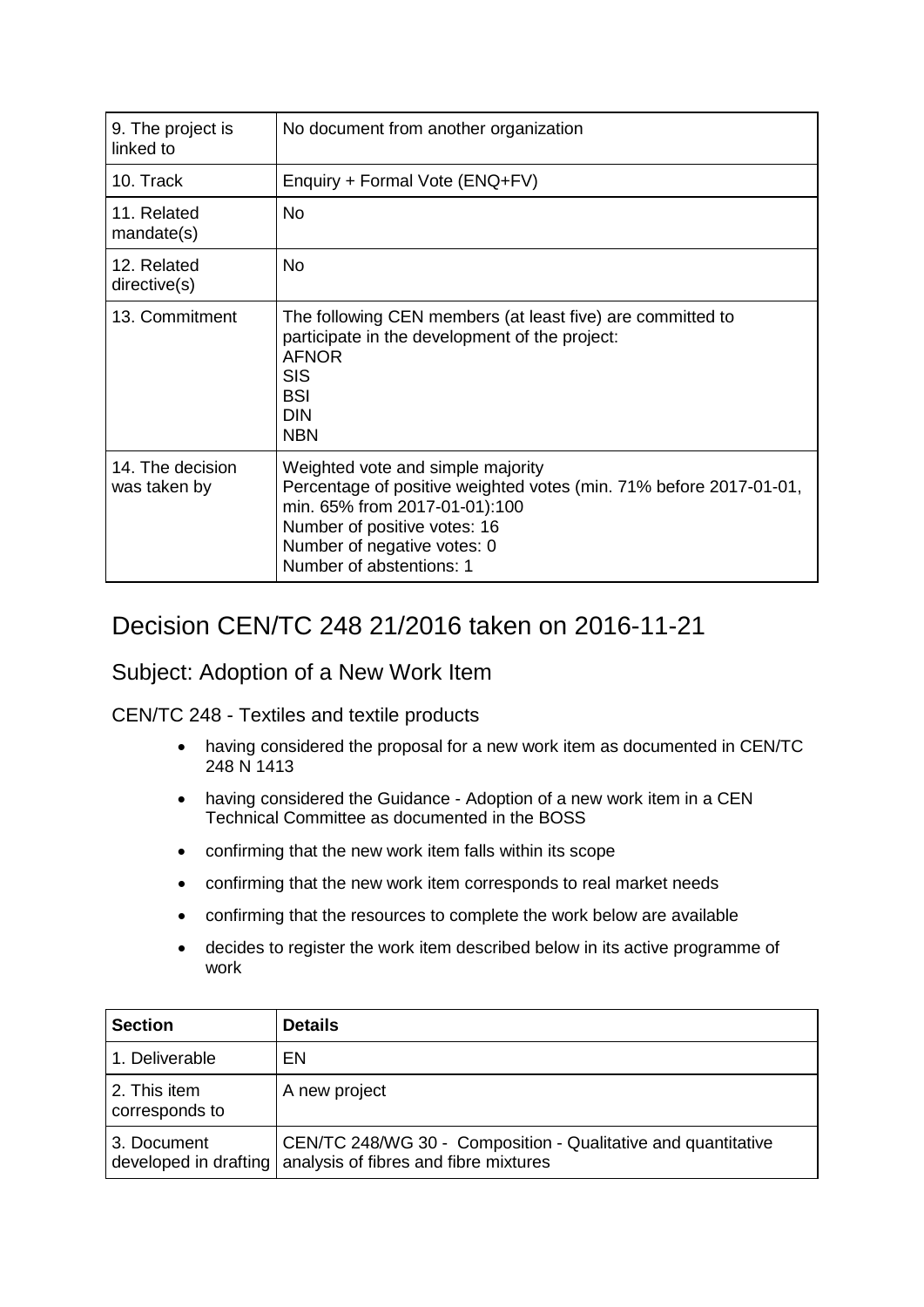| body                                                                |                                                                                                                                                                                                                                     |
|---------------------------------------------------------------------|-------------------------------------------------------------------------------------------------------------------------------------------------------------------------------------------------------------------------------------|
| 4. Title                                                            | Textiles -- Method for determination of alkylphenols (AP)                                                                                                                                                                           |
| 5. Scope                                                            | No scope available                                                                                                                                                                                                                  |
| 6. Environmental<br>aspects                                         | Use of energy                                                                                                                                                                                                                       |
| 7. How do you plan<br>to address these<br>environmental<br>aspects? | Use of environmental checklist                                                                                                                                                                                                      |
| 8. Vienna<br>Agreement                                              | Yes - Parallel ISO lead<br>ISO project reference: ISO/AWI 21084<br>ISO project ID: 69894<br>ISO TC: ISO/TC 38                                                                                                                       |
| 9. The project is<br>linked to                                      | No document from another organization                                                                                                                                                                                               |
| 10. Track                                                           | Enquiry + Formal Vote (ENQ+FV)                                                                                                                                                                                                      |
| 11. Related<br>mandate(s)                                           | <b>No</b>                                                                                                                                                                                                                           |
| 12. Related<br>directive(s)                                         | <b>No</b>                                                                                                                                                                                                                           |
| 13. Commitment                                                      | The following CEN members (at least five) are committed to<br>participate in the development of the project:<br><b>AFNOR</b><br><b>BSI</b><br><b>DIN</b><br><b>NBN</b><br><b>UNI</b>                                                |
| 14. The decision<br>was taken by                                    | Weighted vote and simple majority<br>Percentage of positive weighted votes (min. 71% before 2017-01-01,<br>min. 65% from 2017-01-01):100<br>Number of positive votes: 15<br>Number of negative votes: 0<br>Number of abstentions: 1 |

# Decision CEN/TC 248 25/2016 taken on 2016-11-21

## Subject: Adoption of a New Work Item

- having considered the proposal for a new work item as documented in CEN/TC 248 N 1416
- having considered the Guidance Adoption of a new work item in a CEN Technical Committee as documented in the BOSS
- confirming that the new work item falls within its scope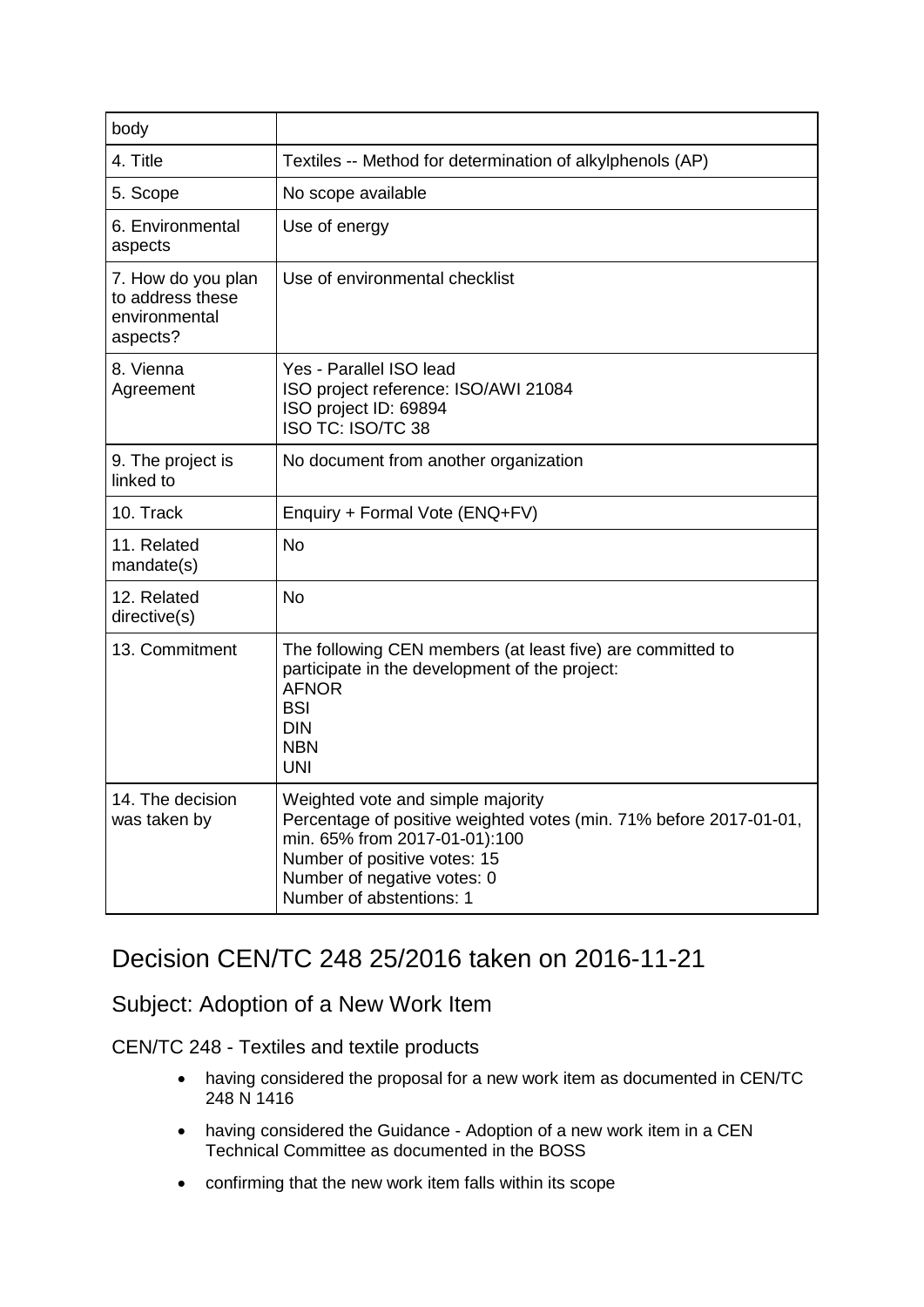- confirming that the new work item corresponds to real market needs
- confirming that the resources to complete the work below are available
- decides to register the work item described below in its active programme of work

| <b>Section</b>                                                      | <b>Details</b>                                                                                                                                                                       |
|---------------------------------------------------------------------|--------------------------------------------------------------------------------------------------------------------------------------------------------------------------------------|
| 1. Deliverable                                                      | <b>EN</b>                                                                                                                                                                            |
| 2. This item<br>corresponds to                                      | A new project                                                                                                                                                                        |
| 3. Document<br>developed in drafting<br>body                        | CEN/TC 248/WG 30 - Composition - Qualitative and quantitative<br>analysis of fibres and fibre mixtures                                                                               |
| 4. Title                                                            | Textiles -- Qualitative and quantitative proteomic analysis of some<br>animal hair fibres -- Part 1: Peptide detection using LC-ESI-MS with<br>protein reduction                     |
| 5. Scope                                                            | Scope not available                                                                                                                                                                  |
| 6. Environmental<br>aspects                                         | Use of energy                                                                                                                                                                        |
| 7. How do you plan<br>to address these<br>environmental<br>aspects? | Use of environmental checklist                                                                                                                                                       |
| 8. Vienna<br>Agreement                                              | Yes - Parallel ISO lead<br>ISO project reference: ISO 20418-1<br>ISO project ID: 67945<br><b>ISO TC: ISO/TC 38</b>                                                                   |
| 9. The project is<br>linked to                                      | No document from another organization                                                                                                                                                |
| 10. Track                                                           | Enquiry + Formal Vote (ENQ+FV)                                                                                                                                                       |
| 11. Related<br>mandate(s)                                           | <b>No</b>                                                                                                                                                                            |
| 12. Related<br>directive(s)                                         | <b>No</b>                                                                                                                                                                            |
| 13. Commitment                                                      | The following CEN members (at least five) are committed to<br>participate in the development of the project:<br><b>AFNOR</b><br><b>SIS</b><br><b>BSI</b><br><b>NBN</b><br><b>UNI</b> |
| 14. The decision<br>was taken by                                    | Weighted vote and simple majority<br>Percentage of positive weighted votes (min. 71% before 2017-01-01,<br>min. 65% from 2017-01-01):100                                             |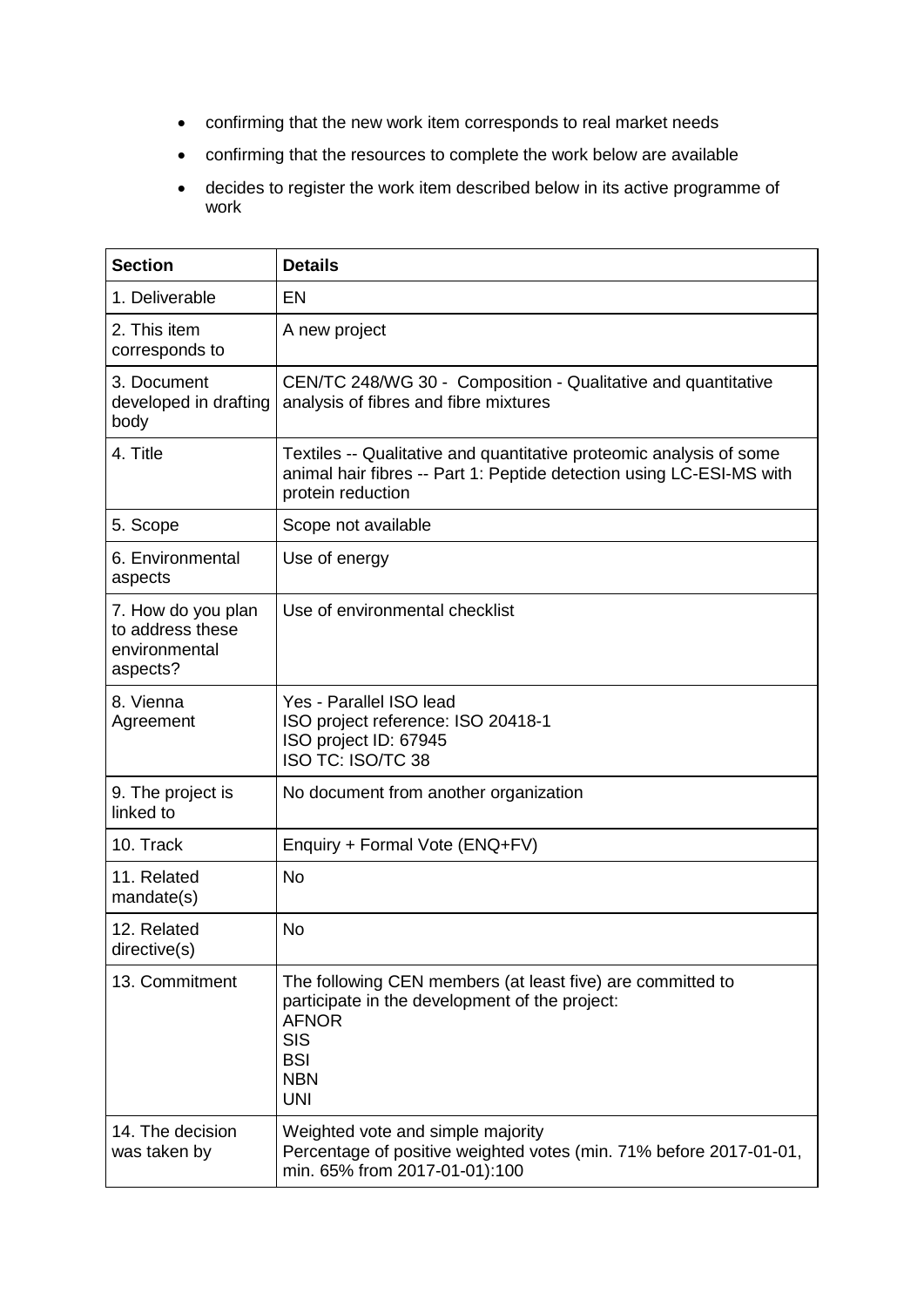|  | Number of positive votes: 15<br>Number of negative votes: 0 |
|--|-------------------------------------------------------------|
|  | Number of abstentions: 0                                    |

## Decision CEN/TC 248 26/2016 taken on 2016-11-21

#### Subject: Adoption of a New Work Item

- having considered the proposal for a new work item as documented in CEN/TC 248 N 1416
- having considered the Guidance Adoption of a new work item in a CEN Technical Committee as documented in the BOSS
- confirming that the new work item falls within its scope
- confirming that the new work item corresponds to real market needs
- confirming that the resources to complete the work below are available
- decides to register the work item described below in its active programme of work

| <b>Section</b>                                                      | <b>Details</b>                                                                                            |
|---------------------------------------------------------------------|-----------------------------------------------------------------------------------------------------------|
| 1. Deliverable                                                      | EN                                                                                                        |
| 2. This item<br>corresponds to                                      | A new project                                                                                             |
| 3. Document<br>developed in drafting<br>body                        | CEN/TC 248/WG 30 - Composition - Qualitative and quantitative<br>analysis of fibres and fibre mixtures    |
| 4. Title                                                            | Textiles -- Qantitative microscopical analysis -- General principles of<br>testing                        |
| 5. Scope                                                            | Scope Not available                                                                                       |
| 6. Environmental<br>aspects                                         | Use of energy                                                                                             |
| 7. How do you plan<br>to address these<br>environmental<br>aspects? | Use of environmental checklist                                                                            |
| 8. Vienna<br>Agreement                                              | Yes - Parallel ISO lead<br>ISO project reference: ISO 20705<br>ISO project ID: 68876<br>ISO TC: ISO/TC 38 |
| 9. The project is<br>linked to                                      | No document from another organization                                                                     |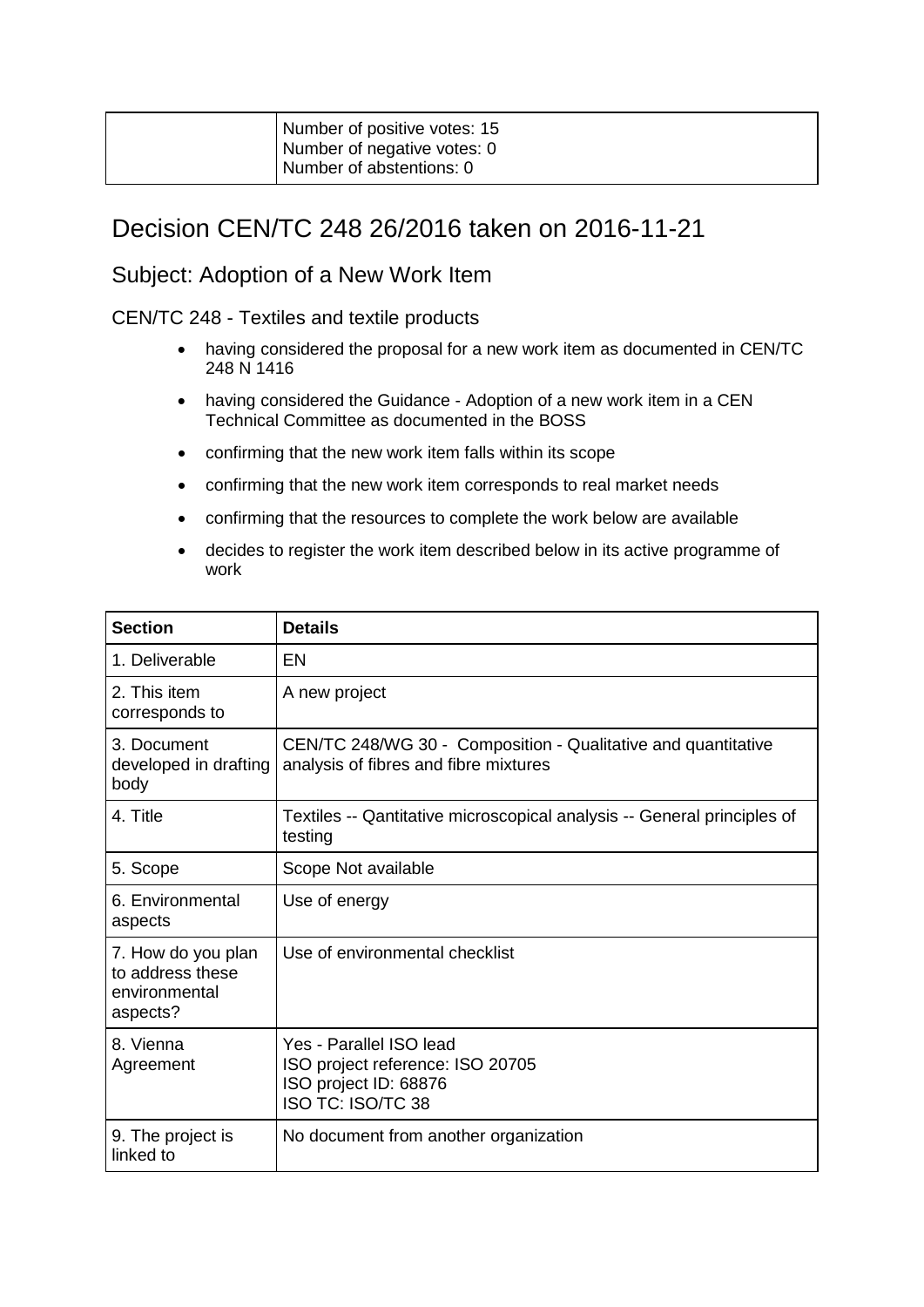| 10. Track                        | Enquiry + Formal Vote (ENQ+FV)                                                                                                                                                                                                      |
|----------------------------------|-------------------------------------------------------------------------------------------------------------------------------------------------------------------------------------------------------------------------------------|
| 11. Related<br>mandate(s)        | No.                                                                                                                                                                                                                                 |
| 12. Related<br>directive(s)      | No                                                                                                                                                                                                                                  |
| 13. Commitment                   | The following CEN members (at least five) are committed to<br>participate in the development of the project:<br><b>AFNOR</b><br><b>SFS</b><br><b>SIS</b><br>BSI<br>UNI                                                              |
| 14. The decision<br>was taken by | Weighted vote and simple majority<br>Percentage of positive weighted votes (min. 71% before 2017-01-01,<br>min. 65% from 2017-01-01):100<br>Number of positive votes: 15<br>Number of negative votes: 0<br>Number of abstentions: 0 |

## <span id="page-26-0"></span>DECISION 9/2017 taken by CEN/TC 250 on 2017-03-03

#### Subject: CEN/TC 250 – Re-appointment of CEN/TC 250/SC 9 **Chairperson**

CEN/TC 250 Structural Eurocodes,

- considering the CEN/CENELEC Internal Regulations Part 2, sub clause 3.2.2, which lays down the rules for nomination, appointment and responsibilities of Chairpersons;
- noting the Chairman's briefing note 2016-1 on 'Re-appointment of Chairpersons and Convenors' (CEN/TC 250 N 1446) and ensuing endorsement by Members of CEN/TC 250 decision 422/2016 (CEN/TC 250 N 1514);
- noting the nomination by the Technical Committee Secretariat;
- noting the commitment of the professional standardization support from SN;
- noting the commitment of the applicant to the responsibilities and duties of a Subcommittee Chairperson as given in the CEN BOSS:

decides to re-appoint Prof. Federico Mazzolani as Chairperson of CEN/TC 250/SC 9 for a period of 3-years starting on 2017-03-05, noting that Prof. Mazzolani has been Chairperson of the Subcommittee since 1990.

The decision was taken by unanimity or simple majority with 20 positive votes, 0 negative vote(s) and 3 abstention(s).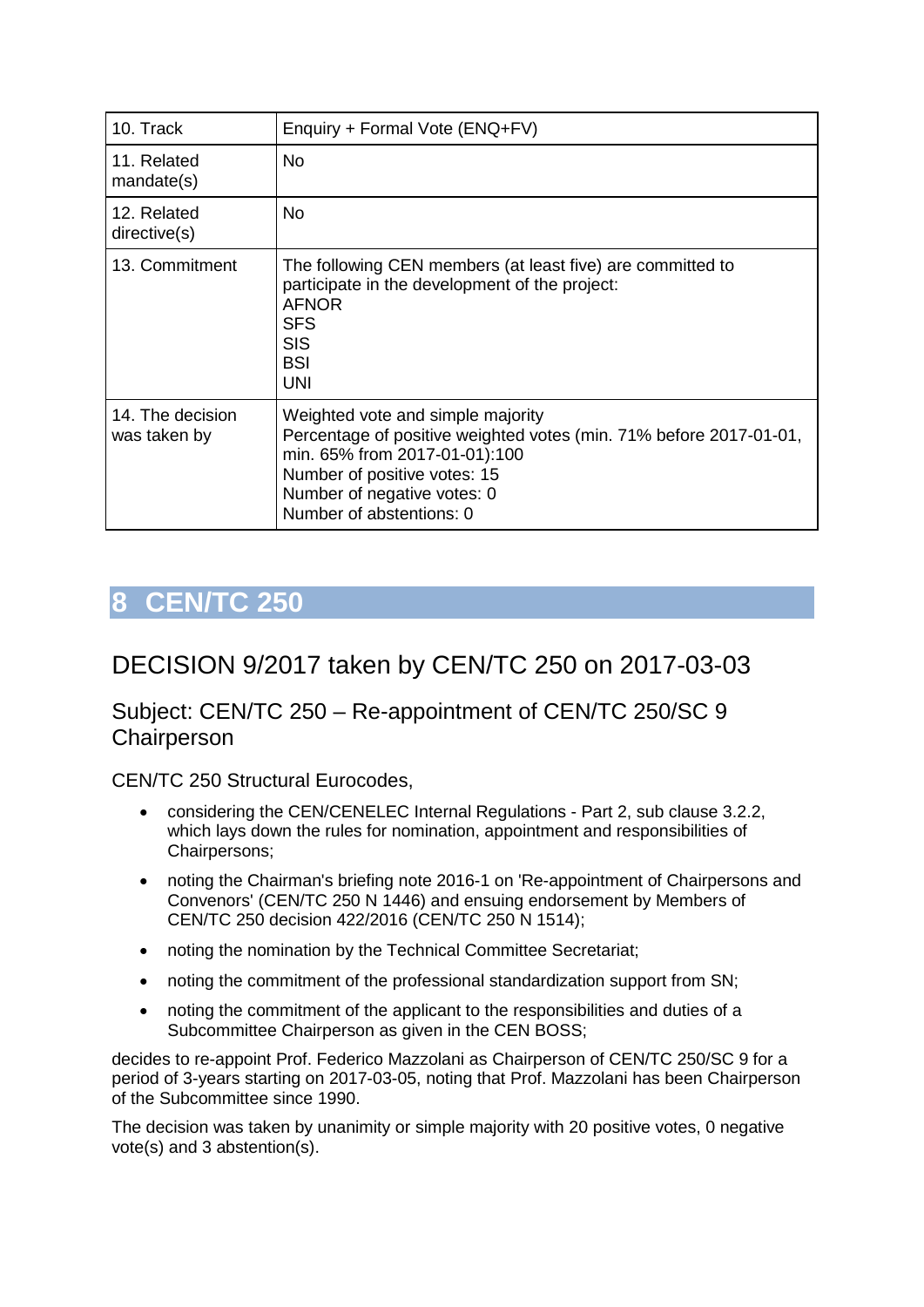## <span id="page-27-0"></span>Decision CEN/TC 254 510/2017 taken on 2017-03-06

### Subject: Adoption of a New Work Item

CEN/TC 254 Flexible sheets for waterproofing

- having considered the proposal for a new work item as documented in CEN/TC 254 N 1622
- having considered the Guidance Adoption of a new work item in a CEN Technical Committee as documented in the BOSS
- confirming that the new work item falls within its scope
- confirming that the new work item corresponds to real market needs
- confirming that the resources to complete the work below are available
- decides to register the work item described below in its active programme of work

| <b>Section</b>                                                      | <b>Details</b>                                                                                                                                                                                                                                         |
|---------------------------------------------------------------------|--------------------------------------------------------------------------------------------------------------------------------------------------------------------------------------------------------------------------------------------------------|
| 1. Deliverable                                                      | <b>EN</b>                                                                                                                                                                                                                                              |
| 2. This item<br>corresponds to                                      | A new project                                                                                                                                                                                                                                          |
| 3. Document<br>developed in drafting<br>body                        | CEN/TC 254 - Flexible sheets for waterproofing                                                                                                                                                                                                         |
| 4. Title                                                            | Flexible sheets for waterproofing $a_{i,i}$ Solar Reflectance Index                                                                                                                                                                                    |
| 5. Scope                                                            | This standard gives a calculation method of the Solar Reflectance<br>Index (SRI) and the determination of solar reflectivity and thermal<br>emissivity for waterproofing flexible sheets for roofs with a slope<br>smaller than $10\text{\AA}^\circ$ . |
| 6. Environmental<br>aspects                                         | None of the above: Not relevant                                                                                                                                                                                                                        |
| 7. How do you plan<br>to address these<br>environmental<br>aspects? | Other: Not relevant                                                                                                                                                                                                                                    |
| 8. Vienna<br>Agreement                                              | No or expected CEN lead                                                                                                                                                                                                                                |
| 9. The project is<br>linked to                                      | No document from another organization                                                                                                                                                                                                                  |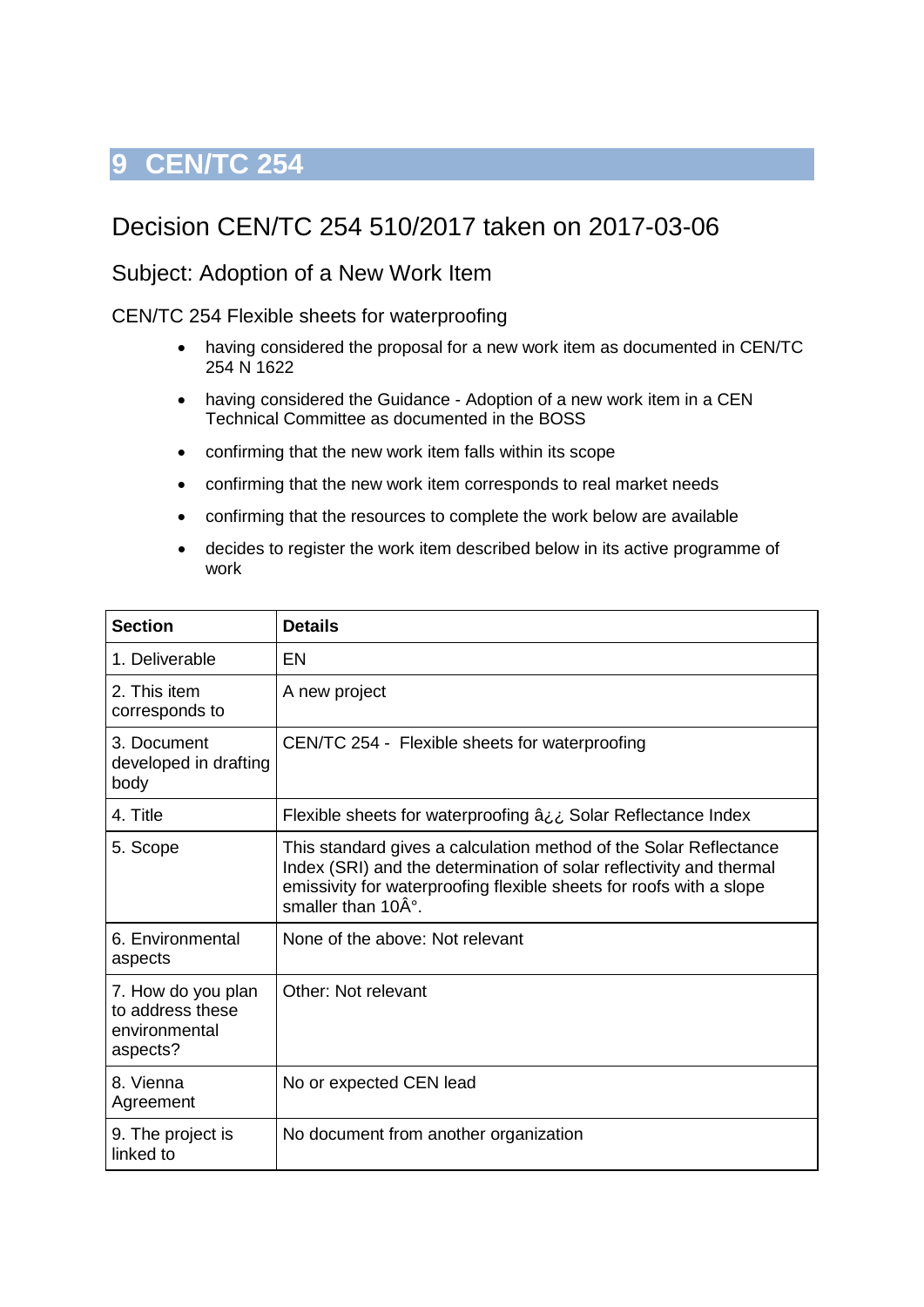| 10. Track                        | Enquiry + Formal Vote (ENQ+FV)                                                                                                                                                                                                      |
|----------------------------------|-------------------------------------------------------------------------------------------------------------------------------------------------------------------------------------------------------------------------------------|
| 11. Related<br>mandate(s)        | No                                                                                                                                                                                                                                  |
| 12. Related<br>directive(s)      | No                                                                                                                                                                                                                                  |
| 13. Commitment                   | The following CEN members (at least five) are committed to<br>participate in the development of the project:<br><b>AFNOR</b><br><b>BSI</b><br><b>SNV</b><br><b>DIN</b><br><b>DS</b><br><b>UNI</b><br><b>NEN</b>                     |
| 14. The decision<br>was taken by | Weighted vote and simple majority<br>Percentage of positive weighted votes (min. 71% before 2017-01-01,<br>min. 65% from 2017-01-01):100<br>Number of positive votes: 8<br>Number of negative votes: 0<br>Number of abstentions: 14 |

## <span id="page-28-0"></span>Decision CEN/TC 264 1032/2017 taken on 2017-01-30

## Subject: Adoption of a Preliminary Work Item

CEN/TC 264 - Air quality

- having considered the proposal for a new work item as documented in CEN/TC 264 N 2402
- having considered the Guidance Adoption of a new work item in a CEN Technical Committee as documented in the BOSS
- confirming that the new work item falls within its scope
- confirming that the new work item corresponds to real market needs
- confirming that the resources to complete the work below are available
- decides to register the work item described below in its active programme of work

| <b>Section</b> | <b>Details</b> |
|----------------|----------------|
| 1. Deliverable | EN             |
| 2. This item   | A new project  |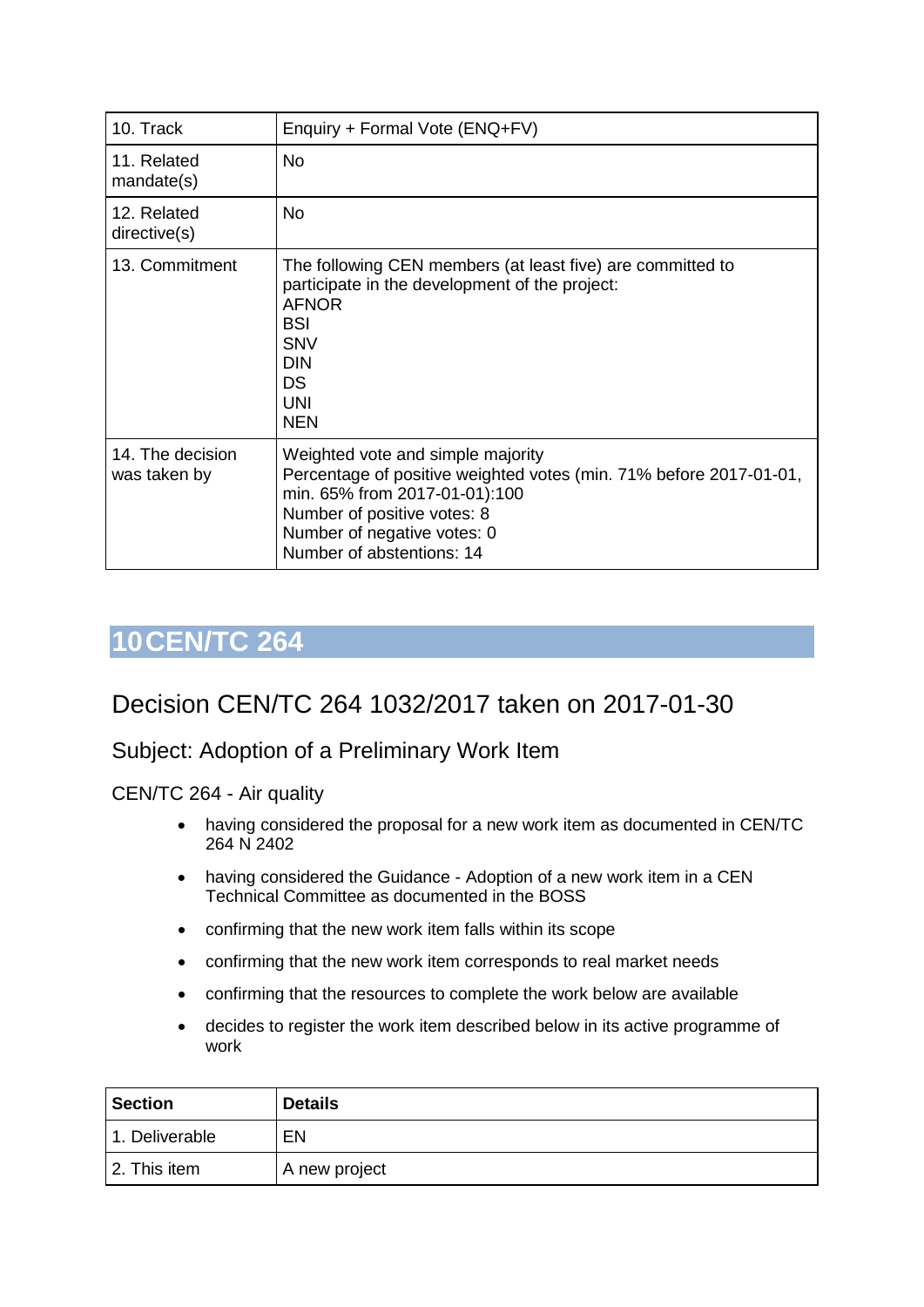| corresponds to                                                                           |                                                                                                                                                                                                                                                                                                                                                                                                                                                                                                                                                                                                                                                                                                                                                                                                                                                                                                                                                                                                                                                                                                                                                                                                                                                                                                                                                                                   |
|------------------------------------------------------------------------------------------|-----------------------------------------------------------------------------------------------------------------------------------------------------------------------------------------------------------------------------------------------------------------------------------------------------------------------------------------------------------------------------------------------------------------------------------------------------------------------------------------------------------------------------------------------------------------------------------------------------------------------------------------------------------------------------------------------------------------------------------------------------------------------------------------------------------------------------------------------------------------------------------------------------------------------------------------------------------------------------------------------------------------------------------------------------------------------------------------------------------------------------------------------------------------------------------------------------------------------------------------------------------------------------------------------------------------------------------------------------------------------------------|
| 3. Document<br>developed in drafting<br>body                                             | CEN/TC 264/WG 45 - Proficiency testing schemes for emission<br>measurements                                                                                                                                                                                                                                                                                                                                                                                                                                                                                                                                                                                                                                                                                                                                                                                                                                                                                                                                                                                                                                                                                                                                                                                                                                                                                                       |
| 4. Title                                                                                 | Air Quality - Requirements on proficiency testing schemes for<br>emission measurements                                                                                                                                                                                                                                                                                                                                                                                                                                                                                                                                                                                                                                                                                                                                                                                                                                                                                                                                                                                                                                                                                                                                                                                                                                                                                            |
| 5. Scope                                                                                 | This European Standard specifies requirements on<br>- the competence of proficiency testing providers,<br>- the test bench performance, and<br>- the design, operation and evaluation of proficiency testing schemes<br>by means of interlaboratory tests.<br>Requirements on the competence of proficiency testing providers<br>cover e.g. personnel, organisation, equipment and environment.<br>Requirements on the test bench performance cover e.g.<br>measurement sections, measurement ports and working area for the<br>participants.<br>Requirements on the proficiency testing schemes cover<br>- the design including e.g. planning, preparations, homogeneity and<br>stability of test atmospheres and statistical design,<br>- the operation including e.g. handling and instruction of participants,<br>and<br>- the evaluation including e.g. data analysis and evaluation of<br>proficiency testing scheme results.<br>This European Standard supplements the requirements of EN<br><b>ISO/IEC 17043.</b><br>This European Standard supports the application of proficiency<br>testing schemes for<br>- checking the performance of testing laboratories in the context of<br>accreditation and related quality checks,<br>- training of the personnel of test laboratories, and<br>- validation of measurement methods and verification of their<br>performance. |
| 6. Environmental<br>aspects -<br><b>OPTIONAL</b>                                         | Emissions to air                                                                                                                                                                                                                                                                                                                                                                                                                                                                                                                                                                                                                                                                                                                                                                                                                                                                                                                                                                                                                                                                                                                                                                                                                                                                                                                                                                  |
| 7. How do you plan<br>to address these<br>environmental<br>aspects? -<br><b>OPTIONAL</b> | Bring in environmental expertise to the WG                                                                                                                                                                                                                                                                                                                                                                                                                                                                                                                                                                                                                                                                                                                                                                                                                                                                                                                                                                                                                                                                                                                                                                                                                                                                                                                                        |
| 8. Track                                                                                 | Enquiry + Formal Vote (ENQ+FV)                                                                                                                                                                                                                                                                                                                                                                                                                                                                                                                                                                                                                                                                                                                                                                                                                                                                                                                                                                                                                                                                                                                                                                                                                                                                                                                                                    |
| 9. Related<br>mandate(s)                                                                 | <b>No</b>                                                                                                                                                                                                                                                                                                                                                                                                                                                                                                                                                                                                                                                                                                                                                                                                                                                                                                                                                                                                                                                                                                                                                                                                                                                                                                                                                                         |
| 10. Related<br>directive(s)                                                              | No                                                                                                                                                                                                                                                                                                                                                                                                                                                                                                                                                                                                                                                                                                                                                                                                                                                                                                                                                                                                                                                                                                                                                                                                                                                                                                                                                                                |
| 11. The decision<br>was taken by                                                         | Simple majority<br>Number of positive votes: 12<br>Number of negative votes: 1                                                                                                                                                                                                                                                                                                                                                                                                                                                                                                                                                                                                                                                                                                                                                                                                                                                                                                                                                                                                                                                                                                                                                                                                                                                                                                    |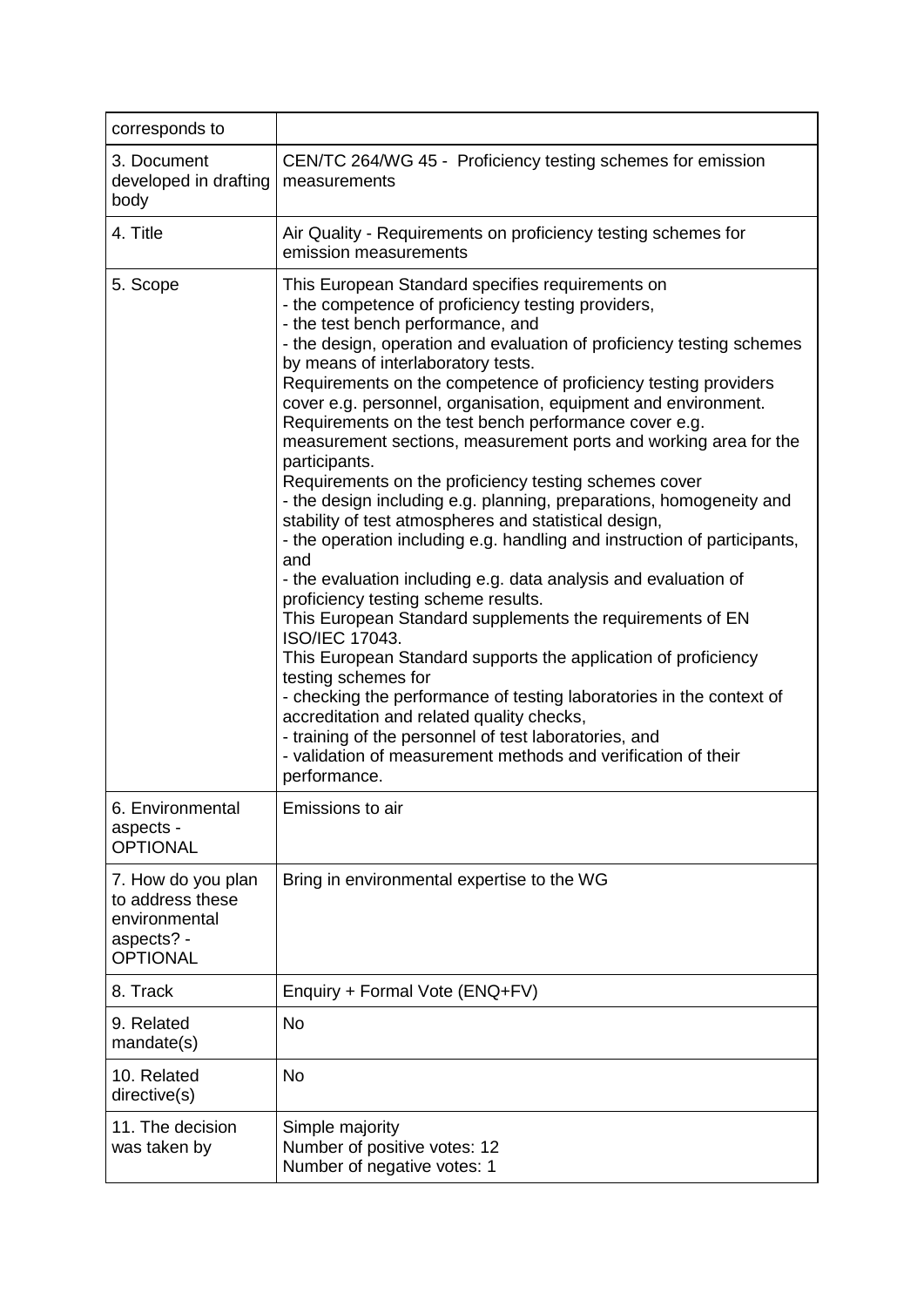Number of abstentions: 7

# <span id="page-30-0"></span>**11CEN/TC 290**

# Decision CEN/TC 290 109/2017 taken on 2017-03-07

Subject: Adoption of a New Work Item

CEN/TC 290 - Dimensional and geometrical product specification and verification

- having considered the proposal for a new work item as documented in CEN/TC 290 N 668
- having considered the Guidance Adoption of a new work item in a CEN Technical Committee as documented in the BOSS
- confirming that the new work item falls within its scope
- confirming that the new work item corresponds to real market needs
- confirming that the resources to complete the work below are available
- decides to register the work item described below in its active programme of work

| <b>Section</b>                               | <b>Details</b>                                                                                                                                                                                                                                                                                                                                                                                                                                                                                                                                                                                                                                                                                                                                                                                                  |
|----------------------------------------------|-----------------------------------------------------------------------------------------------------------------------------------------------------------------------------------------------------------------------------------------------------------------------------------------------------------------------------------------------------------------------------------------------------------------------------------------------------------------------------------------------------------------------------------------------------------------------------------------------------------------------------------------------------------------------------------------------------------------------------------------------------------------------------------------------------------------|
| 1. Deliverable                               | EN                                                                                                                                                                                                                                                                                                                                                                                                                                                                                                                                                                                                                                                                                                                                                                                                              |
| 2. This item<br>corresponds to               | A new project                                                                                                                                                                                                                                                                                                                                                                                                                                                                                                                                                                                                                                                                                                                                                                                                   |
| 3. Document<br>developed in drafting<br>body | CEN/TC 290 - Dimensional and geometrical product specification<br>and verification                                                                                                                                                                                                                                                                                                                                                                                                                                                                                                                                                                                                                                                                                                                              |
| 4. Title                                     | Geometrical product specifications (GPS) - Geometrical tolerancing -<br>Global and general GPS specifications                                                                                                                                                                                                                                                                                                                                                                                                                                                                                                                                                                                                                                                                                                   |
| 5. Scope                                     | The purpose of this document is to provide guidelines for the<br>definition and the interpretation of specifications that apply globally to<br>a workpiece. General specifications defined in general standards are<br>not covered by this document.<br>This document proposes two main ways to define such specifications:<br>- (non-general) global GPS spAO cifications;<br>- general GPS specifications.<br>Global GPS specifications are using the surface profil symbol with a<br>leader line connected to the workpiece and the â ¿¿all overâ ¿<br>symbol. Independency principle applies between them. This type of<br>specifications is not concerned by the general specification principle.<br>General GPS specifications are subject to the general specification<br>principle defined in ISO 8015. |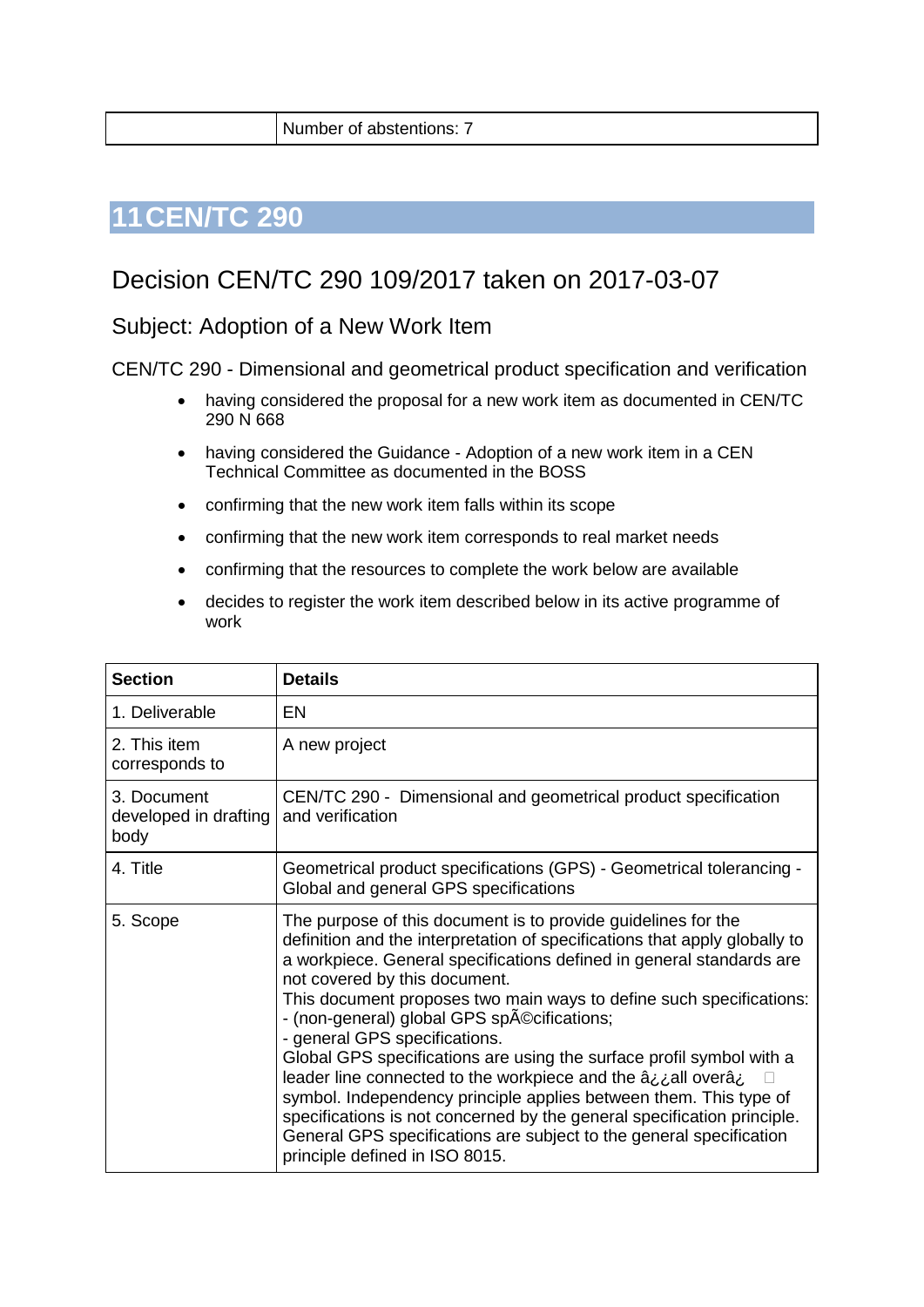| 6. Environmental<br>aspects                                         | Other: Adoption of ISO 22081 under Vienna Agreement, ISO lead                                                                                                                                                                        |
|---------------------------------------------------------------------|--------------------------------------------------------------------------------------------------------------------------------------------------------------------------------------------------------------------------------------|
| 7. How do you plan<br>to address these<br>environmental<br>aspects? | Other: Not relevant                                                                                                                                                                                                                  |
| 8. Vienna<br>Agreement                                              | Yes - Parallel ISO lead<br>ISO project reference: ISO 22081<br>ISO project ID: 72514<br>ISO TC: ISO/TC 213                                                                                                                           |
| 9. The project is<br>linked to                                      | No document from another organization                                                                                                                                                                                                |
| 10. Track                                                           | Enquiry + Formal Vote (ENQ+FV)                                                                                                                                                                                                       |
| 11. Related<br>mandate(s)                                           | <b>No</b>                                                                                                                                                                                                                            |
| 12. Related<br>directive(s)                                         | <b>No</b>                                                                                                                                                                                                                            |
| 13. Commitment                                                      | The following CEN members (at least five) are committed to<br>participate in the development of the project:<br><b>AFNOR</b><br><b>ASI</b><br><b>SIS</b><br><b>BSI</b><br><b>UNI</b>                                                 |
| 14. The decision<br>was taken by                                    | Weighted vote and simple majority<br>Percentage of positive weighted votes (min. 71% before 2017-01-01,<br>min. 65% from 2017-01-01):77.8<br>Number of positive votes: 10<br>Number of negative votes: 1<br>Number of abstentions: 0 |

## Decision CEN/TC 290 110/2017 taken on 2017-03-07

## Subject: Adoption of a New Work Item

CEN/TC 290 - Dimensional and geometrical product specification and verification

- having considered the proposal for a new work item as documented in CEN/TC 290 N 669
- having considered the Guidance Adoption of a new work item in a CEN Technical Committee as documented in the BOSS
- confirming that the new work item falls within its scope
- confirming that the new work item corresponds to real market needs
- confirming that the resources to complete the work below are available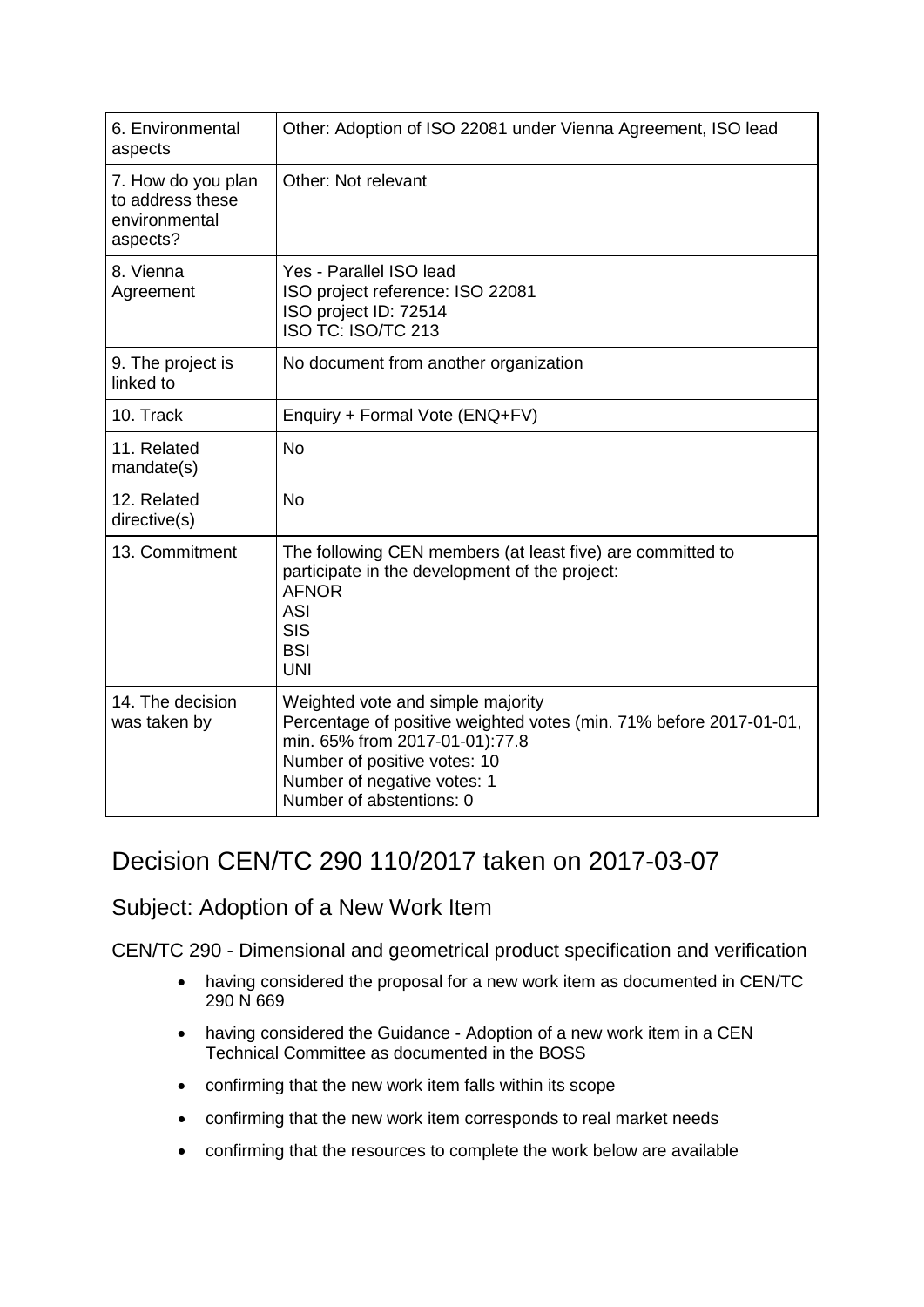• decides to register the work item described below in its active programme of work

| <b>Section</b>                                                      | <b>Details</b>                                                                                                                                                                                                                                                                                                                                                                                                                                                                                                                                                                                                                                                                                                                                                                                                                          |
|---------------------------------------------------------------------|-----------------------------------------------------------------------------------------------------------------------------------------------------------------------------------------------------------------------------------------------------------------------------------------------------------------------------------------------------------------------------------------------------------------------------------------------------------------------------------------------------------------------------------------------------------------------------------------------------------------------------------------------------------------------------------------------------------------------------------------------------------------------------------------------------------------------------------------|
| 1. Deliverable                                                      | EN                                                                                                                                                                                                                                                                                                                                                                                                                                                                                                                                                                                                                                                                                                                                                                                                                                      |
| 2. This item<br>corresponds to                                      | A new project                                                                                                                                                                                                                                                                                                                                                                                                                                                                                                                                                                                                                                                                                                                                                                                                                           |
| 3. Document<br>developed in drafting<br>body                        | CEN/TC 290 - Dimensional and geometrical product specification<br>and verification                                                                                                                                                                                                                                                                                                                                                                                                                                                                                                                                                                                                                                                                                                                                                      |
| 4. Title                                                            | Geometrical product specifications (GPS) - Edges of defined shape                                                                                                                                                                                                                                                                                                                                                                                                                                                                                                                                                                                                                                                                                                                                                                       |
| 5. Scope                                                            | A transition is an areal feature connecting two adjacent features, for<br>which the intersection is a line. The transition includes portions of the<br>adjacent features. This document defines a number of specification<br>operators for the specification of defined transitions. These<br>specifications all apply to any line in a defined direction in the<br>transition feature. It also defines the specification modifiers and the<br>drawing indications for such transition specifications.<br>The proportions and dimensions of the graphical symbols to be used<br>are also specified.<br>This document provides a set of tools to express several defined<br>transition specifications. It does not present any information on the<br>relationship between a function or a use and a defined transition<br>specification. |
| 6. Environmental<br>aspects                                         | None of the above: Adoption of ISO 21204 under Vienna Agreement,<br><b>ISO</b> lead                                                                                                                                                                                                                                                                                                                                                                                                                                                                                                                                                                                                                                                                                                                                                     |
| 7. How do you plan<br>to address these<br>environmental<br>aspects? | Other: Not relevant                                                                                                                                                                                                                                                                                                                                                                                                                                                                                                                                                                                                                                                                                                                                                                                                                     |
| 8. Vienna<br>Agreement                                              | Yes - Parallel ISO lead<br>ISO project reference: 21204<br>ISO project ID: 70084<br>ISO TC: ISO/TC 213                                                                                                                                                                                                                                                                                                                                                                                                                                                                                                                                                                                                                                                                                                                                  |
| 9. The project is<br>linked to                                      | No document from another organization                                                                                                                                                                                                                                                                                                                                                                                                                                                                                                                                                                                                                                                                                                                                                                                                   |
| 10. Track                                                           | Enquiry + Formal Vote (ENQ+FV)                                                                                                                                                                                                                                                                                                                                                                                                                                                                                                                                                                                                                                                                                                                                                                                                          |
| 11. Related<br>mandate(s)                                           | No                                                                                                                                                                                                                                                                                                                                                                                                                                                                                                                                                                                                                                                                                                                                                                                                                                      |
| 12. Related<br>directive(s)                                         | No                                                                                                                                                                                                                                                                                                                                                                                                                                                                                                                                                                                                                                                                                                                                                                                                                                      |
| 13. Commitment                                                      | The following CEN members (at least five) are committed to<br>participate in the development of the project:<br><b>AFNOR</b><br>ASI                                                                                                                                                                                                                                                                                                                                                                                                                                                                                                                                                                                                                                                                                                     |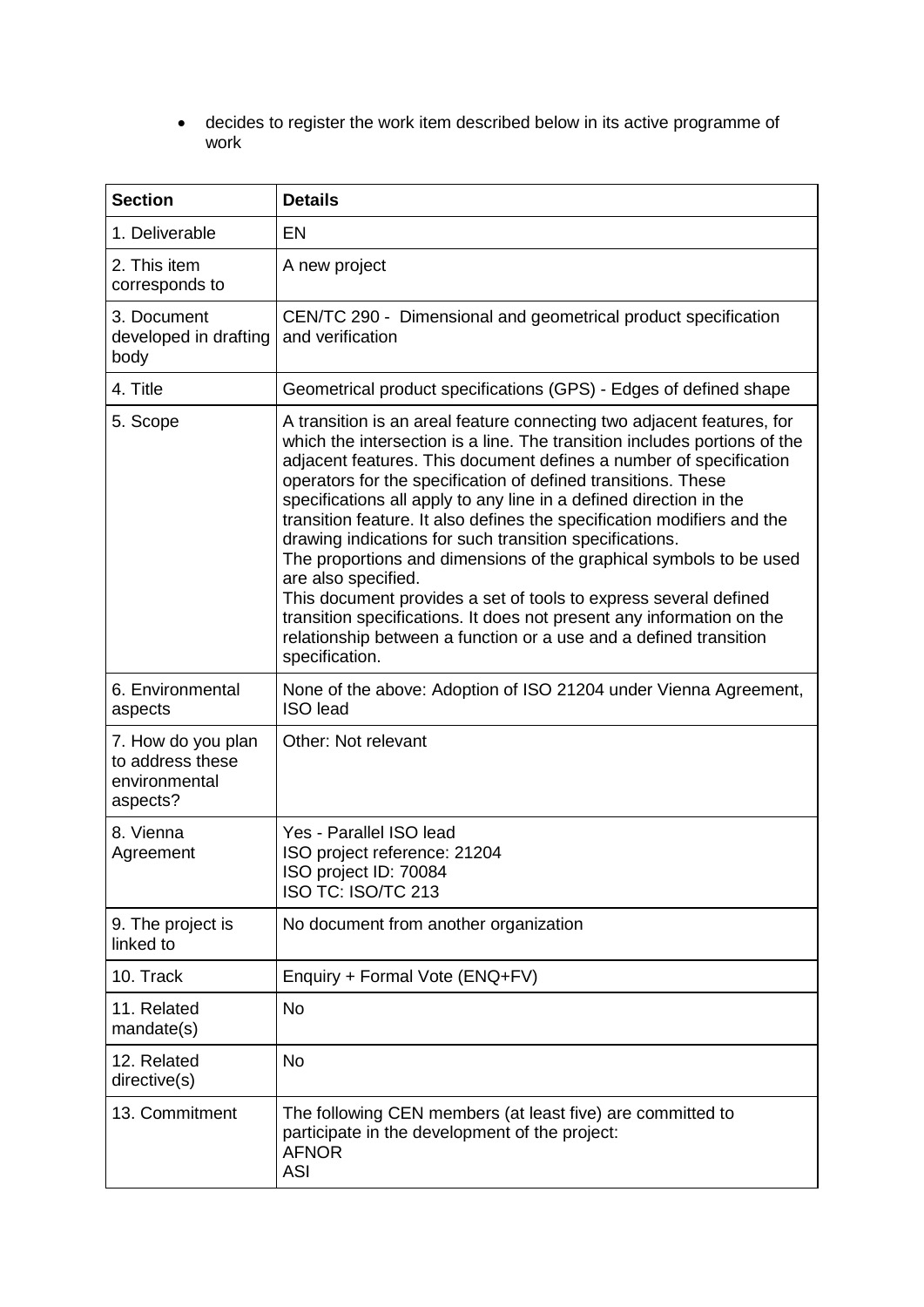|                                  | <b>SIS</b><br><b>BSI</b><br>UNI                                                                                                                                                                                                      |
|----------------------------------|--------------------------------------------------------------------------------------------------------------------------------------------------------------------------------------------------------------------------------------|
| 14. The decision<br>was taken by | Weighted vote and simple majority<br>Percentage of positive weighted votes (min. 71% before 2017-01-01,<br>min. 65% from 2017-01-01):77.8<br>Number of positive votes: 10<br>Number of negative votes: 1<br>Number of abstentions: 7 |

## <span id="page-33-0"></span>Decision CEN/TC 301 297/2017 taken on 2017-03-06

#### Subject: Adoption of a New Work Item

CEN/TC 301 - Road vehicles

- having considered the proposal for a new work item as documented in CEN/TC 301 N 600
- having considered the Guidance Adoption of a new work item in a CEN Technical Committee as documented in the BOSS
- confirming that the new work item falls within its scope
- confirming that the new work item corresponds to real market needs
- confirming that the resources to complete the work below are available
- decides to register the work item described below in its active programme of work

| <b>Section</b>                               | <b>Details</b>                                                                                                                                                                                                                                                                                                           |
|----------------------------------------------|--------------------------------------------------------------------------------------------------------------------------------------------------------------------------------------------------------------------------------------------------------------------------------------------------------------------------|
| 1. Deliverable                               | EN                                                                                                                                                                                                                                                                                                                       |
| 2. This item<br>corresponds to               | A new project                                                                                                                                                                                                                                                                                                            |
| 3. Document<br>developed in drafting<br>body | CEN/TC 301/WG 7 - Supplementary grip devices                                                                                                                                                                                                                                                                             |
| 4. Title                                     | Road vehicles - Supplementary grip devices for tyres of passenger<br>cars and light duty vehicles - Safety requirements and test method                                                                                                                                                                                  |
| 5. Scope                                     | This European Standard provide specifications for safety, quality and<br>performance requirements for supplementary grip devices, commonly<br>called â¿¿SGDsâ¿<br>$\square$ , for<br>current legislation, intended to be fitted on tyres on vehicles of<br>category M1, N1, O1, O2 and relevant sub-categories (off road |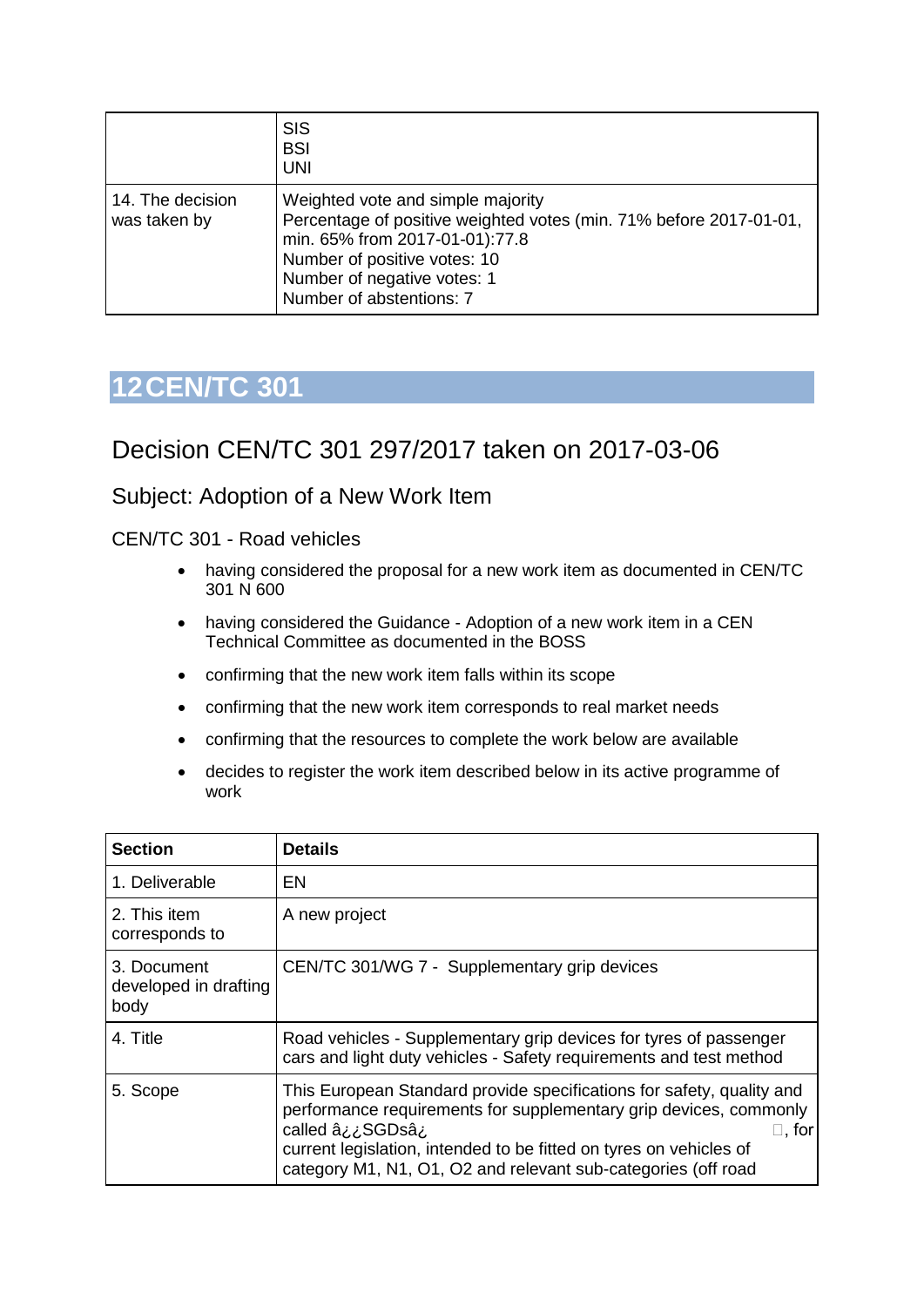|                                                                     | vehicles).                                                                                                                                                                                                                          |
|---------------------------------------------------------------------|-------------------------------------------------------------------------------------------------------------------------------------------------------------------------------------------------------------------------------------|
| 6. Environmental<br>aspects                                         | Use of materials                                                                                                                                                                                                                    |
| 7. How do you plan<br>to address these<br>environmental<br>aspects? | Bring in environmental expertise to the WG                                                                                                                                                                                          |
| 8. Vienna<br>Agreement                                              | No or expected CEN lead                                                                                                                                                                                                             |
| 9. The project is<br>linked to                                      | No document from another organization                                                                                                                                                                                               |
| 10. Track                                                           | Enquiry + Formal Vote (ENQ+FV)                                                                                                                                                                                                      |
| 11. Related<br>mandate(s)                                           | <b>No</b>                                                                                                                                                                                                                           |
| 12. Related<br>directive(s)                                         | <b>No</b>                                                                                                                                                                                                                           |
| 13. Commitment                                                      | The following CEN members (at least five) are committed to<br>participate in the development of the project:<br><b>AFNOR</b><br><b>ASI</b><br><b>SIS</b><br><b>BSI</b><br><b>DIN</b><br><b>UNI</b>                                  |
| 14. The decision<br>was taken by                                    | Weighted vote and simple majority<br>Percentage of positive weighted votes (min. 71% before 2017-01-01,<br>min. 65% from 2017-01-01):100<br>Number of positive votes: 10<br>Number of negative votes: 0<br>Number of abstentions: 8 |

# <span id="page-34-0"></span>Decision CEN/TC 332 90/2016 taken on 2016-01-31

## Subject: Adoption of a Preliminary Work Item

#### CEN/TC 332 - Laboratory equipment

- having considered the proposal for a new work item as documented in CEN/TC 332 N
- having considered the Guidance Adoption of a new work item in a CEN Technical Committee as documented in the BOSS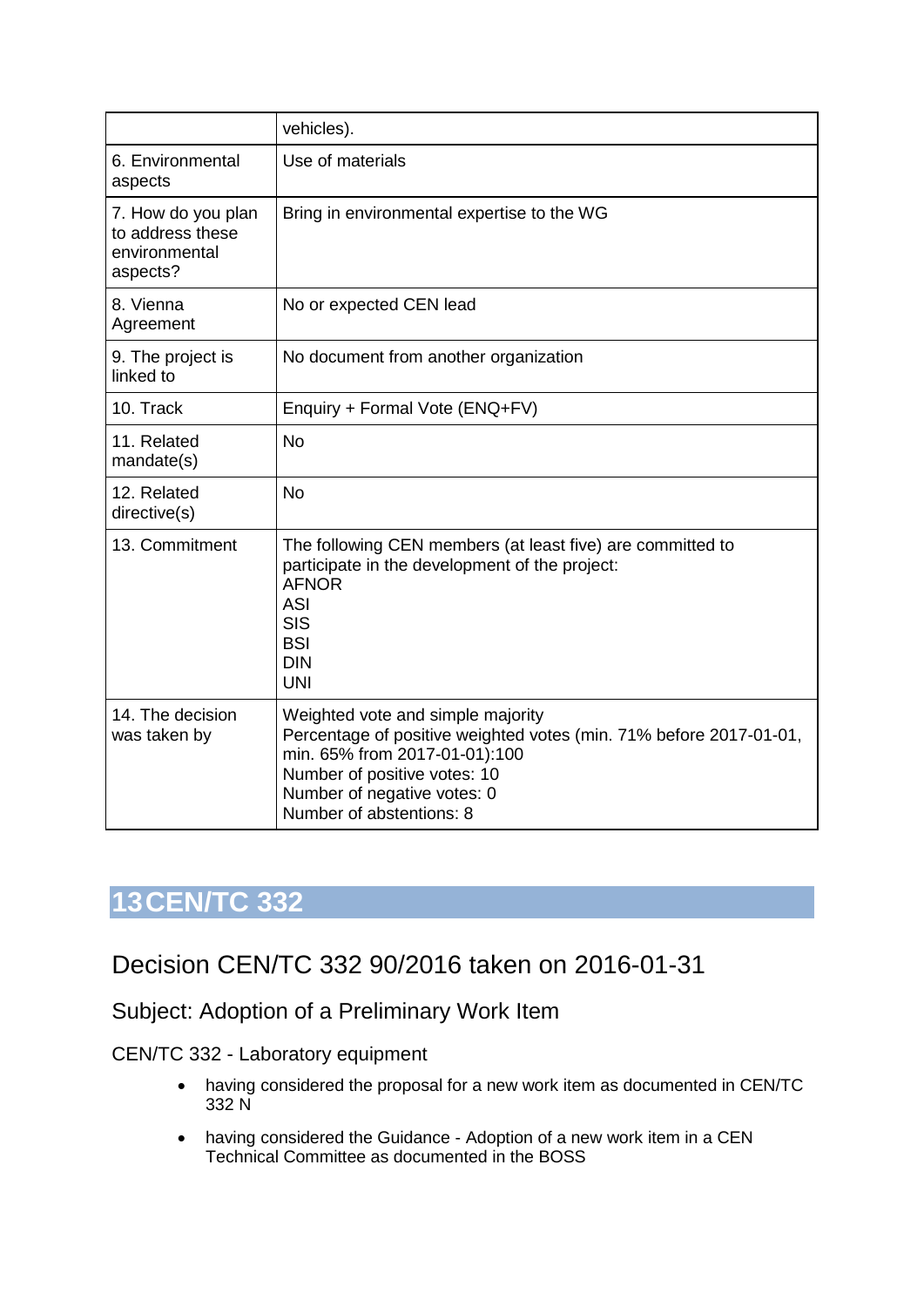- confirming that the new work item falls within its scope
- confirming that the new work item corresponds to real market needs
- confirming that the resources to complete the work below are available
- decides to register the work item described below in its active programme of work

| <b>Section</b>                                                                           | <b>Details</b>                                                                                                                                                                                                                                                                                                                                                                                                                                                                                                                                                                                                                                                                                                                                                                                                                                                                                                                                           |
|------------------------------------------------------------------------------------------|----------------------------------------------------------------------------------------------------------------------------------------------------------------------------------------------------------------------------------------------------------------------------------------------------------------------------------------------------------------------------------------------------------------------------------------------------------------------------------------------------------------------------------------------------------------------------------------------------------------------------------------------------------------------------------------------------------------------------------------------------------------------------------------------------------------------------------------------------------------------------------------------------------------------------------------------------------|
| 1. Deliverable                                                                           | EN                                                                                                                                                                                                                                                                                                                                                                                                                                                                                                                                                                                                                                                                                                                                                                                                                                                                                                                                                       |
| 2. This item<br>corresponds to                                                           | A new project                                                                                                                                                                                                                                                                                                                                                                                                                                                                                                                                                                                                                                                                                                                                                                                                                                                                                                                                            |
| 3. Document<br>developed in drafting<br>body                                             | CEN/TC 332/WG 4 - Fume cupboards                                                                                                                                                                                                                                                                                                                                                                                                                                                                                                                                                                                                                                                                                                                                                                                                                                                                                                                         |
| 4. Title                                                                                 | Ventilation systems in laboratories                                                                                                                                                                                                                                                                                                                                                                                                                                                                                                                                                                                                                                                                                                                                                                                                                                                                                                                      |
| 5. Scope                                                                                 | New standard dealing with Ventilation systems in laboratories.<br>Operation of ventilation systems in laboratory buildings or in individual<br>laboratory rooms requires particular care and attention due to its<br>safety relevance. This applies for users of ventilation systems as well<br>as for operators of laboratory buildings. This standard will support<br>planning, execution and maintenance Tasks of these ventilation<br>systems. A special expertise with regard to the operation and function<br>of laboratories and the effectiveness of technical laboratory<br>equipment is required, particularly because of the many<br>possible interfaces for extract air equipment relevant to safety. This<br>standard will apply for the planning, design, installation and<br>commissioning of ventilation systems in laboratories. It will also apply<br>for scientific classrooms in schools when equipped with a Ventilation<br>system. |
| 6. Environmental<br>aspects -<br><b>OPTIONAL</b>                                         | None of the above                                                                                                                                                                                                                                                                                                                                                                                                                                                                                                                                                                                                                                                                                                                                                                                                                                                                                                                                        |
| 7. How do you plan<br>to address these<br>environmental<br>aspects? -<br><b>OPTIONAL</b> |                                                                                                                                                                                                                                                                                                                                                                                                                                                                                                                                                                                                                                                                                                                                                                                                                                                                                                                                                          |
| 8. Track                                                                                 | Enquiry + Formal Vote (ENQ+FV)                                                                                                                                                                                                                                                                                                                                                                                                                                                                                                                                                                                                                                                                                                                                                                                                                                                                                                                           |
| 9. Related<br>mandate(s)                                                                 | <b>No</b>                                                                                                                                                                                                                                                                                                                                                                                                                                                                                                                                                                                                                                                                                                                                                                                                                                                                                                                                                |
| 10. Related<br>directive(s)                                                              | <b>No</b>                                                                                                                                                                                                                                                                                                                                                                                                                                                                                                                                                                                                                                                                                                                                                                                                                                                                                                                                                |
| 11. The decision<br>was taken by                                                         | Simple majority<br>Number of positive votes: 10<br>Number of negative votes: 0                                                                                                                                                                                                                                                                                                                                                                                                                                                                                                                                                                                                                                                                                                                                                                                                                                                                           |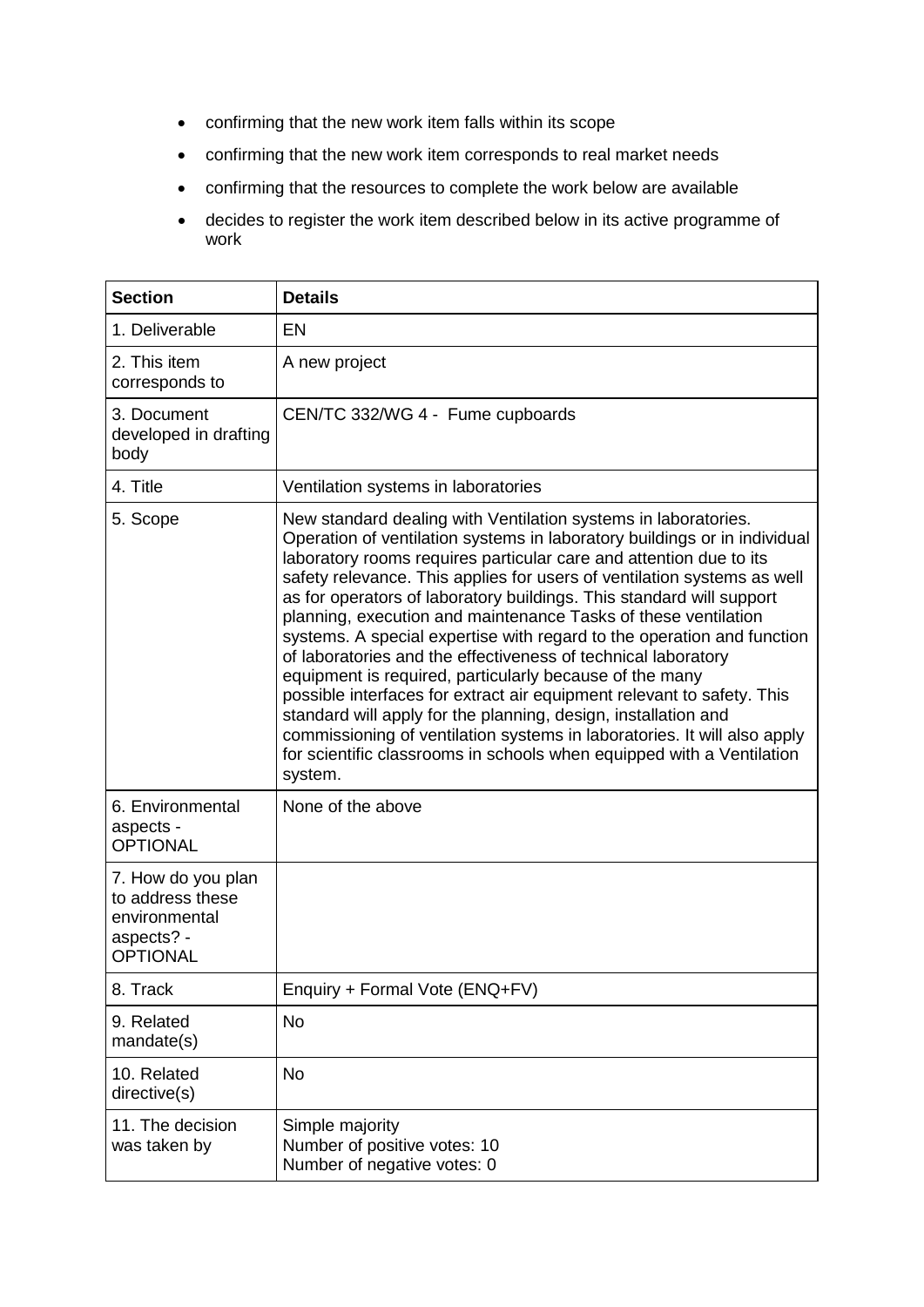| Number of abstentions: 7 |  |
|--------------------------|--|
|--------------------------|--|

## Decision CEN/TC 332 93/2016 taken on 2016-01-31

### Subject: Adoption of a Preliminary Work Item

CEN/TC 332 - Laboratory equipment

- having considered the proposal for a new work item as documented in CEN/TC 332 N
- having considered the Guidance Adoption of a new work item in a CEN Technical Committee as documented in the BOSS
- confirming that the new work item falls within its scope
- confirming that the new work item corresponds to real market needs
- confirming that the resources to complete the work below are available
- decides to register the work item described below in its active programme of work

| <b>Section</b>                                                                           | <b>Details</b>                                                                                                                                                                                                                                                                                                                                                                                                                                                                                                                                                                                                                |
|------------------------------------------------------------------------------------------|-------------------------------------------------------------------------------------------------------------------------------------------------------------------------------------------------------------------------------------------------------------------------------------------------------------------------------------------------------------------------------------------------------------------------------------------------------------------------------------------------------------------------------------------------------------------------------------------------------------------------------|
| 1. Deliverable                                                                           | <b>EN</b>                                                                                                                                                                                                                                                                                                                                                                                                                                                                                                                                                                                                                     |
| 2. This item<br>corresponds to                                                           | A new project                                                                                                                                                                                                                                                                                                                                                                                                                                                                                                                                                                                                                 |
| 3. Document<br>developed in drafting<br>body                                             | CEN/TC 332/WG 4 - Fume cupboards                                                                                                                                                                                                                                                                                                                                                                                                                                                                                                                                                                                              |
| 4. Title                                                                                 | Fume Cupboards for work with Radioactive Materials                                                                                                                                                                                                                                                                                                                                                                                                                                                                                                                                                                            |
| 5. Scope                                                                                 | This document specifies Fume Cupboards for work with unsealed<br>Radioactive Materials with specific requirements regarding radiation<br>protection.<br>If there are no definitions in this document, EN 14175â, ¿1 to EN<br>14175â¿¿6, Radiation Protection and Safety of Radiation Sources:<br>International Basic Safety Standards (IAEA SAFETY STANDARDS<br>SERIES No. GSR Part 3) are essential.<br>The purpose of this document is to set out rules for the design and<br>testing of radionuclide fume cupboards, in order to provide guidelines<br>for the planner, installer, operator, assessor and the authorities. |
| 6. Environmental<br>aspects -<br><b>OPTIONAL</b>                                         | None of the above                                                                                                                                                                                                                                                                                                                                                                                                                                                                                                                                                                                                             |
| 7. How do you plan<br>to address these<br>environmental<br>aspects? -<br><b>OPTIONAL</b> |                                                                                                                                                                                                                                                                                                                                                                                                                                                                                                                                                                                                                               |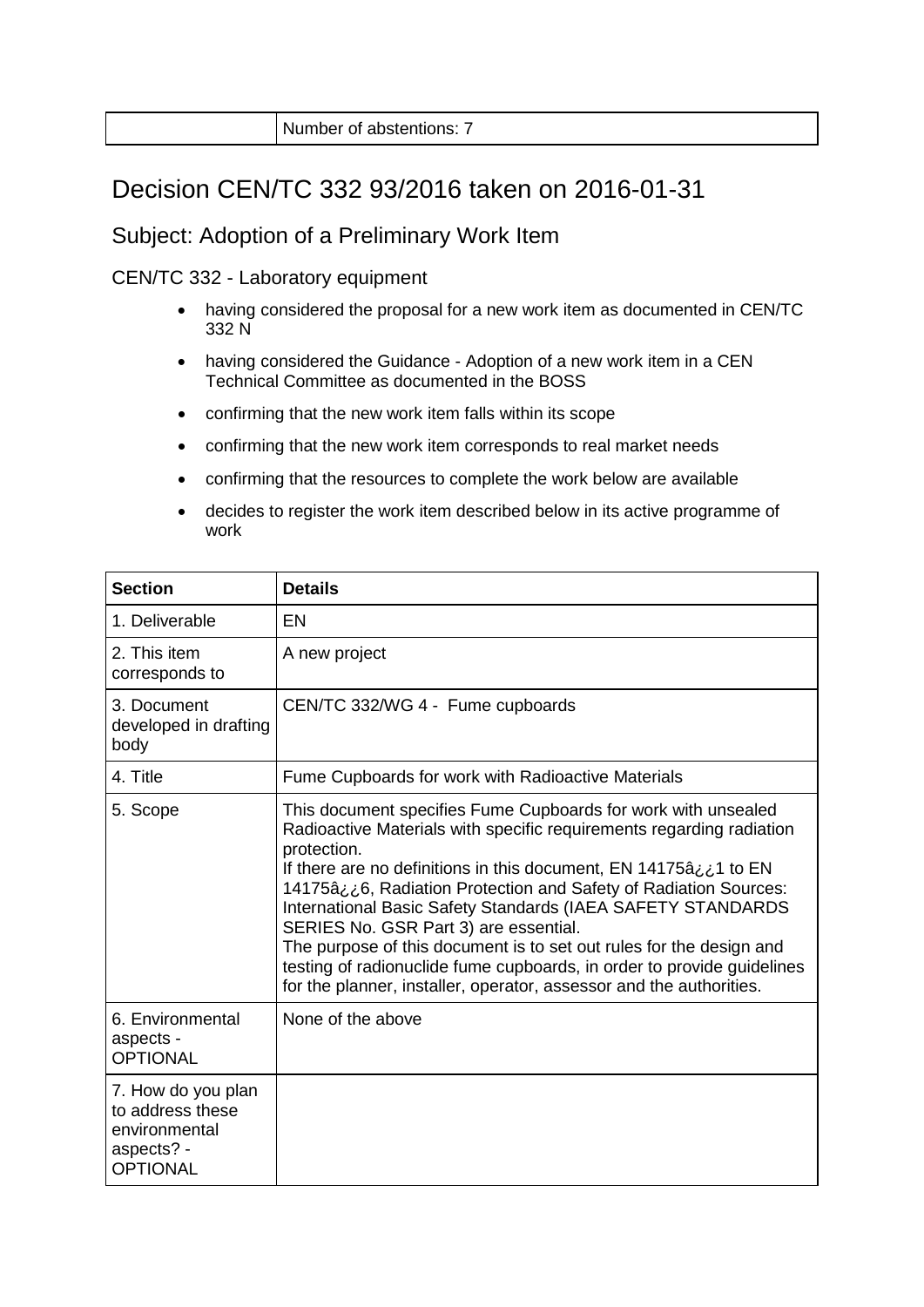| 8. Track                         | Enquiry + Formal Vote (ENQ+FV)                                                                            |
|----------------------------------|-----------------------------------------------------------------------------------------------------------|
| 9. Related<br>mandate(s)         | <b>No</b>                                                                                                 |
| 10. Related<br>directive(s)      | No.                                                                                                       |
| 11. The decision<br>was taken by | Simple majority<br>Number of positive votes: 9<br>Number of negative votes: 0<br>Number of abstentions: 8 |

## <span id="page-37-0"></span>Decision CEN/TC 442 86/2017 taken on 2017-03-05

## Subject: Adoption of a Preliminary Work Item

CEN/TC 442 - Building Information Modelling (BIM)

- having considered the proposal for a new work item as documented in CEN/TC 442 N 177
- having considered the Guidance Adoption of a new work item in a CEN Technical Committee as documented in the BOSS
- confirming that the new work item falls within its scope
- confirming that the new work item corresponds to real market needs
- confirming that the resources to complete the work below are available
- decides to register the work item described below in its active programme of work

| <b>Section</b>                               | <b>Details</b>                                                                                                                                                                                              |
|----------------------------------------------|-------------------------------------------------------------------------------------------------------------------------------------------------------------------------------------------------------------|
| 1. Deliverable                               | EN                                                                                                                                                                                                          |
| 2. This item<br>corresponds to               | A new project                                                                                                                                                                                               |
| 3. Document<br>developed in drafting<br>body | CEN/TC 442/WG 3 - Information Delivery Specification                                                                                                                                                        |
| 4. Title                                     | Digital information exchange - Definition of activities and transactions<br>âi, use cases of built assets within a framework of steps of maturity<br>and activities                                         |
| 5. Scope                                     | The key information exchange demands are identified and mapped to<br>a framework of steps of maturity. For each demand and use cases<br>related activities and transactions are recognized and standardized |